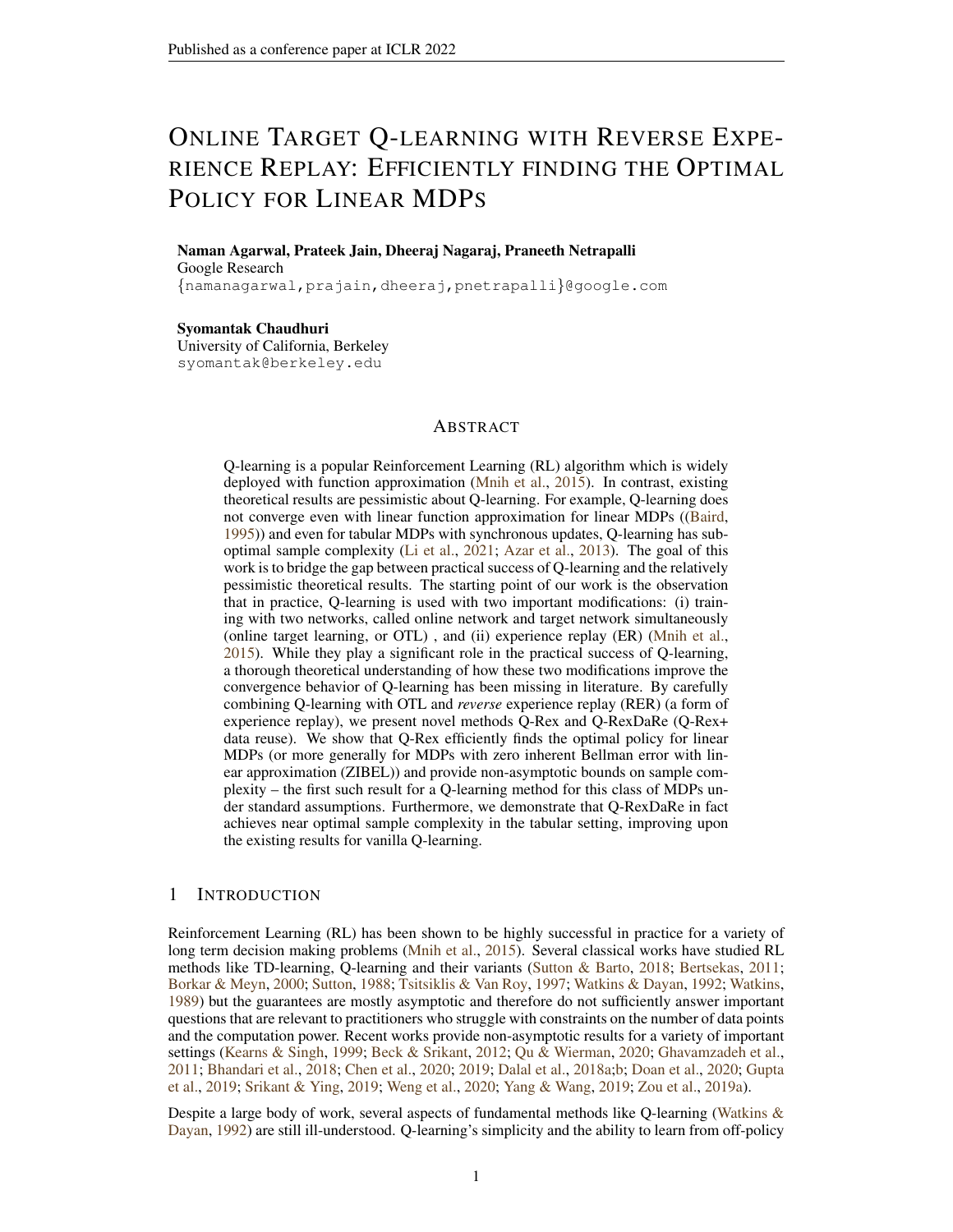data makes it widely applicable. However, theoretical analyses show that even with *linear function approximation* and when the approximation is *exact*, Q-learning can fail to converge even in simple examples [\(Baird,](#page-10-0) [1995;](#page-10-0) [Boyan & Moore,](#page-10-11) [1995;](#page-10-11) [Tsitsiklis & Van Roy,](#page-12-10) [1996\)](#page-12-10). Furthermore, even in the simple case of tabular RL with synchronous updates, Q-learning is known to have sub-optimal sample complexity [\(Wainwright,](#page-12-11) [2019a;](#page-12-11) [Li et al.,](#page-11-1) [2021\)](#page-11-1).

However, Q-learning has seen tremendous practical success when deployed with "heuristic" modifications like experience replay (ER) and online target learning (OTL). ER is used to alleviate the issues arising due highly dependent samples in an episode whereas OTL helps stabilize the Q iteration. [Mnih et al.](#page-11-0) [\(2015\)](#page-11-0) conducted extensive experiments to show that *both* these techniques, are essential for the success of Q-learning. But, existing analyses for ER with Q-learning either require stringent assumptions [\(Carvalho et al.,](#page-10-12) [2020\)](#page-10-12) to ensure convergence to a good Q value, or assume that ER provides i.i.d. samples which might not hold in practice [\(Fan et al.,](#page-10-13) [2020;](#page-10-13) [Carvalho et al.,](#page-10-12) [2020\)](#page-10-12). In this paper, we attempt to bridge the gap between theory and practice, by rigorously investigating how Q-learning performs with these practical heuristics. We thus introduce two model free algorithms: Q-Rex and Q-RexDaRe that combine the standard Q-learning with OTL and *reverse* experience replay (RER). RER is a form of ER which was recently studied to unravel spurious correlations present while learning form Markovian data in the context of system identification [\(Jain](#page-11-5) [et al.,](#page-11-5) [2021b\)](#page-11-5). We show that OTL stabilizes the Q value by essentially serving as a variance reduction technique and RER unravels the spurious correlations present in the Markovian data to remove inherent biases introduced in vanilla Q learning.

These simple modifications have surprisingly far-reaching consequences. Firstly, this allows us to show that unlike vanilla Q-learning, Q-Rex finds the optimal policy for MDPs with an exact linear function representation of the Bellman operator. and allows us to derive non-asymptotic sample complexity bounds. In the *tabular setting*, Q-Rex even with asynchronous data is able to match the best known bounds for Q-learning with synchronous data. Its variant Q-RexDaRe , which reuses old samples, admits nearly optimal sample complexity for recovering the optimal Q-function in the tabular setting. Previously, only Q-learning methods with explicit variance-reduction techniques (not popular in practice) [\(Wainwright,](#page-12-12) [2019b;](#page-12-12) [Li et al.,](#page-11-6) [2020b\)](#page-11-6) or model based methods [\(Agarwal et al.,](#page-10-14) [2020;](#page-10-14) [Li et al.,](#page-11-7) [2020a\)](#page-11-7) were known to achieve such a sample complexity bound. Our experiments show that when the algorithmic parameters are chosen carefully, Q-Rex and its variants outperform both vanilla Q-learning and OTL+ER+Q-learning with the same parameters (see Appendix [A\)](#page-13-0).

To summarize, in this work, we study Q-learning with practical heuristics like ER and OTL, and propose two concrete methods Q-Rex and Q-RexDaRe based on OTL and reverse experience replay – a modification of the standard ER used in practice. We show that Q-Rex is able to find the optimal policy for ZIBEL MDPs, with a strong sample complexity bound which is the first such result for Q-learning. We also show that Q-RexDaRe obtains nearly optimal sample complexity for the simpler tabular setting despite not using any explicit variance reduction technique. See Table [1](#page-2-0) for a comparison of our guarantees against the state-of-the-results for the tabular setting.

Organization We review related works in next subsection. In Section [2](#page-3-0) we develop the MDP problem which we seek to solve and present our algorithm, Q-Rex in Section [3.](#page-6-0) The main theoretical results are presented in Section [4.](#page-7-0) We present a brief overview of the analysis in Section [5](#page-8-0) and present our experiments in Section [A.](#page-13-0) We provide minimax lower bounds for the asynchronous tabular setting in Section [K.](#page-27-0) Most of the formal proofs are relegated to the appendix.

#### 1.1 RELATED WORKS

Tabular Q-learning Tabular MDPs are the most basic examples of MDPs where the state space  $(S)$  and the action space  $(A)$  are both finite and the Q-values are represented by assigning a unique co-ordinate to each state-action pair. This setting has been well studied over the last few decades and convergence guarantees have been derived in both asymptotic and non-asymptotic regimes for popular model-free and model-based algorithms. [Azar et al.](#page-10-1) [\(2013\)](#page-10-1) shows that the minimax lower bounds on the sample complexity of obtaining the optimal Q-function up-to  $\epsilon$  error is  $\frac{\sqrt{S}}{(1-\gamma)^3 \epsilon^2}$ , where  $\gamma$  is the discount factor. Near sample-optimal estimation is achieved by several model-based algorithms [\(Agarwal et al.,](#page-10-14) [2020;](#page-10-14) [Li et al.,](#page-11-7) [2020a\)](#page-11-7) and model-free algorithms like variance reduced Q-learning [\(Wainwright,](#page-12-12) [2019b;](#page-12-12) [Li et al.,](#page-11-6) [2020b\)](#page-11-6). [\(Li et al.,](#page-11-1) [2021\)](#page-11-1) also shows that vanilla Q-learning with standard step sizes, even in the synchronous data setting – where transitions corresponding to each state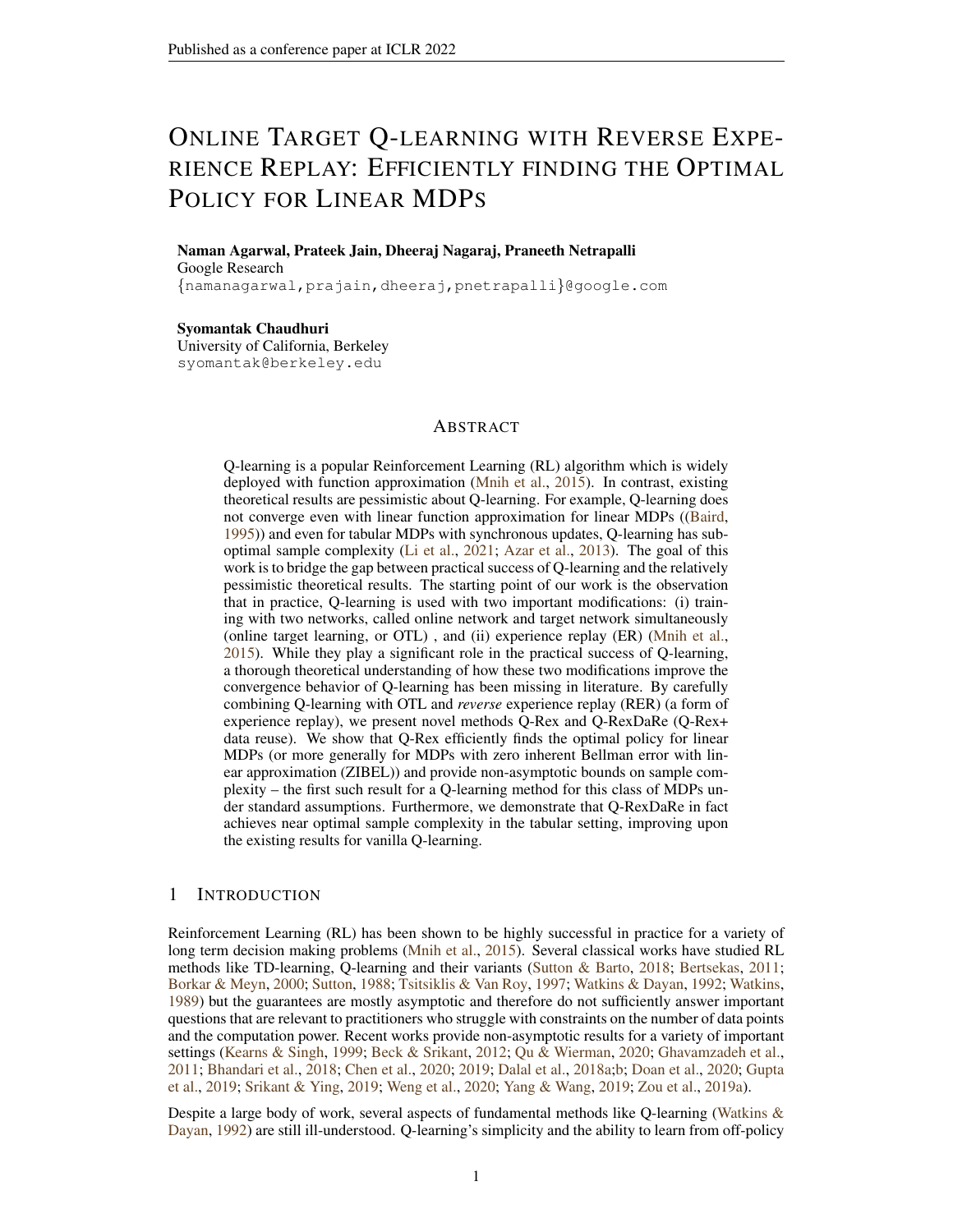| Paper                      | <b>Algorithm</b>                             | Data Type           | <b>Sample Complexity</b>                                       |
|----------------------------|----------------------------------------------|---------------------|----------------------------------------------------------------|
| (GHAVAMZADEH ET AL., 2011) | <b>SPEEDY Q-LEARNING</b>                     | <b>SYNCHRONOUS</b>  |                                                                |
| (WAINWRIGHT, 2019B)        | <b>VARIANCE REDUCED</b><br><b>O-LEARNING</b> | <b>SYNCHRONOUS</b>  | $\frac{\int S \int J}{\epsilon^2 (1-\gamma)^3}$                |
| (LI ET AL., 2020B)         | <b>VARIANCE REDUCED</b><br><b>Q-LEARNING</b> | <b>ASYNCHRONOUS</b> | $\mu_{\min} \epsilon^2 (1-\gamma)^3$                           |
| (LI ET AL., 2020B)         | <b>Q-LEARNING</b>                            | <b>ASYNCHRONOUS</b> | $\sqrt{\gamma^{5}}$<br>$\mu_{\min} \epsilon^2(1)$              |
| (LI ET AL., 2021)          | <b>O-LEARNING</b>                            | <b>SYNCHRONOUS</b>  | $\epsilon^2(1-\gamma)^4$                                       |
| THIS WORK, THEOREM 2       | <b>O-LEARNING+ OTL</b><br>$+$ RER (O-REX)    | <b>ASYNCHRONOUS</b> | jSjjAj<br>$\epsilon^2(1-\gamma)^4$                             |
| THIS WORK, THEOREM 3       | <b>O-REX+ DATA-REUSE</b><br>$(O$ -REXDARE)   | <b>ASYNCHRONOUS</b> | $\max(\bar{d},\frac{1}{2})$<br>$(\gamma)^3$<br>$\mu_{\min}(1)$ |

<span id="page-2-0"></span>Table 1: Comparison of tabular Q-learning based algorithms.  $\bar{d} \leq |\mathcal{S}|$  is maximum size of support of  $P(\cdot|s, a)$ . In the case of asynchronous setting,  $\frac{1}{\mu_{\min}}$  is roughly equivalent to  $|S||A|$  in the synchronous setting. We use the color green to represent results with optimal dependence on  $(1 - \gamma)^{-1}$ .

action pair are sampled independently at each step – suffers from a sample complexity of  $\frac{[S][A]}{(1-\gamma)^4\epsilon^2}$ and the best known bounds in the asynchronous setting – where data is derived from a Markovian trajectory and only one Q value is updated in each step – is  $\frac{|\mathcal{S}|j|\mathcal{A}|}{(1-\gamma)^5\epsilon^2}$ . These results seem unsatisfactory since  $\gamma \in (0.99, 1)$  in most practical applications. In contrast, our algorithm Q-Rex with *asynchronous* data has a sample complexity that matches Q-learning bound with *synchronous* data and its data-efficient variant Q-RexDaRe has near minimax optimal sample complexity (see Table [1\)](#page-2-0). For details on model based algorithms, and previous works with sub-optimal guarantees we refer to [\(Agarwal et al.,](#page-10-14) [2020;](#page-10-14) [Li et al.,](#page-11-6) [2020b\)](#page-11-6). We note that the lower bounds apply only to the synchronous case (i.e, when every state-action pair is sampled at every step). We provide minimax lower-bounds which show that the bound is tight in the asynchronous case too (see Theorem [5](#page-27-1) in Section [K\)](#page-27-0), where  $|S||A|$  in the synchronous case of [\(Azar et al.,](#page-10-1) [2013\)](#page-10-1) is replaced by  $\frac{1}{\mu_{\min}}$ .

Q-learning with Linear Function Approximation Since tabular Q-learning is intractable in most practical RL problems due to a large state space  $S$ , function approximation is deployed. Linear function approximation is the simplest such case where the Q-function is approximated with a linear function of the 'feature embedding' associated with each state-action pair. However, Q-learning can be shown to diverge even in the simplest cases as was first noticed in [\(Baird,](#page-10-0) [1995\)](#page-10-0), which also introduced residual gradient methods which converged rather slowly but provably. We will only discuss recent works closest to our work and refer the reader to [\(Carvalho et al.,](#page-10-12) [2020;](#page-10-12) [Yang &](#page-12-8) [Wang,](#page-12-8) [2019\)](#page-12-8) for a full survey of various works in this direction. SARSA is the on-policy control variant of Q-learning where the challenge is to explore the state-space while learning the optimal policy. Unlike Q-learning, SARSA is inherently stable due to its on-policy nature [\(Gordon,](#page-11-8) [2000\)](#page-11-8). Therefore, we do not compare our results to the results of on-policy control algorithms like SARSA. We refer to [\(Zou et al.,](#page-12-13) [2019b;](#page-12-13) [Perkins & Precup,](#page-12-14) [2002;](#page-12-14) [Melo et al.,](#page-11-9) [2008\)](#page-11-9) for further details.

[Yang & Wang](#page-12-8) [\(2019\)](#page-12-8) consider MDPs with approximate linear function representation. They require additional assumptions like finite state-action space and existence of *known* anchor subsets which might not hold in practice. Our results on the other hand hold with standard assumptions, with *asynchronous* updates and can handle *infinite* state-action spaces (see Theorem [1\)](#page-7-2). Similarly, [Chen](#page-10-7) [et al.](#page-10-7) [\(2019\)](#page-10-7) consider Q-learning with linear function approximation which need not be exact. But the result requires the restrictive assumption that the offline policy is close to the optimal policy. In contrast, we consider the less general but well-studied case of MDPs with zero inherent Bellman error and provide global convergence without restrictive assumptions on the behaviour policy.

Under the most general conditions [Maei et al.](#page-11-10) [\(2010\)](#page-11-10) present the Greedy-GQ algorithm which converges to a point asymptotically instead of diverging. Similar results are obtained by [Carvalho et al.](#page-10-12) [\(2020\)](#page-10-12) for Coupled Q-learning, a 2-timescale variant of Q-learning which uses a version of OTL and  $ER<sup>1</sup>$  $ER<sup>1</sup>$  $ER<sup>1</sup>$ . This algorithm experimentally resolves the popular counter-examples provided by [\(Tsitsiklis](#page-12-10) [& Van Roy,](#page-12-10) [1996;](#page-12-10) [Baird,](#page-10-0) [1995\)](#page-10-0). However, the value function guarantees in [Carvalho et al.](#page-10-12) [\(2020,](#page-10-12)

<span id="page-2-1"></span><sup>1</sup>The version of ER used in [Carvalho et al.](#page-10-12) [\(2020\)](#page-10-12) makes the setting completely *synchronous* as opposed to the *asynchronous* setting considered by us.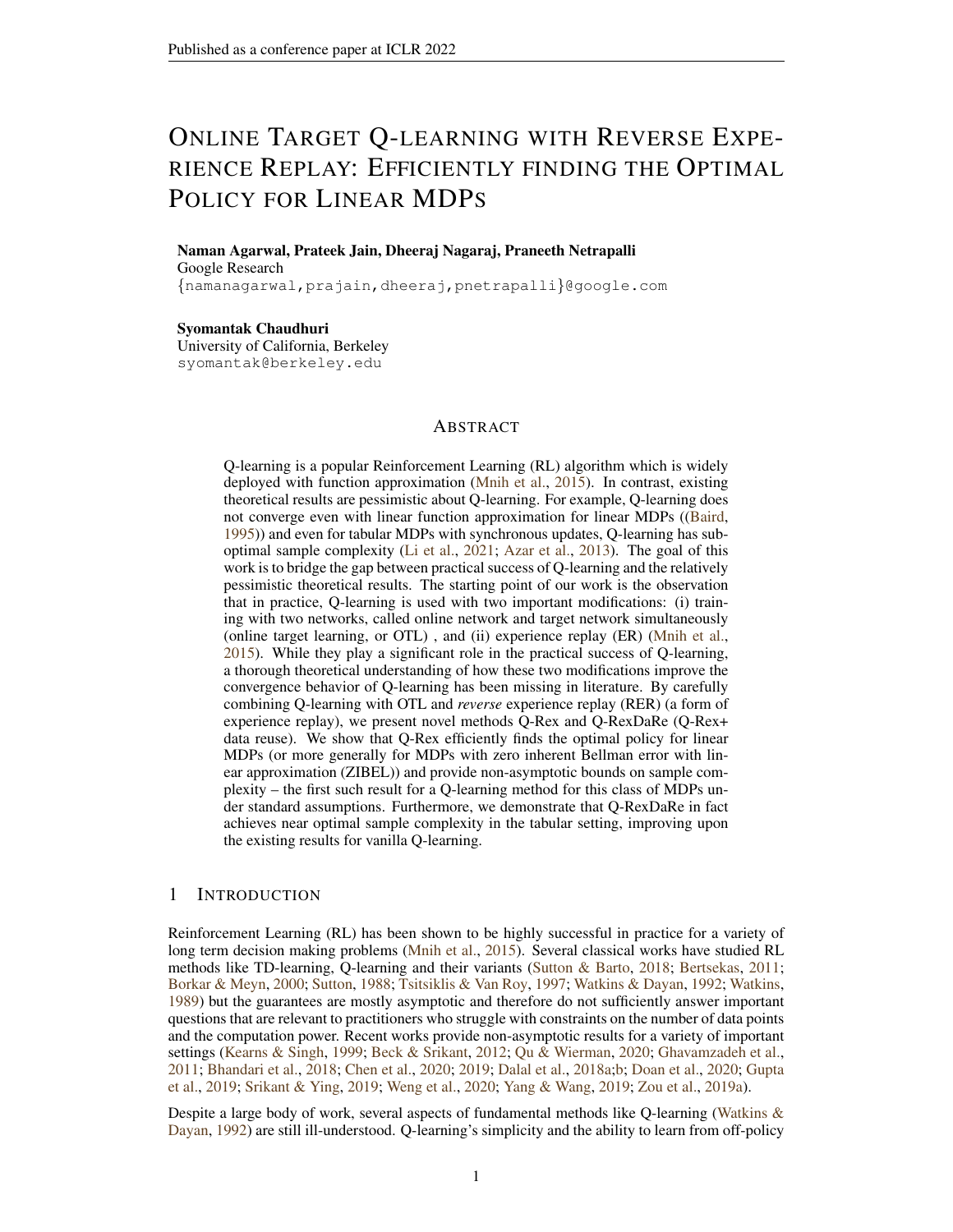Theorem 2) (albeit without sample complexity guarantees) requires very stringent assumptions and even in the case of tabular Q-learning might not converge to the optimal policy.

Experience Replay and Reverse Experience Replay Reinforcement learning involves learning on-the-go with highly correlated correlated data. Iterative learning algorithms like Q-learning can sometimes get coupled to the Markov chain resulting in sub-optimal convergence. Experience replay (ER) was introduced in order to mitigate this drawback [\(Lin,](#page-11-11) [1992\)](#page-11-11) – here a large FIFO buffer of a fixed size stores the streaming data and the learning algorithm samples a data point uniformly at random from this buffer at each step. This makes the samples look roughly i.i.d., thus breaking the harmful correlations. Reverse experience replay (RER) is a form of ER which stores data in a buffer but processes the data points in the reverse order as stored in the buffer. This was introduced in entirely different contexts by [\(Rotinov,](#page-12-15) [2019;](#page-12-15) [Jain et al.,](#page-11-5) [2021b](#page-11-5)[;a\)](#page-11-12). In this work, we note that reverse order traversal endows a super-martingale structure which yields the strong concentration result in Theorem [4,](#page-19-0) which is not possible with forward order traversal (see [\(Jain et al.,](#page-11-5) [2021b,](#page-11-5) Section 3.1) for a brief demonstration of this fact). We can also look at RER is through the lens of Dynamic programming [\(Bertsekas,](#page-10-2) [2011\)](#page-10-2) – where the value function is evaluated backwards starting from time  $T$  to time 1 - similar to how RER bootstraps present to the future.

In the context of reinforcement learning, works like [Bhandari et al.](#page-10-5) [\(2018\)](#page-10-5); [Zou et al.](#page-12-13) [\(2019b\)](#page-12-13) obtain finite time convergence guarantees for RL algorithms under the mixing assumptions just like this work. The strategy followed in these works is that if two samples are  $\hat{O}(\tau_{mix})$  time apart, then they are approximately independent and thus analysis for i.i.d. data can be applied. The sample complexity to obtain  $\epsilon$  error here is  $O(\frac{\tau_{\text{mix}}}{\epsilon^2})$ . Note that this is no better than keeping one every  $\tau_{\text{mix}}$ samples and throwing away the rest and under general mis-specified linear function representation, we might not be able to do any better [\(Bresler et al.,](#page-10-15) [2020\)](#page-10-15). In this work, we show that when the linear approximation is well specifed (ZIBEL), we can use RER to obtain a sample complexity of  $O(\tau_{\text{mix}} + \frac{1}{\epsilon^2})$ , where the mixing time serves as a cut-off.

Online Target Learning OTL [\(Mnih et al.,](#page-11-0) [2015\)](#page-11-0) maintains two different Q-values (called online Q-value and target Q-value) where the target Q-value is held constant for some time and only the online Q-value is updated by 'bootstrapping' to the target. After a number of such iterations, the target Q-value is set to the current online Q value. OTL thus attempts to mitigate the destabilizing effects of bootstrapping by removing the 'moving target'. This technique has been noted to allow for an unbiased estimation of the bellman operator [\(Fan et al.,](#page-10-13) [2020\)](#page-10-13) and when trained with large batch sizes is similar to the well known neural fitted Q-iteration [\(Riedmiller,](#page-12-16) [2005\)](#page-12-16).

## <span id="page-3-0"></span>2 PROBLEM SETTING

Markov Decision Process We consider infinite horizon, time homogenous Markov Decision Processes (MDPs) and we denote an MDP by MDP( $S$ ,  $A$ ,  $\gamma$ ,  $P$ ,  $R$ ) where  $S$  is the state space,  $A$  is the action space,  $\gamma \in [0, 1)$  is the discount factor,  $P(s^{\theta}|s, a)$  is the probability of transition to state  $s^{\theta}$ from the state s on action a. We assume that S and A are compact subsets of  $\mathbb{R}^n$  (for some  $n \in \mathbb{N}$ ).  $R : S \times A \rightarrow [0, 1]$  is the deterministic reward associated with every state-action pair.

We will think of an MDP as an agent that is aware of its current state and it can choose the action to be taken. Suppose the agent takes action  $\pi(s)$ , where  $\pi : S \to A$ , at state  $s \in S$ , then P along with the 'policy'  $\pi$  induces a Markov chain over S, whose transition kernel is denoted by  $P^{\pi}$ . We write the  $\gamma$ -discounted value function of the MDP starting at state s to be:

$$
V(s,\pi) = \mathbb{E}[\sum_{t=0}^{\infty} \gamma^t R(S_t, A_t) | S_0 = s, A_t = \pi(S_t) \forall t].
$$
 (1)

It is well-known that under mild assumptions, there exists at least one optimal policy  $\pi$  such that the value function  $V(s,\pi)$  is maximized for every sand that there is an optimal Q-function,  $Q$ :  $S \times A \rightarrow \mathbb{R}$ , such that one can find the optimal policy as  $\pi(s) = \arg \max_{a \geq A} Q(s, a)$ , optimal value function as  $V(s) = \max_{a \ge A} Q(s, a)$  and it satisfies the following fixed point equation.

$$
Q(s,a) = R(s,a) + \gamma \mathbb{E}_{s'} \left[ P(j_{s,a}) \left[ \max_{a' \geq A} Q(s^{\theta}, a^{\theta}) \right] \right] \quad \forall (s,a) \in \mathcal{S} \times \mathcal{A}.
$$
 (2)

[\(2\)](#page-3-1) can be alternately viewed as  $Q$  being the fixed point of the Bellman operator  $T$ , where

<span id="page-3-1"></span>
$$
\mathcal{T}(Q)(s,a) = R(s,a) + \gamma \mathbb{E}_{s'} \left[ P(j,s,a) \left[ \max_{a'} Q(s^{\theta}, a^{\theta}) \right] \right].
$$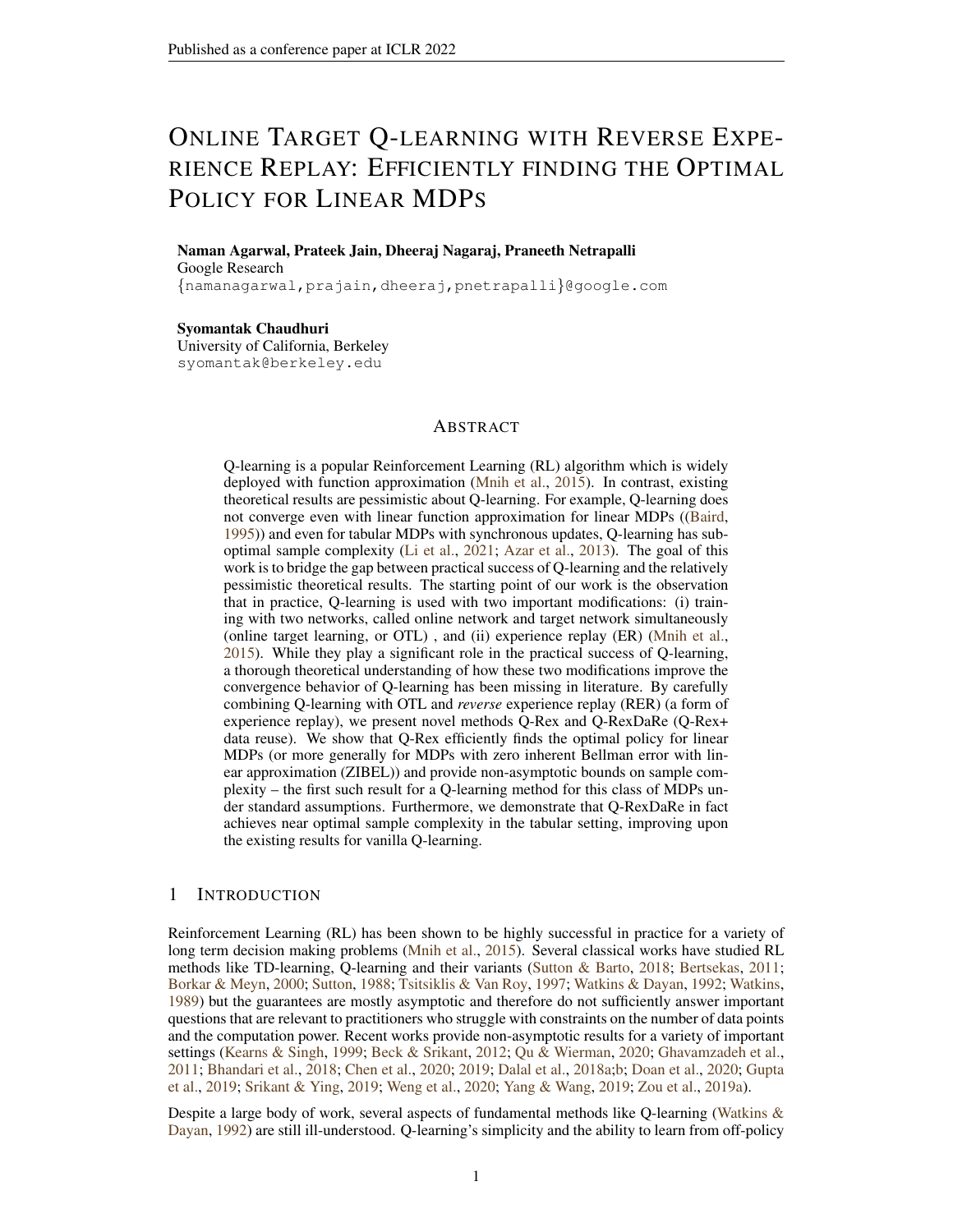The basic task at hand is to estimate  $Q(s, a)$  from a single trajectory  $(s_t, a_t)_{t=1}^T$  such that  $s_{t+1} \sim P(\cdot | s_t, a_t)$  along with rewards  $(r_t)_{t=1}^T$ , where  $r_1, \ldots, r_T$  are random variables such that  $E[r_t|s_t = s, a_t = a] = R(s, a)$ . We refer to Section [B](#page-15-0) for rigorous definitions.

**Q-learning** Since the transition kernel P (and hence the Bellman operator  $T$ ) is often unknown in practice, Equation [\(2\)](#page-3-1) cannot be directly used to to estimate the optimal Q-function. To this end, we resort to estimating Q using observations from the MDP. An agent traverses the MDP and we obtain the state, action, and the reward obtained at each time step. We assume the *off-policy* setting which means that the agent is not in our control, i.e., it is not possible to choose the agent's actions; rather, we just observe the state, the action, and the corresponding reward. Further, we assume that the agent follows a time homogeneous policy  $\pi(s)$  for choosing its action at state s.

Given a trajectory  $\{s_t, a_t, r_t\}_{t=1}^T$  generated using some unknown behaviour policy  $\pi$ , we aim to estimate Q in a *model-free* manner - i.e, estimate Q without directly estimating P. We further assume that the trajectory is given to us as a data stream so we can not arbitrarily fetch the data for any time instant. A popular method to estimate  $Q$  is using the Q-learning algorithm. In this online algorithm, we maintain an estimate of  $Q(s, a)$  at time t,  $Q_t(s, a)$  and the estimate is updated at time t for  $(s, a) = (s_t, a_t)$  in the trajectory. Formally, with step-sizes given as  $\{\eta_t\}$ , Q-learning performs the following update at time  $t$ ,

<span id="page-4-1"></span>
$$
Q_{t+1}(s_t, a_t) = (1 - \eta_t)Q_t(s_t, a_t) + \eta_t \left[ r_t + \gamma \max_{a' \ge A} Q_t(s_{t+1}, a') \right]
$$
  

$$
Q_{t+1}(s, a) = Q_t(s, a) \quad \forall (s, a) \ne (s_t, a_t).
$$
 (3)

In this work, we focus on two special classes of MDPs which are popular in literature.

Linear Markov Decision Process Linear MDPs [\(Jin et al.,](#page-11-13) [2020\)](#page-11-13) is a popular example of exact linear approximation for which statistically and computationally tractable algorithms are available. We use the definition from [Jin et al.](#page-11-13) [\(2020\)](#page-11-13), stated as Definition [1.](#page-4-0)

<span id="page-4-0"></span>**Definition 1.** An MDP(S,  $A, \gamma, \varphi, R$ ) is a linear MDP with feature map  $\phi : \mathcal{S} \times A \to \mathbb{R}^d$ , if

- *1. there exists a vector*  $\theta \in \mathbb{R}^d$  *such that*  $R(s, a) = \langle \phi(s, a), \theta \rangle$ *, and*
- *2. there exists* d *unknown (signed) measures over*  $S(\theta) = \{\beta_1(\cdot), \dots, \beta_d(\cdot)\}\$  *such that the transition probability*  $P(\cdot|s, a) = \langle \phi(s, a), \beta(\cdot) \rangle$ *.*

In the rest of this paper, in the tabular setting we assume that the dimension  $d = |\mathcal{S} \times \mathcal{A}|$  and we use a one hot embedding where we map  $(s, a) \rightarrow \phi(s, a) = e_{s,a}$ , a unique standard basis vector. It is easy to show that this system is a linear MDP [\(Jin et al.,](#page-11-13) [2020\)](#page-11-13) and Q-learning in this setting reduces to the standard tabular Q-learning [\(3\)](#page-4-1). However, when the assumption of a tabular MDP allows us to obtain stronger results, we will present the analysis separately.

<span id="page-4-2"></span>Inherent Bellman Error There is another widely studied class of MDPs which admit a good linear representation [\(Zanette et al.,](#page-12-17) [2020;](#page-12-17) Munos & Szepesvári, [2008;](#page-11-14) Szepesvári & Smart, [2004\)](#page-12-18). **Definition 2.** (ZIBEL MDP) For an  $\mathcal{M} = MDP(\mathcal{S}, \mathcal{A}, \gamma, \mathsf{P}, R)$  with a feature map  $\phi : \mathcal{S} \times \mathcal{A} \to \mathsf{R}^d$ , *we define the inherent Bellman error (*IBE(M)*) as:*

$$
\sup_{\theta \geq \mathbb{R}^d} \inf_{\theta' \geq \mathbb{R}^d} \sup_{(s,a) \geq S} \left| \langle \phi(s,a), \theta^\emptyset \rangle - R(s,a) - \gamma \mathbb{E}_{s'} \right|_{P(\cdot|s,a)} \sup_{a' \geq A} \langle \theta, \phi(s^\emptyset, a^\emptyset) \rangle \right|
$$

*If* IBE(M) = 0*, then call this MDP a ZIBEL (zero inherent Bellman error with linear function approximation) MDP.*

The class of ZIBEL MDPs is strictly more general than the class of linear MDPs [\(Zanette et al.,](#page-12-17) [2020\)](#page-12-17). Both these classes of MDPs have the property that there exists a vector  $w \in \mathbb{R}^d$  such that the optimal Q-function,  $Q(s, a) = \langle \phi(s, a), w \rangle$  for every  $(s, a) \in S \times A$ , which can be explicity expressed as a function of  $\theta$ ,  $\beta$  and  $Q$ . More generally, they allow us to lift the Bellman iteration to  $R^d$  *exactly* and update our estimates for w values directly (Lemmas [3,](#page-17-0) [4\)](#page-17-1).

Hence, we can focus on estimating  $Q$  by estimating  $w$ . To this end, the standard Q-Learning approach to learning the Q function can be extended to the linear case as follows: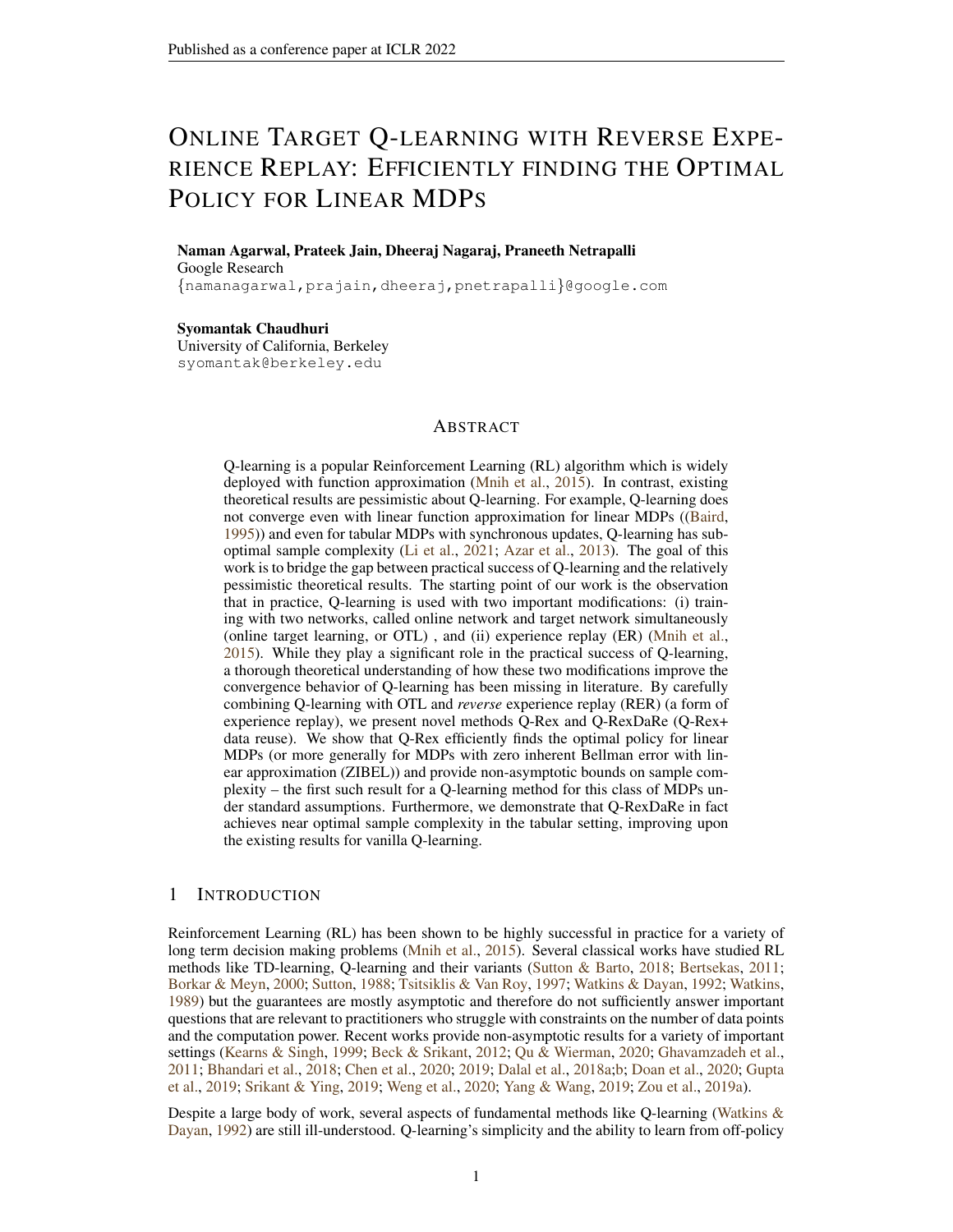$$
w_{t+1} = w_t + \eta_t \left[ r_t + \gamma \max_{a' \geq A} \langle \phi(s_{t+1}, a^{\theta}), w_t \rangle - \langle \phi(s_t, a_t), w_t \rangle \right] \phi(s_t, a_t).
$$

The above update can be seen as a gradient descent step on the loss function  $f(\mathbf{w}_t)$  =  $(\langle \phi(s_t, a_t), \hat{w_t} \rangle$  – target)<sup>2</sup> where target =  $r_t + \gamma \max_{a'} \langle \phi(s_{t+1}, a^{\theta}), \hat{w_t} \rangle$ . This update while heavily used in practice, has been known to be unstable and does not converge to  $w$  in general. The reason often cited for this phenomenon is the presence of the 'deadly triad' of bootstrapping, function approximation, and off-policy learning.

#### <span id="page-5-2"></span>2.1 ASSUMPTIONS

We make the following assumptions on the MDPs considered through the paper in order to present our theoretical results.

<span id="page-5-4"></span>**Assumption 1.** The MDP M has  $\text{IBE}(\mathcal{M}) = 0$  (Definition [2\)](#page-4-2),  $\|\phi(s, a)\|_2 \leq 1$ . Furthermore,  $R(s, a) \in [0, 1].$ 

<span id="page-5-5"></span>Assumption 2. Let  $\Phi := \{ \phi(s, a) : (s, a) \in S \times A \}$ .  $\Phi$  *is compact,* span $(\Phi) = \mathbb{R}^d$  *and*  $(s, a) \to a$  $\phi(s, a)$  *is measurable.* 

Even when span $(\Phi) \neq \mathbb{R}^d$ , our results hold after we discard the space orthogonal to the span of em-bedding vectors in Assumption [4](#page-5-0) and note that Q-Rex does not update the iterates along span( $\Phi$ )<sup>?</sup>.

<span id="page-5-3"></span>**Definition 3.** *For*  $r > 0$ , let  $\mathcal{N}(\Phi, \| \cdot \|_2, r)$  *be the r-covering number under the standard Euclidean norm over* R d *. Define:*

$$
C_{\Phi} := \int_0^{\tau} \sqrt{\log \mathcal{N}(\Phi, \|\|_2, r)} dr
$$

Observe that since  $\Phi$  is a subset of the unit Euclidean ball in  $\mathbb{R}^d$ ,  $C_{\Phi} \leq C$ √ idean ball in  $\mathbb{R}^d$ ,  $C_{\Phi} \le C \sqrt{d}$ . However, in the case of tabular MDPs it is easy to show that  $C_{\Phi} \leq C \sqrt{\log d}$ .

**Definition 4.** We define the norm  $\|\cdot\|_{\phi}$  over  $\mathbb{R}^d$  by  $\|x\|_{\phi} = \sup_{(s,a)} |\langle \phi(s, a), x \rangle|$ .

This is the natural norm of interest for the problem (Lemmas [2](#page-17-2) and [4\)](#page-17-1). We assume the existence of a fixed (random) behaviour policy  $\pi : S \to \Delta(\mathcal{A})$  which selects a random action corresponding to each state. At each step, given  $(s_t, a_t) = (s, a)$ ,  $s_{t+1} \sim P(\cdot | s, a)$  and  $a_{t+1} \sim \pi(s_{t+1})$ . This gives us a Markov kernel over  $S \times A$  which specifies the law of  $(s_{t+1}, a_{t+1})$  conditioned on  $(s_t, a_t)$ . We will denote this kernel by P π . This setting is commonly known as the off-policy *asynchronous* setting. We make the following assumption which is standard in this line of work.

<span id="page-5-1"></span>Assumption 3. *There exists a unique stationary distribution* µ *for the kernel* P π *. Moreover, this Markov chain is exponentially ergodic in the total variation distance with mixing time*  $\tau_{\text{mix}}$ *. That is, there exist a constant*  $C_{\text{mix}}$  *for every*  $t \in \mathbb{N}$ 

$$
\sup_{x \geq S} \mathsf{TV}((P^{\pi})^t(x,\cdot),\mu) \leq C_{\mathsf{mix}} \exp(-t/\tau_{\mathsf{mix}})
$$

*In the tabular setting, we will use the standard definition of*  $\tau_{mix}$  *instead:* 

$$
\tau_{\text{mix}} = \inf\{t: \sup_{x \geq S} \, \mathrm{TV}((P^\pi)^t(x,\cdot),\mu) \leq 1/4\}\,.
$$

*Here* TV *refers to the total variation distance.*

<span id="page-5-0"></span>**Assumption 4.** *There exists*  $\kappa > 0$  *such that:*  $E_{(s,a) \mu} \phi(s,a) \phi^>(s,a) \succeq \frac{I}{\kappa}$ .

Remark 1. *[\(Bresler et al.,](#page-10-15) [2020,](#page-10-15) Theorem 1) shows that even linear regression with Markovian data,*  $z$ ero noise and  $\ell^2$  recovery is hard when the condition number  $\kappa$  or the mixing time  $\tau_{\sf mix}$  are too large. *Hence, our setup of noisy reinforcement learning with*  $\ell^1$  *error also requires these quantities to be small. Therefore, Assumptions [3](#page-5-1) and [4](#page-5-0) are necessary in order to obtain non-trivial bounds.*

In the tabular setting, Assumption [4](#page-5-0) manifests itself as  $\frac{1}{\kappa} = \mu_{\min} := \min_{(s,a)} \mu(s,a)$  which is also standard [\(Li et al.,](#page-11-6) [2020b\)](#page-11-6). Whenever we discuss high probability bounds (i.e, probability at least  $1 - \delta$ ), we assume that  $\delta \in (0, 1/2)$ . Similarly, we will assume that the discount factor  $\gamma \in (1/2, 1)$ so that we can absorb poly $(1/\gamma)$  factors into constants.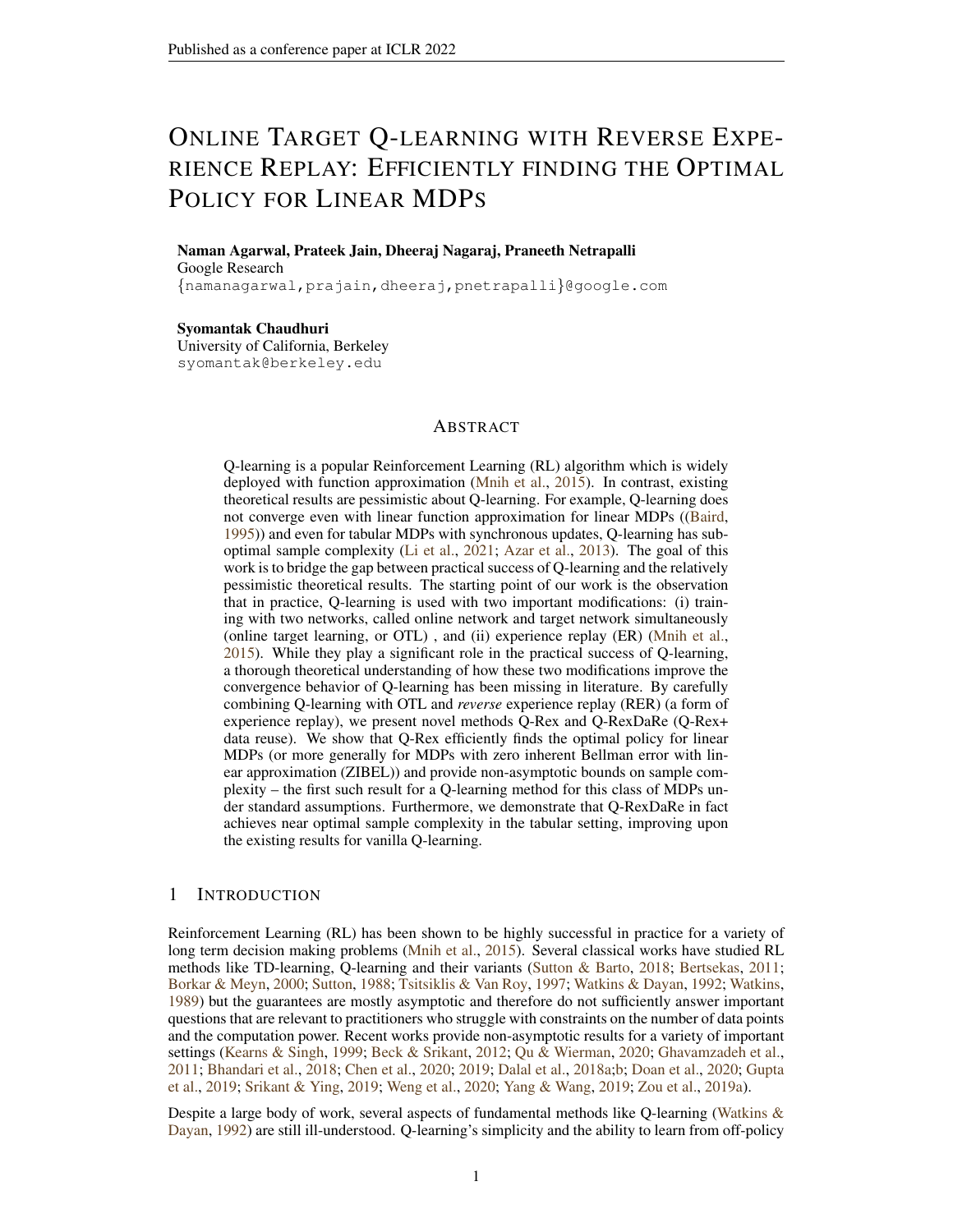#### <span id="page-6-1"></span>Algorithm 1 Q-Rex

1: **Input:** learning rates  $\eta$ , horizon T, discount factor  $\gamma$ , trajectory  $X_t = \{s_t, a_t, r_t\}$ , Buffer size  $B$ , Buffer gap  $u$ , Number of inner loop buffers  $N$ 2: Total buffer size:  $S \leftarrow B + u$ , Outer-loop length:  $K \leftarrow \frac{T}{NS}$ , Initialization  $w_1^{1,1} = 0$ 3: for  $k = 1, ..., K$  do 4: **for**  $j = 1, ..., N$  **do** 5: Form buffer Buf  $= \{X_1^{k,j}, \dots, X_S^{k,j}\}$ , where,  $X_i^{k,j} \leftarrow X_{NS(k-1)+S(j-1)+i}$ 6: Define for all  $i \in [1, S], \phi_i^{k,j}$ ,  $\phi(s_i^{k,j}, a_i^{k,j})$ . 7: **for**  $i = 1, \ldots, B$  **do** 8:  $w_{i+1}^{k,j} = w_i^{k,j} + \eta \left[ r_{B+1-i}^{k,j} + \gamma \max_{a' \ge A} \langle \phi(s_{B+2-i}^{k,j}, a^{\emptyset}), w_1^{k,1} \rangle - \langle \phi_{B+1-i}^{k,j}, w_i^{k,j} \rangle \right] \phi_{B+1-i}^{k,j}$ 9: **Option I**:  $w_1^{k,j+1} = w_{B+1}^{k,j}$ 10: **Option II:**  $w_1^{k,j+1} = \frac{1}{B} \sum_{i=1}^B w_{i+1}^{k,j}$ 11: **Option I:**  $w_1^{k+1,1} = w_1^{k,N+1}$ 12: **Option II:**  $w_1^{k+1,1} = \frac{1}{N} \sum_{l=2}^{N+1} w_1^{k,l}$ 13: **Return**  $w_1^{K+1,1}$ 



<span id="page-6-2"></span>Figure 1: Illustration of Online Target Q-learning with Reverse Experience Replay

## <span id="page-6-0"></span>3 OUR ALGORITHM

As discussed in the introduction, we incorporate RER and OTL into Q-learning and introduce the algorithms Q-Rex (Online Target Q-learning with reverse experience replay, Algorithm [1\)](#page-6-1), its sample efficient variant Q-RexDaRe (Q-Rex + data reuse, Algorithm [2\)](#page-15-1) and its episodic variant EpiQ-Rex (Episodic Q-Rex, Algorithm [3\)](#page-16-0). Since Q-RexDaRe and EpiQ-Rex are only minor modifications of Q-Rex, we refer the reader to the appendix for their pseudocode.

Q-Rex is parametrized by K the number of iterations in the outer-loop, N the number of buffers within an outer-loop iteration,  $B$  the size of a buffer and  $u$  the gap between the buffers. The algorithm has a three-loop structure where at the start of every outer-loop iteration (indexed by  $k \in [K]$ ), we checkpoint our current guess of the  $Q$  function given by  $w_1^{k,1}$ . Each outer-loop iteration corresponds to an inner-loop over the buffer collection with N buffers, i.e. at iteration  $j \in [N]$ , we collect a buffer of size  $B + u$  consecutive state-action-reward tuples. For every collected buffer we consider the first B collected experiences and perform the target based Q-learning update in the reverse order for these experiences. We refer Figure [1](#page-6-2) for an illustration of the processing order. Of note, is the usage of checkpointed target network in the RHS of the Q-learning update through the entirety of the outer-loop iteration, i.e. for a fixed k and for all  $j, i$ , our algorithm sets

$$
w_{i+1}^{k,j} = w_i^{k,j} + \eta \left[ r_{B+1-i}^{k,j} + \gamma \max_{a' \geq A} \langle \phi(s_{B+2-i}^{k,j}, a^\emptyset), \mathbf{w_1^{k,1}} \rangle - \langle \phi_{B+1-i}^{k,j}, w_i^{k,j} \rangle \right] \phi_{B+1-i}^{k,j}
$$

Figure [1](#page-6-2) provides an illustration of the processing order for our updates. It can be seen that the number of experiences collected through the run of the algorithm is  $T = KN(B + u)$ . For the sake of simplicity, we will assume that the initial point,  $w_1^{1,1} = 0$ . Essentially the same results hold for arbitrary initial conditions. Q-RexDaRe is a modification of Q-Rex where we re-use the data from the first outer-loop iteration (i.e, data from  $k = 1$ ) in every outer-loop iteration (i.e,  $k > 1$ ).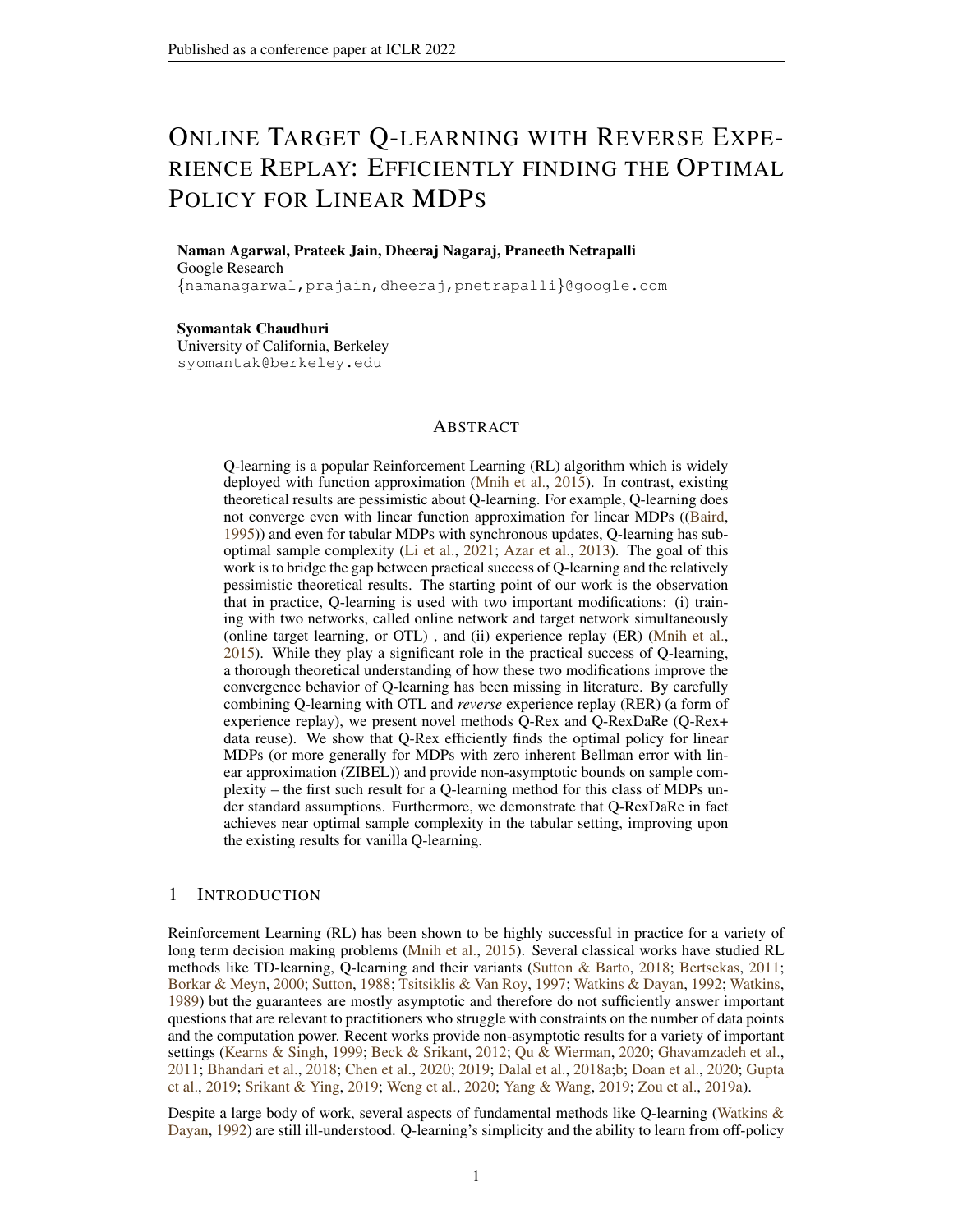| <b>Setting</b>                    | К                                                                       |                                                                                                             | $\boldsymbol{u}$                                                    | B      | п                                                                                                                                         |
|-----------------------------------|-------------------------------------------------------------------------|-------------------------------------------------------------------------------------------------------------|---------------------------------------------------------------------|--------|-------------------------------------------------------------------------------------------------------------------------------------------|
| ZIBEL MDP<br>(THEOREM 1)          | >1                                                                      | $>\frac{C_3}{B}\frac{\kappa}{\eta}\log\left(\frac{K\kappa}{\delta(1-\gamma)}\right)$                        | $\geq C_1 \tau_{\text{mix}} \log(\frac{C_{\text{mix}} KN}{\delta})$ | $=10u$ | $\langle C_2 \min(\frac{(1-\gamma)^2}{C_*^2 + \log(K/\delta))}, \frac{1}{B})$                                                             |
| TABULAR MDP<br>(THEOREM 2)        | $C_2 \frac{\left(\log\left(\frac{1}{1-\gamma}\right)\right)}{1-\gamma}$ | $> \frac{C_4}{B} \frac{\tau_{\text{mix}}}{\mu_{\text{min}}} \log(\frac{ S /A/K}{\delta})$                   | $\geq C_1 \tau_{\text{mix}} \log(\frac{KN}{5})$                     | $=10u$ | $\frac{C_3}{\log(\frac{f(S)/A}{f})}$                                                                                                      |
| <b>TABULAR MDP</b><br>(THEOREM 3) | $\geq C_2 \frac{\log\left(\frac{1}{1-\gamma}\right)}{1-\gamma}$         | $> \frac{C_4}{B} \frac{\tau_{\text{mix}}}{\mu_{\text{min}}} \log(\frac{f_{\text{S}}/f_{\text{A}}}{\delta})$ | $\geq C_1 \tau_{\text{mix}} \log(\frac{KN}{\delta})$                | $=10u$ | $\leq C_3 \frac{(1-\gamma)^2}{\bar{d}\log\left(\frac{jSj/Aj}{s}\right)}$                                                                  |
| ZIBEL MDP<br>(THEOREM 1)          | $\frac{\beta_1}{(1-\gamma)}$                                            | $\kappa\beta_2 \max\left(\frac{C_{\Phi}^2 + \beta_2}{\epsilon^2 (1-\gamma)^4 \tau_{\min}}, 1\right)$        | $\tau_{\text{mix}}\log\left(\frac{KN}{\delta}\right)$               | 10u    | $\min\left(\frac{(1-\gamma)^4\epsilon^2}{C_s^2+\beta_3},\frac{1}{B}\right)$                                                               |
| TABULAR MDP<br>(THEOREM 2)        | $\frac{\beta_1^2}{1-\gamma}$                                            | $\frac{1}{\mu_{\min}} \max \left( \beta_5, \frac{\beta_1}{\eta \tau_{\max}} \right)$                        | $\tau_{\text{mix}}\log\left(\frac{KN}{\delta}\right)$               | 10u    | $\frac{(1-\gamma)^3}{\beta \kappa} \min(\epsilon, \epsilon^2)$                                                                            |
| TABULAR MDP<br>(THEOREM 3)        | $\frac{\beta_1}{(1-\gamma)}$                                            | $\frac{1}{\mu_{\min}} \max \left( \beta_5, \frac{\beta_1}{\eta \tau_{\max}} \right)$                        | $\tau_{\text{mix}}\log\left(\frac{KN}{\delta}\right)$               | 10u    | $\min\left(\frac{\epsilon^2(1-\gamma)^3}{\beta_4},\frac{(1-\gamma)^2}{\bar{d}\beta_5},\frac{\epsilon(1-\gamma)^3}{\bar{d}\beta_4}\right)$ |

<span id="page-7-3"></span>Table 2: Parameter constraints (first 3 rows) and choice for  $\lt \epsilon$  error (last 3 rows) for our algorithms. Here the poly-log factors  $\beta_i$  are given by  $\beta_1 = \log(\frac{1}{(1-\gamma)\min(\epsilon,1)})$ ,  $\beta_3 = \log(\frac{1}{(1-\gamma)\delta \min(\epsilon,1)})$ ,  $\beta_2 = \log(\kappa) + \beta_3, \beta_4 = \log\left(\frac{|\mathcal{S}|jA|K}{\delta}\right), \beta_5 = \log\left(\frac{|\mathcal{S}|jA|}{\delta}\right).$ 

Remark 2. *For the sake of clarity, we only analyze the algorithms Q-Rex and Q-RexDaRe for data from a single trajectory with Option I. Option II involves averaging of the iterates which boosts the convergence – indeed we can obtain much better bounds in this setting by using standard analysis.*

## <span id="page-7-0"></span>4 MAIN RESULTS

*with probability* 

We will now provide finite time convergence analysis and sample complexity for the algorithms Q-Rex and Q-RexDaRe. Recall that K is the number of outer-loops, N is the number of buffers inside an outer-loop iteration,  $B$  is the buffer size and  $u$  is the size of the gap. In what follows, we will take  $u = \tilde{O}(\tau_{mix}), B = 10u, K = \tilde{O}(\frac{1}{1-\gamma})$ . We also note that the total number of samples used is  $NK(B + u)$  for Q-Rex and  $N(B + u)$  for Q-RexDaRe since we reuse data in each outer-loop iteration. In what follows, by  $Q_1^{K+1,1}(s, a)$ , we denote  $\langle \phi(s, a), w_1^{K+1,1} \rangle$  which is our estimate for the optimal Q function. Here  $w_1^{K+1,1}$  is the output of either Q-Rex or Q-RexDaRe at the end of K outer-loop iterations. Define  $||Q_1^{K+1,1} - Q||_1 := \sup_{(s,a)\geq S} |Q_1^{K+1,1}(s,a) - Q_1(s,a)|$ . We first consider the performance of Q-Rex with data derived from a linear MDP (Defintion [1\)](#page-4-0) or a ZIBEL MDP (Definition [2\)](#page-4-2) and satisfying the Assumptions in Section [2.1.](#page-5-2)

<span id="page-7-2"></span>Theorem 1 (ZIBEL /Linear MDP). *Suppose we run Q-Rex using Option I with data from an MDP with* IBE = 0*. There exists constants*  $C_1, C_2, C_3, C_4, C_5 > 0$  *such that whenever the parameter bounds given in Table* [2](#page-7-3) *(row 1) are satisfied, then with probability at-least*  $1 - \delta$ *, we must have:* 

$$
\|Q_1^{K+1,1}-Q_-\|_{\mathcal{I}} \ \leq \tfrac{\gamma^K}{1-\gamma} + C_4 \sqrt{\tfrac{K\kappa}{\delta(1-\gamma)^4}}\exp\left(-\tfrac{\eta NB}{\kappa}\right) + C_5 \sqrt{\tfrac{\eta\left[C^2_\Phi+\log\left(\tfrac{K}{\delta}\right)\right]}{(1-\gamma)^4}}
$$

*Given*  $\epsilon \in (0, \frac{1}{(1-\gamma)}]$ , and the parameters as given in Table [2](#page-7-3) (row 4)(up to constant factors), then

at-least 
$$
1 - \delta
$$
:  $||Q_1^{K+1,1}(s, a) - Q(s, a)||_1 < \epsilon$ . This has a sample complexity  
\n
$$
\Theta(NKB) = \tilde{O}\left(\kappa \max\left(\frac{C_{\Phi}^2 + 1}{(1 - \gamma)^5 \epsilon^2}, \frac{\tau_{\text{mix}}}{1 - \gamma}\right)\right)
$$

We now consider the performance of Q-Rex and Q-RexDaRe in the case of tabular MDPs. We refer to Table [1](#page-2-0) for a comparison of our results to the state-of-art results provided in literature for Q-learning based algorithms.

Remark 3. *To the best of our knowledge, Theorem [1](#page-7-2) presents the first non-asymptotic convergence results for Q-learning based methods for ZIBEL MDPs under standard assumptions. Notice that the sample complexity scales as*  $\frac{1}{\epsilon^2} + \tau_{\text{mix}}$  *instead of*  $\frac{\tau_{\text{mix}}}{\epsilon^2}$  *like in [Zou et al.](#page-12-13)* [\(2019b\)](#page-12-13)*; [Bhandari et al.](#page-10-5) [\(2018\)](#page-10-5). This is because in the case of ZIBEL MDPs RER brings out the super-martingale structure present in the problem which forward pass does not.*

<span id="page-7-1"></span>Theorem 2 (Tabular MDP). *Suppose we run Q-Rex using Option I with data derived from tabular MDPs. Whenever the algorithmic parameters are picked as given in Table [2](#page-7-3) (row 2) for some universal constants*  $C_1, \ldots, C_5$ *, we obtain with probability at-least*  $1 - \delta$ *:* 

$$
\|Q^{K+1} - Q\|_{1} < C_5 \left[ \frac{\gamma^L}{1 - \gamma} + \frac{\exp\left(-\frac{\eta \mu_{\min} N B}{2}\right)}{(1 - \gamma)^2} + \frac{\eta \log\left(\frac{K j S j / A j}{\delta}\right)}{(1 - \gamma)^3} + \sqrt{\frac{\eta \log\left(\frac{K j S j / A j}{\delta}\right)}{(1 - \gamma)^3}} \right]
$$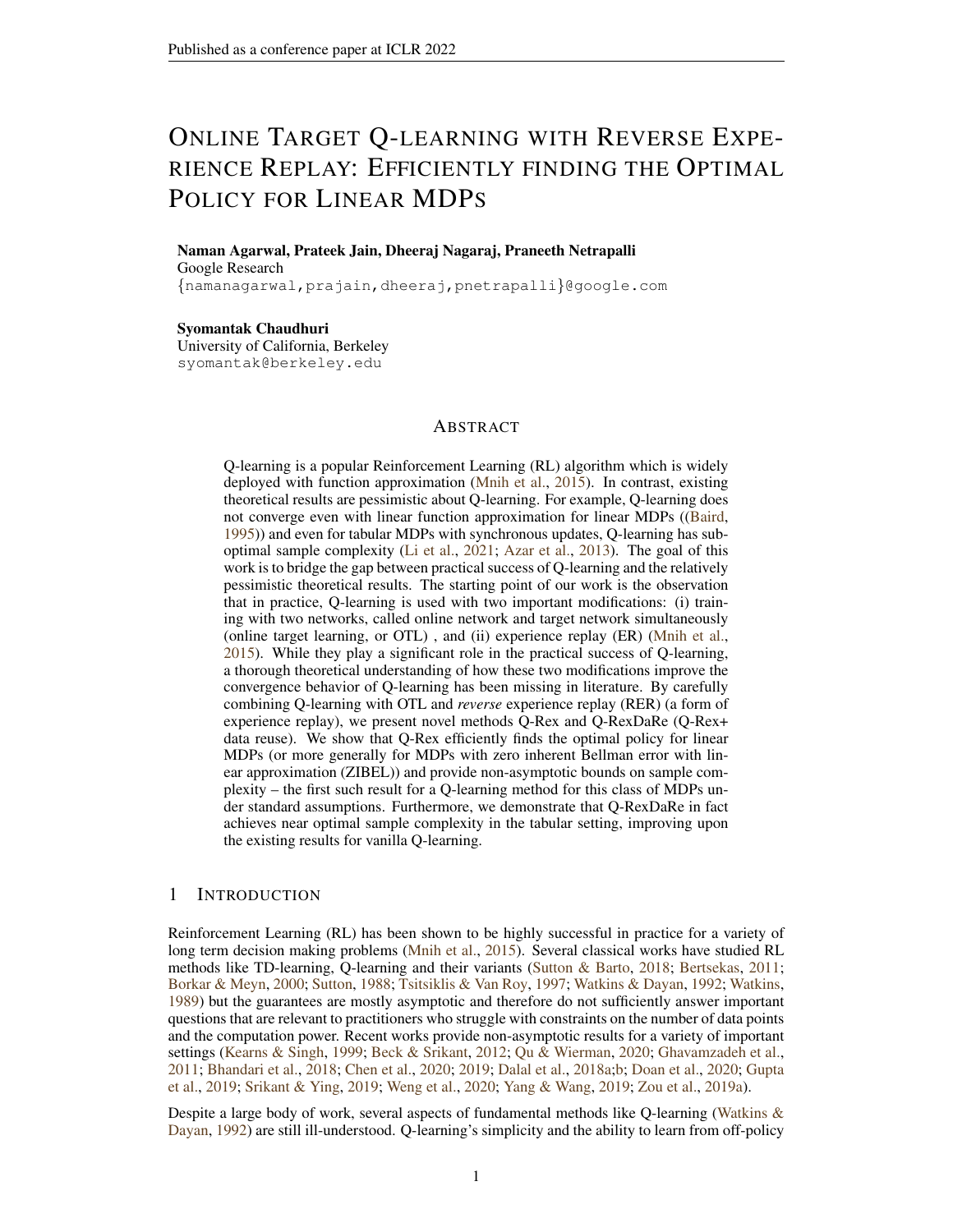*Where*  $L = \frac{b_1 K}{\log \frac{1}{1 - \gamma}}$ *a*. *Given*  $\epsilon \in (0, \frac{1}{1-\gamma}]$ , and the parameters are picked as given in Table [2](#page-7-3) (row

*5), then with probability at-least*  $1 - \delta$ *, we have:*  $\|Q^{K+1} - Q\|_1 < \epsilon$ . *This gives us a sample complexity of*

$$
\Theta(NKB) = \tilde{O}\left(\frac{1}{\mu_{\min}} \max\left(\frac{1}{(1-\gamma)^4 \min(\epsilon,\epsilon^2)}, \frac{\tau_{\max}}{1-\gamma}\right)\right).
$$

Even though the sample complexity provided in Theorem [2](#page-7-1) matches the sample complexity of *synchronous* Q-learning even with *asynchronous* data, it is still sub-optimal with respect to the min-max lower bounds (i.e, it has a dependence of has a dependence of  $\frac{1}{(1-\gamma)^4}$  instead of the optimal  $\frac{1}{(1-\gamma)^3}$ ). We resolve this gap for Q-RexDaRe in Theorem [3.](#page-8-1) For tabular MDPs, the number states can be large but the support of  $P(\cdot|s, a)$  is bounded in most problems of practical interest. Consider the following assumption (note that this holds for every tabular MDP with  $d = |\mathcal{S}|$ .)

<span id="page-8-2"></span>**Assumption 5.** *Tabular MDP is such that*  $|\textsf{supp}(P(\cdot|s, a))| \leq \bar{d} \in \mathbb{N}$ .

<span id="page-8-1"></span>Theorem 3 (Tabular MDP with Data Reuse). *For tabular MDPs, suppose additionally Assumption [5](#page-8-2) holds and we run Q-RexDaRe using Option I. There exist universal constants* C1, C2, C3, C<sup>4</sup> *such that when the parameter values satisfy the bounds in Table*  $2$  *(row 3), with probability at-least*  $1 - \delta$ *:* 

$$
\|Q_1^{K+1,1} - Q\|_1 \le C \left[ \frac{\exp\left(-\frac{\eta \mu_{\min} N B}{2}\right) + \gamma^{K}}{(1-\gamma)^2} + \frac{\eta \log\left(\frac{j S j / A/K}{\delta}\right)}{(1-\gamma)^3} \sqrt{\bar{d}} + \sqrt{\frac{\eta}{(1-\gamma)^3} \log\left(\frac{K j S j / A}{\delta}\right)} \right]
$$

*Suppose*  $\epsilon \in (0, \frac{1}{1-\gamma}]$ *. If we choose the parameters as per Table* [2](#page-7-3) *(row 6), then with probability at-least*  $1 - \delta$  *we have:*  $\|Q^{K+1}(s, a) - Q\|_1 < \epsilon$ . The sample complexity in this case is

$$
\Theta(NB) = \tilde{O}\left(\frac{1}{\mu_{min}} \max\left(\tau_{\text{mix}}, \frac{1}{\epsilon^2 (1-\gamma)^3}, \frac{\bar{d}}{(1-\gamma)^2}, \frac{\rho_{\bar{d}}}{\epsilon (1-\gamma)^3}\right)\right).
$$

#### <span id="page-8-0"></span>5 OVERVIEW OF THE ANALYSIS

We divide the analysis of Q-Rex and Q-RexDaRe into two parts: Analysis of  $w_1^{k,1}$  obtained at the end of outer-loop iteration  $k$  and the analysis of the algorithm within the outer-loop. The algorithm reduces to SGD for linear regression with Markovian data within an outer-loop due to OTL. That is, we try to find  $w_1^{k+1,1}$  such that  $\langle w_1^{k+1,1}, \phi(s, a) \rangle \approx R(s, a) + \mathbb{E}_{s'-P(j, a)} \sup_{a'} \langle w_1^{k,1}, \phi(s^{\theta}, a^{\theta}) \rangle$ . Therefore, we write  $w_1^{k+1,1} = \mathcal{T}(w_1^{k,1}) + \epsilon_k(w_1^{k,1})$ , where  $\mathcal T$  is the  $\gamma$  contractive Bellman operator whose unique fixed point is w and  $\epsilon_k$  is the noise to be controlled. Following a similar setting in in [\(Jain et al.,](#page-11-5) [2021b\)](#page-11-5), we control  $\epsilon_k$  with the following steps:

(1) We introduce a fictitious coupled process (see Section [C\)](#page-16-1)  $(\tilde{s}_t, \tilde{a}_t, \tilde{r}_t)$  where the data in different buffers are *exactly* independent (since the gaps of size u make the buffers *approximately* independent) and show that the algorithm run with the fictitious data has the same output as the algorithm run with the actual data with high probability when  $u$  is large enough.

(2) We give a bias-variance decomposition (Lemma [5\)](#page-18-0) for the error  $\epsilon_k$  where the exponentially decaying bias term helps forget the initial condition and the variance term arises due the inherent noise in the samples.

(3) We control the bias and variance terms separately in order to ensure that the noise  $\epsilon_k$  is small enough. RER plays a key role in controlling the variance term by endowing it with a supermartingale structure, which is not possible with forward order traversal (see Theorem [4\)](#page-19-0).

The procedure described above allows us to show that  $w_1^{k+1,1} \approx \mathcal{T}(w_1^{k,1})$  uniformly for  $k \leq K$ , which directly gives us a convergence bound to the fixed point of  $\mathcal T$  i.e, w (Theorem [1\)](#page-7-2). In the tabular case, the approximate Bellman iteration connects to the analysis of *synchronous* Q-learning in [\(Li et al.,](#page-11-1) [2021\)](#page-11-1), which allows us to obtain a better convergence guarantee (Theorem [2\)](#page-7-1). To obtain convergence guarantees for Q-RexDaRe, we first observe that if we re-use the data used in outerloop iteration 1 in all future outer-loop iterations  $k > 1$ ,  $\epsilon_k(w_1^{k,1})$  might not be small since  $w_1^{k,1}$ depends on  $\epsilon_k(\cdot)$ . However,  $(w_1^{k,1})_k$  approximates the deterministic path of the noiseless Bellman iterates:  $\bar{w}_1^{1,1} := w_1^{1,1}$  and  $\bar{w}_1^{k+1,1} := \mathcal{T}(\bar{w}_1^{k,1})$ . Since  $\|\epsilon_k(w_1^{k,1})\|_1 \leq \|\epsilon^k(w_1^{k,1}) - \epsilon^k(\bar{w}_1^{k,1})\|_1 +$  $\|\epsilon^k(\bar{w}_1^{k,1})\|_1$ , we argue inductively that  $\|\epsilon^k(w_1^{k,1}) - \epsilon^k(\bar{w}_1^{k,1})\|_1 \approx 0$  since  $w_1^{k,1} \approx \bar{w}_1^{k,1}$  and  $\|\epsilon^k(\bar{w}_1^{k,1})\|_{1} \approx 0$  since  $\bar{w}_1^{k,1}$  is a deterministic sequence and hence  $w_1^{k+1,1} \approx \bar{w}_1^{k+1,1}$ .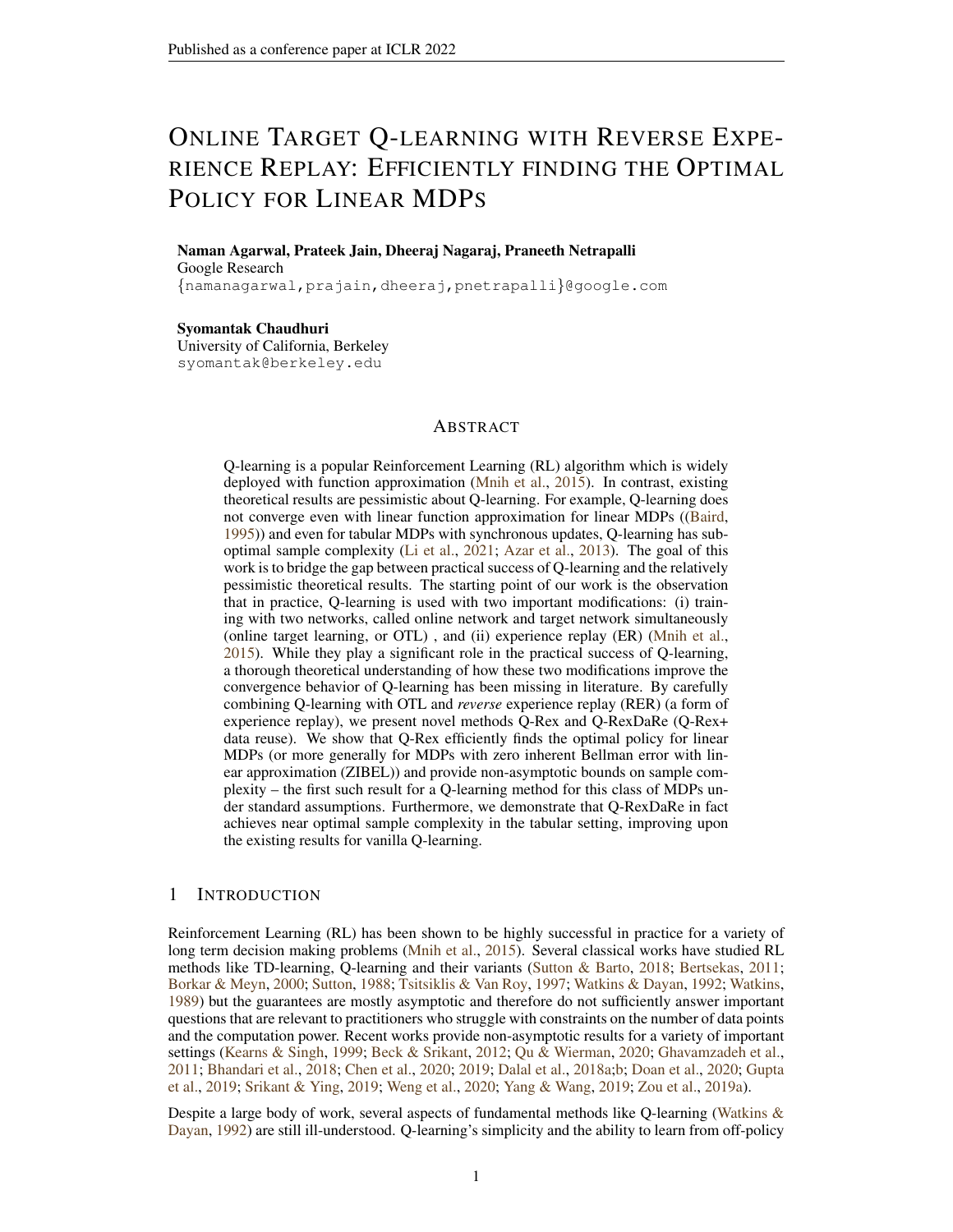## ACKNOWLEDGMENTS

Most of this work was done when D.N. was a graduate student at MIT and was supported in part by NSF grant DMS-2022448. Part of this work was done when D.N. was a visitor at the Simons Institute for Theory of Computing, Berkeley. We would also like to thank Gaurav Mahajan for introducing us to low-inherent Bellman error setting, and providing intuition that our technique might be applicable in this more general setting (than linear MDP) as well.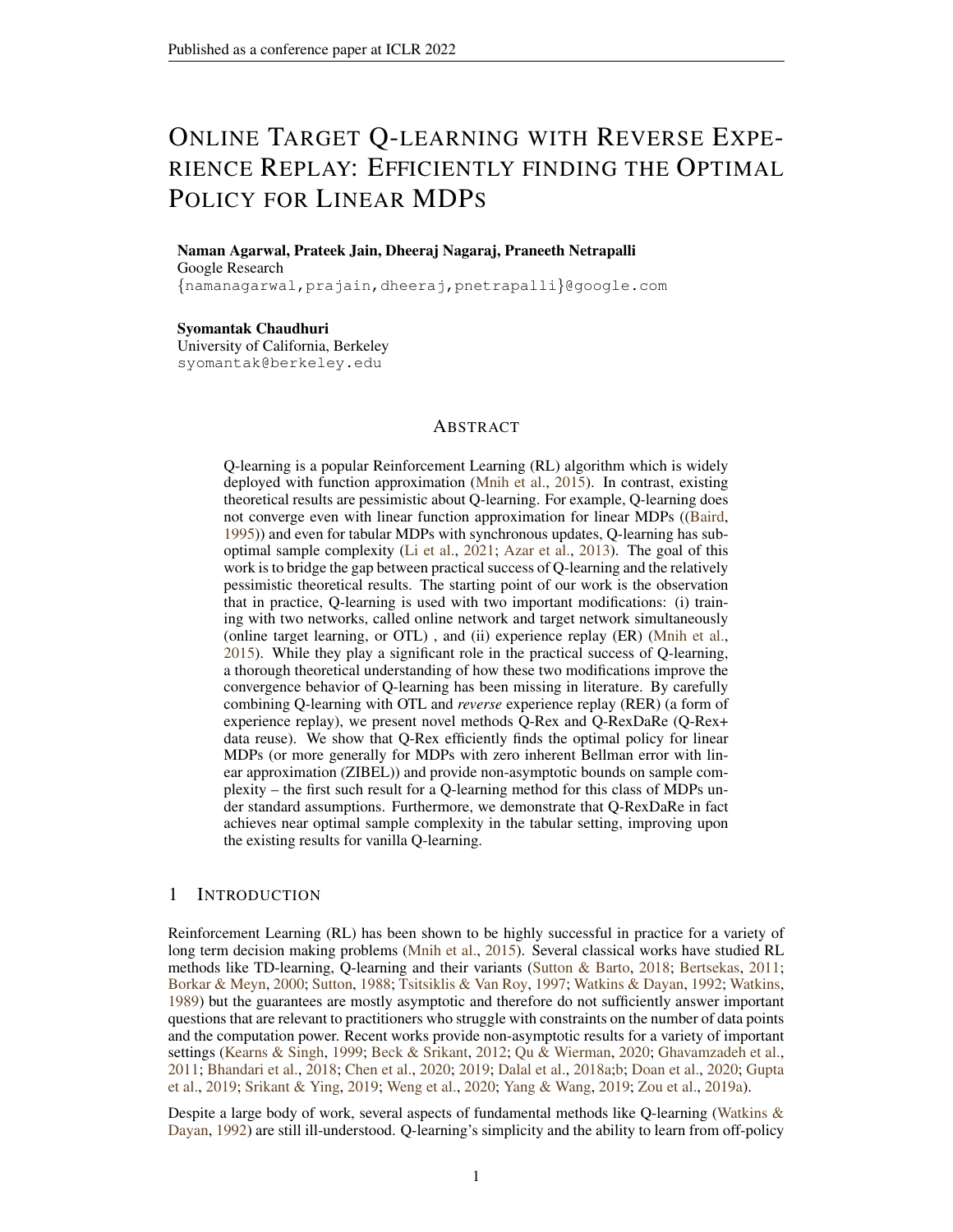#### **REFERENCES**

- <span id="page-10-14"></span>Alekh Agarwal, Sham Kakade, and Lin F Yang. Model-based reinforcement learning with a generative model is minimax optimal. In *Conference on Learning Theory*, pp. 67–83. PMLR, 2020.
- <span id="page-10-1"></span>Mohammad Gheshlaghi Azar, Remi Munos, and Hilbert J Kappen. Minimax pac bounds on the ´ sample complexity of reinforcement learning with a generative model. *Machine learning*, 91(3): 325–349, 2013.
- <span id="page-10-0"></span>Leemon Baird. Residual algorithms: Reinforcement learning with function approximation. In *Machine Learning Proceedings 1995*, pp. 30–37. Elsevier, 1995.
- <span id="page-10-4"></span>Carolyn L Beck and Rayadurgam Srikant. Error bounds for constant step-size q-learning. *Systems & control letters*, 61(12):1203–1208, 2012.
- <span id="page-10-2"></span>Dimitri P Bertsekas. Dynamic programming and optimal control 3rd edition, volume ii. *Belmont, MA: Athena Scientific*, 2011.
- <span id="page-10-5"></span>Jalaj Bhandari, Daniel Russo, and Raghav Singal. A finite time analysis of temporal difference learning with linear function approximation. In *Conference on learning theory*, pp. 1691–1692. PMLR, 2018.
- <span id="page-10-3"></span>Vivek S Borkar and Sean P Meyn. The ode method for convergence of stochastic approximation and reinforcement learning. *SIAM Journal on Control and Optimization*, 38(2):447–469, 2000.
- <span id="page-10-11"></span>Justin Boyan and Andrew W Moore. Generalization in reinforcement learning: Safely approximating the value function. *Advances in neural information processing systems*, pp. 369–376, 1995.
- <span id="page-10-15"></span>Guy Bresler, Prateek Jain, Dheeraj Nagaraj, Praneeth Netrapalli, and Xian Wu. Least squares regression with markovian data: Fundamental limits and algorithms. *arXiv preprint arXiv:2006.08916*, 2020.
- <span id="page-10-12"></span>Diogo Carvalho, Francisco S. Melo, and Pedro Santos. A new convergent variant of q-learning with linear function approximation. In H. Larochelle, M. Ranzato, R. Hadsell, M. F. Balcan, and H. Lin (eds.), *Advances in Neural Information Processing Systems*, volume 33, pp. 19412–19421. Curran Associates, Inc., 2020. URL [https://proceedings.neurips.cc/paper/2020/](https://proceedings.neurips.cc/paper/2020/file/e1696007be4eefb81b1a1d39ce48681b-Paper.pdf) [file/e1696007be4eefb81b1a1d39ce48681b-Paper.pdf](https://proceedings.neurips.cc/paper/2020/file/e1696007be4eefb81b1a1d39ce48681b-Paper.pdf).
- <span id="page-10-7"></span>Zaiwei Chen, Sheng Zhang, Thinh T Doan, John-Paul Clarke, and Siva Theja Maguluri. Finitesample analysis of nonlinear stochastic approximation with applications in reinforcement learning. *arXiv preprint arXiv:1905.11425*, 2019.
- <span id="page-10-6"></span>Zaiwei Chen, Siva Theja Maguluri, Sanjay Shakkottai, and Karthikeyan Shanmugam. Finite-sample analysis of contractive stochastic approximation using smooth convex envelopes. *arXiv preprint arXiv:2002.00874*, 2020.
- <span id="page-10-8"></span>Gal Dalal, Balázs Szörényi, Gugan Thoppe, and Shie Mannor. Finite sample analyses for td (0) with function approximation. In *Thirty-second AAAI conference on artificial intelligence*, 2018a.
- <span id="page-10-9"></span>Gal Dalal, Gugan Thoppe, Balázs Szörényi, and Shie Mannor. Finite sample analysis of twotimescale stochastic approximation with applications to reinforcement learning. In Sebastien ´ Bubeck, Vianney Perchet, and Philippe Rigollet (eds.), *Proceedings of the 31st Conference On Learning Theory*, volume 75 of *Proceedings of Machine Learning Research*, pp. 1199–1233. PMLR, 06-09 Jul 2018b. URL [https://proceedings.mlr.press/v75/dalal18a.](https://proceedings.mlr.press/v75/dalal18a.html) [html](https://proceedings.mlr.press/v75/dalal18a.html).
- <span id="page-10-10"></span>Thinh T Doan, Lam M Nguyen, Nhan H Pham, and Justin Romberg. Convergence rates of accelerated markov gradient descent with applications in reinforcement learning. *arXiv preprint arXiv:2002.02873*, 2020.
- <span id="page-10-13"></span>Jianqing Fan, Zhaoran Wang, Yuchen Xie, and Zhuoran Yang. A theoretical analysis of deep qlearning. In *Learning for Dynamics and Control*, pp. 486–489. PMLR, 2020.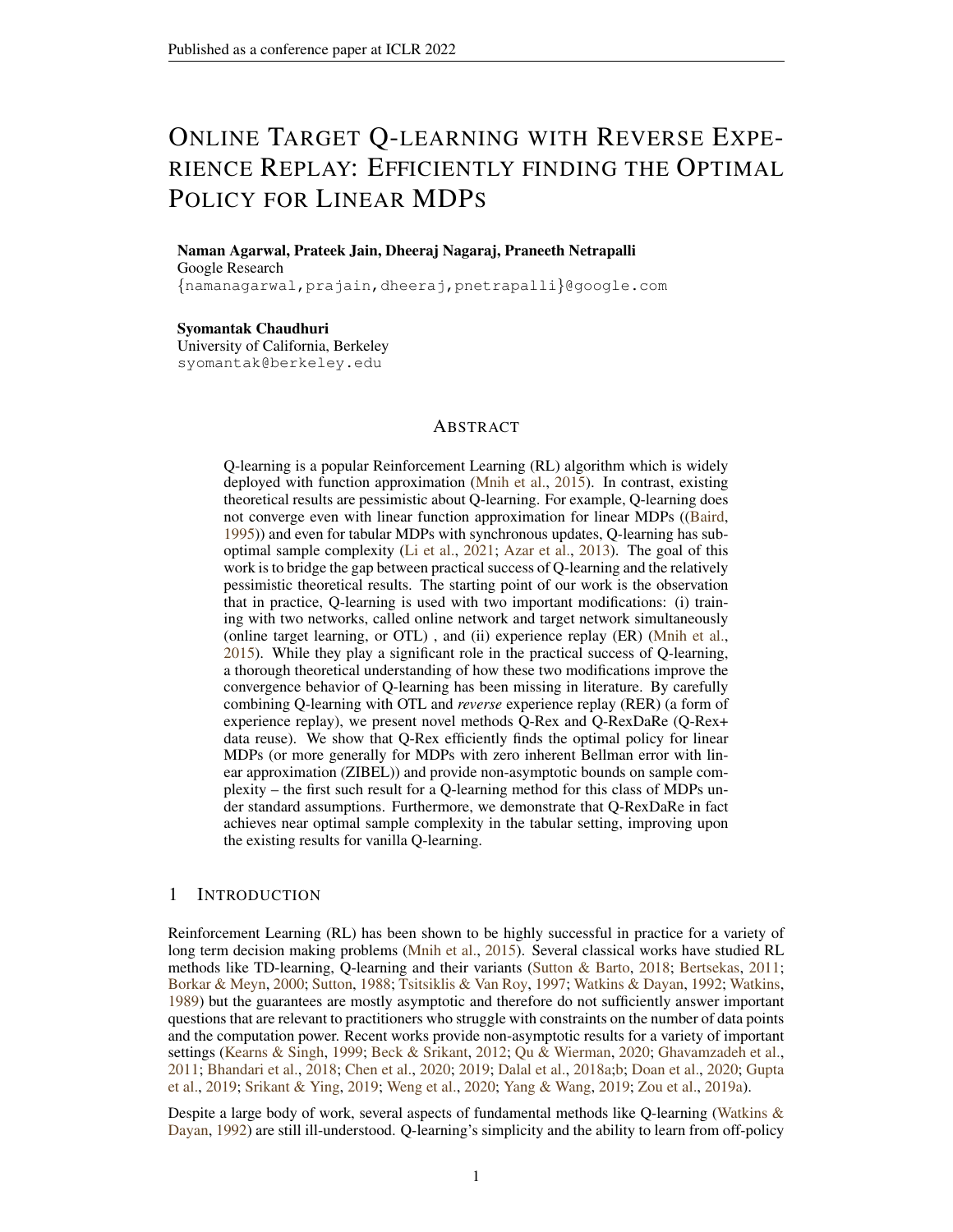- <span id="page-11-15"></span>David A Freedman. On tail probabilities for martingales. *the Annals of Probability*, pp. 100–118, 1975.
- <span id="page-11-3"></span>Mohammad Ghavamzadeh, Hilbert Kappen, Mohammad Azar, and Remi Munos. Speedy q- ´ learning. *Advances in neural information processing systems*, 24:2411–2419, 2011.
- <span id="page-11-16"></span>Sheldon Goldstein. Maximal coupling. *Zeitschrift für Wahrscheinlichkeitstheorie und verwandte Gebiete*, 46(2):193–204, 1979.
- <span id="page-11-8"></span>Geoffrey J Gordon. Reinforcement learning with function approximation converges to a region. *Advances in neural information processing systems*, 13, 2000.
- <span id="page-11-4"></span>Harsh Gupta, R. Srikant, and Lei Ying. Finite-time performance bounds and adaptive learning rate selection for two time-scale reinforcement learning. In H. Wallach, H. Larochelle, A. Beygelzimer, F. d'Alché-Buc, E. Fox, and R. Garnett (eds.), *Advances in Neural Information Processing Systems*, volume 32. Curran Associates, Inc., 2019. URL [https://proceedings.neurips.cc/paper/2019/file/](https://proceedings.neurips.cc/paper/2019/file/e354fd90b2d5c777bfec87a352a18976-Paper.pdf) [e354fd90b2d5c777bfec87a352a18976-Paper.pdf](https://proceedings.neurips.cc/paper/2019/file/e354fd90b2d5c777bfec87a352a18976-Paper.pdf).
- <span id="page-11-12"></span>Prateek Jain, Suhas S Kowshik, Dheeraj Nagaraj, and Praneeth Netrapalli. Near-optimal offline and streaming algorithms for learning non-linear dynamical systems. *arXiv preprint arXiv:2105.11558*, 2021a.
- <span id="page-11-5"></span>Prateek Jain, Suhas S Kowshik, Dheeraj Nagaraj, and Praneeth Netrapalli. Streaming linear system identification with reverse experience replay. *arXiv preprint arXiv:2103.05896*, 2021b.
- <span id="page-11-13"></span>Chi Jin, Zhuoran Yang, Zhaoran Wang, and Michael I Jordan. Provably efficient reinforcement learning with linear function approximation. In *Conference on Learning Theory*, pp. 2137–2143. PMLR, 2020.
- <span id="page-11-2"></span>Michael Kearns and Satinder Singh. Finite-sample convergence rates for q-learning and indirect algorithms. *Advances in neural information processing systems*, pp. 996–1002, 1999.
- <span id="page-11-7"></span>Gen Li, Yuting Wei, Yuejie Chi, Yuantao Gu, and Yuxin Chen. Breaking the sample size barrier in model-based reinforcement learning with a generative model. *Advances in neural information processing systems*, 33, 2020a.
- <span id="page-11-6"></span>Gen Li, Yuting Wei, Yuejie Chi, Yuantao Gu, and Yuxin Chen. Sample complexity of asynchronous q-learning: Sharper analysis and variance reduction. In H. Larochelle, M. Ranzato, R. Hadsell, M. F. Balcan, and H. Lin (eds.), *Advances in Neural Information Processing Systems*, volume 33, pp. 7031–7043. Curran Associates, Inc., 2020b. URL [https://proceedings.neurips.](https://proceedings.neurips.cc/paper/2020/file/4eab60e55fe4c7dd567a0be28016bff3-Paper.pdf) [cc/paper/2020/file/4eab60e55fe4c7dd567a0be28016bff3-Paper.pdf](https://proceedings.neurips.cc/paper/2020/file/4eab60e55fe4c7dd567a0be28016bff3-Paper.pdf).
- <span id="page-11-1"></span>Gen Li, Changxiao Cai, Yuxin Chen, Yuantao Gu, Yuting Wei, and Yuejie Chi. Is q-learning minimax optimal? a tight sample complexity analysis. *arXiv preprint arXiv:2102.06548*, 2021.
- <span id="page-11-11"></span>Long-Ji Lin. Self-improving reactive agents based on reinforcement learning, planning and teaching. *Machine learning*, 8(3-4):293–321, 1992.
- <span id="page-11-10"></span>Hamid Reza Maei, Csaba Szepesvari, Shalabh Bhatnagar, and Richard S. Sutton. Toward off-policy ´ learning control with function approximation. In *Proceedings of the 27th International Conference on International Conference on Machine Learning*, ICML'10, pp. 719–726. Omnipress, 2010. ISBN 9781605589077.
- <span id="page-11-9"></span>Francisco S Melo, Sean P Meyn, and M Isabel Ribeiro. An analysis of reinforcement learning with function approximation. In *Proceedings of the 25th international conference on Machine learning*, pp. 664–671, 2008.
- <span id="page-11-0"></span>Volodymyr Mnih, Koray Kavukcuoglu, David Silver, Andrei A Rusu, Joel Veness, Marc G Bellemare, Alex Graves, Martin Riedmiller, Andreas K Fidjeland, Georg Ostrovski, et al. Human-level control through deep reinforcement learning. *nature*, 518(7540):529–533, 2015.
- <span id="page-11-14"></span>Rémi Munos and Csaba Szepesvári. Finite-time bounds for fitted value iteration. *Journal of Machine Learning Research*, 9(5), 2008.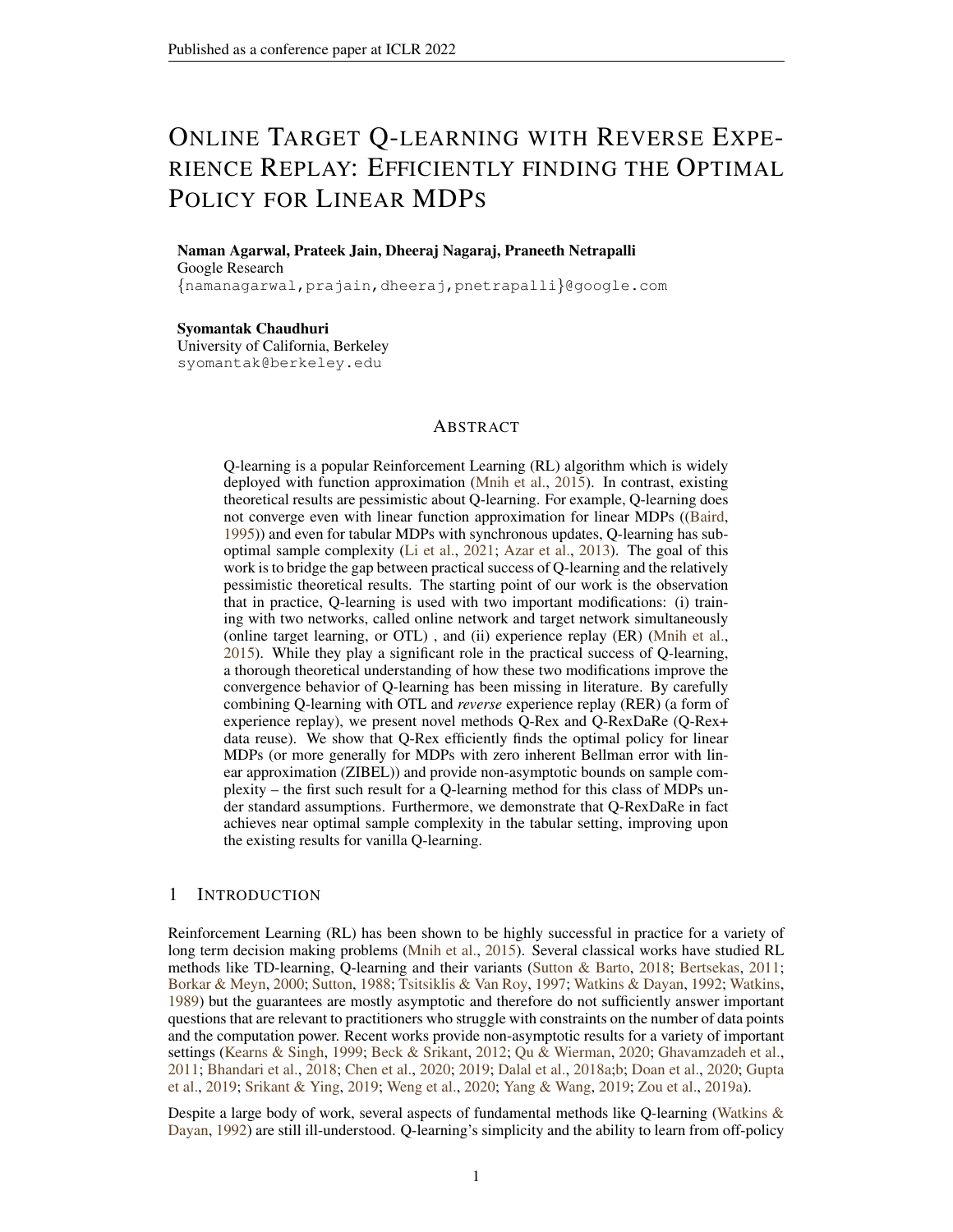- <span id="page-12-19"></span>Daniel Paulin. Concentration inequalities for markov chains by marton couplings and spectral methods. *Electronic Journal of Probability*, 20:1–32, 2015.
- <span id="page-12-14"></span>Theodore Perkins and Doina Precup. A convergent form of approximate policy iteration. *Advances in neural information processing systems*, 15, 2002.
- <span id="page-12-5"></span>Guannan Qu and Adam Wierman. Finite-time analysis of asynchronous stochastic approximation and q-learning. In *Conference on Learning Theory*, pp. 3185–3205. PMLR, 2020.
- <span id="page-12-16"></span>Martin Riedmiller. Neural fitted q iteration–first experiences with a data efficient neural reinforcement learning method. In *European conference on machine learning*, pp. 317–328. Springer, 2005.
- <span id="page-12-15"></span>Egor Rotinov. Reverse experience replay. *arXiv preprint arXiv:1910.08780*, 2019.
- <span id="page-12-6"></span>Rayadurgam Srikant and Lei Ying. Finite-time error bounds for linear stochastic approximation andtd learning. In *Conference on Learning Theory*, pp. 2803–2830. PMLR, 2019.
- <span id="page-12-1"></span>Richard S Sutton. Learning to predict by the methods of temporal differences. *Machine learning*, 3 (1):9–44, 1988.
- <span id="page-12-0"></span>Richard S Sutton and Andrew G Barto. *Reinforcement learning: An introduction*. MIT press, 2018.
- <span id="page-12-18"></span>Csaba Szepesvári and William D Smart. Interpolation-based q-learning. In *Proceedings of the twenty-first international conference on Machine learning*, pp. 100, 2004.
- <span id="page-12-10"></span>John N Tsitsiklis and Benjamin Van Roy. Feature-based methods for large scale dynamic programming. *Machine Learning*, 22(1):59–94, 1996.
- <span id="page-12-2"></span>John N Tsitsiklis and Benjamin Van Roy. An analysis of temporal-difference learning with function approximation. *IEEE transactions on automatic control*, 42(5):674–690, 1997.
- <span id="page-12-20"></span>Roman Vershynin. *High-dimensional probability: An introduction with applications in data science*, volume 47. Cambridge university press, 2018.
- <span id="page-12-11"></span>Martin J Wainwright. Stochastic approximation with cone-contractive operators: Sharp  $\ell_1$ -bounds for q-learning. *arXiv preprint arXiv:1905.06265*, 2019a.
- <span id="page-12-12"></span>Martin J Wainwright. Variance-reduced q-learning is minimax optimal. *arXiv preprint arXiv:1906.04697*, 2019b.
- <span id="page-12-21"></span>Martin J. Wainwright. *High-Dimensional Statistics: A Non-Asymptotic Viewpoint*. Cambridge Series in Statistical and Probabilistic Mathematics. Cambridge University Press, 2019c. doi: 10.1017/ 9781108627771.
- <span id="page-12-3"></span>Christopher JCH Watkins and Peter Dayan. Q-learning. *Machine learning*, 8(3-4):279–292, 1992.
- <span id="page-12-4"></span>Christopher John Cornish Hellaby Watkins. Learning from delayed rewards. 1989.
- <span id="page-12-7"></span>Bowen Weng, Huaqing Xiong, Lin Zhao, Yingbin Liang, and Wei Zhang. Momentum q-learning with finite-sample convergence guarantee. *arXiv preprint arXiv:2007.15418*, 2020.
- <span id="page-12-8"></span>Lin Yang and Mengdi Wang. Sample-optimal parametric q-learning using linearly additive features. In *International Conference on Machine Learning*, pp. 6995–7004. PMLR, 2019.
- <span id="page-12-17"></span>Andrea Zanette, Alessandro Lazaric, Mykel Kochenderfer, and Emma Brunskill. Learning near optimal policies with low inherent bellman error. In *International Conference on Machine Learning*, pp. 10978–10989. PMLR, 2020.
- <span id="page-12-9"></span>Shaofeng Zou, Tengyu Xu, and Yingbin Liang. Finite-sample analysis for sarsa with linear function approximation. In H. Wallach, H. Larochelle, A. Beygelzimer, F. d'Alche-Buc, E. Fox, and ´ R. Garnett (eds.), *Advances in Neural Information Processing Systems*, volume 32. Curran Associates, Inc., 2019a. URL [https://proceedings.neurips.cc/paper/2019/file/](https://proceedings.neurips.cc/paper/2019/file/9f9e8cba3700df6a947a8cf91035ab84-Paper.pdf) [9f9e8cba3700df6a947a8cf91035ab84-Paper.pdf](https://proceedings.neurips.cc/paper/2019/file/9f9e8cba3700df6a947a8cf91035ab84-Paper.pdf).
- <span id="page-12-13"></span>Shaofeng Zou, Tengyu Xu, and Yingbin Liang. Finite-sample analysis for sarsa with linear function approximation. *Advances in neural information processing systems*, 32, 2019b.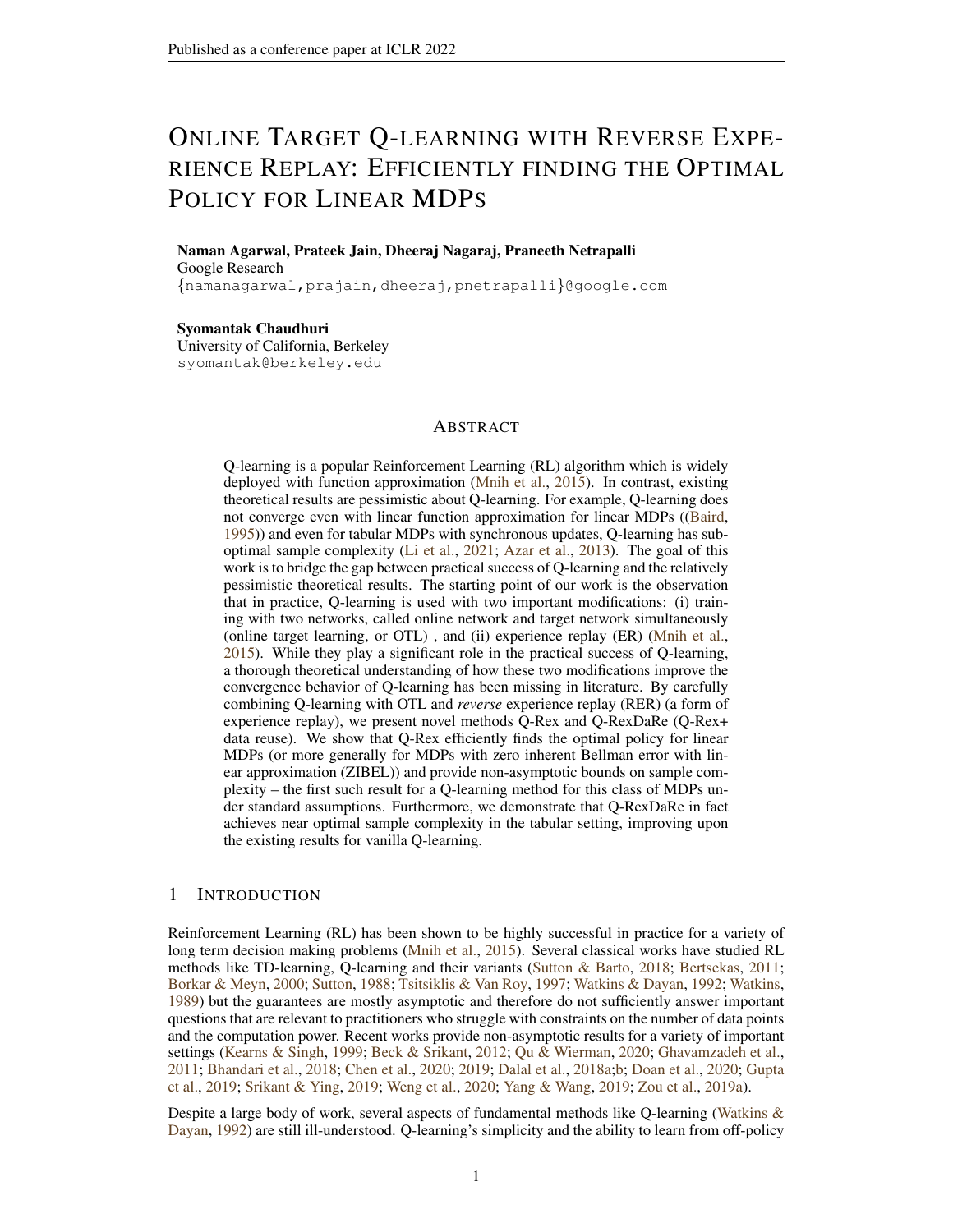# <span id="page-13-0"></span>A EXPERIMENTS

Even though OTL has a stabilizing effect on the Q-iteration, it reduces the rate of bias decay since the values are not updated for a long time. Therefore, the success of our procedure depends on picking the right values for the parameters  $N$ ,  $B$  and **Option I** vs. **Option II**. However, under the right conditions the algorithms which include OTL+RER converge to a much smaller final error as illustrated by the examples we provide in this section. If a better sample complexity is desired, then Q-RexDaRe can be used as shown by Theorem [3.](#page-8-1) Further research is needed to identify the practical conditions such as (function approximation coarseness, MDP reward structure etc.) under which techniques like OTL+RER help.

**100-State Random Walk** We first consider the episodic MDP [\(Sutton & Barto,](#page-12-0) [2018,](#page-12-0) example 6.2) – but with 100 states instead of 1000. Here the agent can either move left or right on a straight line, receiving a reward of 0 at each step. Reaching the right terminal point ends the episode with reward 1, while the left terminal point ends the episode with reward 0. In each episode, the initial point is uniformly random and the offline policy chooses right and left directions uniformly at random. We use state aggregation to obtain a linear function representation [\(Sutton & Barto,](#page-12-0) [2018\)](#page-12-0) with total 10 aggregate states. Along with 2 actions, this leads to a 20 dimensional embedding. We compare vanilla Q-learning, OTL+ER+Q-learning and EpiQ-Rex (Option II,  $N = 1$ ). The same step size (0.01) was chosen for all the algorithms. OTL+ER+Q has the same structure as EpiQ-Rex and was run with the same parameters as EpiQ-Rex . The main difference between the two algorithms is that OTL+ER+Q processes the experiences collected in each episode in a random order processing instead of reverse order. Refering to Figure [4,](#page-14-0) we note that the bias decay for EpiQ-Rex and OTL+ER+Q are slower than vanilla Q-learning due to the online target structure. However EpiQ-Rex converges to a better solution than the other algorithms.

**Mountain Car** We run an online control type experiment with the Mountain car problem [\(Sutton](#page-12-0) [& Barto,](#page-12-0) [2018,](#page-12-0) Example 10.1). The task here is to control the car and help it reach the correct peak (which ends the episode) as soon as possible (i.e, terminate the episode with fewest steps). The agent receives a reward of  $-1$  unless the correct peak is reached. Here we run EpiQ-Rex with **Option I** and  $N = 1$ , OTL+ER+Q-learning and vanilla Q-learning. The k-th episode is generated with the policy at the end of  $k - 1$ -th episode for each of the three algorithms. We use a  $n = 4$  tile coding to represent the Q values for a given action, each of which has  $4 \times 4$  squares. The step-size was picked as  $0.1/n$  and the result was averaged over 500 runs of the experiment. We refer to Figure [2](#page-14-1) for the outcomes. For the last 300 episodes, the mean episode length for Vanilla Q-learning was 145, EpiQ-Rex was 136 and OTL+ER+Q-learning was 143 (rounded to the nearest integer).

Grid-World We consider the grid-world problem which is a tabular MDP [\(Sutton & Barto,](#page-12-0) [2018,](#page-12-0) Example 3.5), which is a continuing task. Here, an agent can walk north, south, east or west in a  $5 \times 5$  grid. Trying to fall off the grid accrues a reward of  $-1$ , while reaching certain special states accrues a reward of 10 or 5. In our example, we also add a unif[−0.5, 0.5] noise to all rewards to make the problem harder. We run the grid world experiment with the discount factor  $\gamma = 0.9$  and step size 0.05 for Vanilla Q-learning, Q-Rex (Option II,  $B = 3000$ ,  $N = 1$ ) and OTL+ER+Qlearning which is run with the same parameters as Q-Rex but with random samples from the buffer. We run the experiment 30 times and plot the error in the Q-values vs. time in Figure [3.](#page-14-2)

Baird's Counter-Example Consider the famous Baird's counter-example shown in Figure [6.](#page-14-3) The features corresponding to each state is shown and the reward for any transition is 0. Thus,  $w = 0$ is the optimal solution. Since Assumption 4 made in this work is violated for this example, we consider the analog of the problem where at each step, a state is sampled uniformly at random and the corresponding transition, along with the 0 reward is used to learn the vector w. In the experiment, the corresponding transition, along with the 0 reward is used to learn the vector w. In the experiment, we set the problem and algorithmic parameters to be  $\gamma = 0.99$  and  $\eta = 0.01/\sqrt{5}$  (the factor of  $\sqrt{5}$ normalizes the features to satisfy Assumption 1). We set  $B = 50$ ,  $u = 0$ , and  $N = 5$  since there is no need for keeping a gap between the buffers in this experiment. Figure [7](#page-14-4) shows the non-convergent behavior of vanilla Q-learning while OTL-based Q-learning converges. Note that since the sampling of state, action and reward is done in a uniformly random fashion, it is not relevant to use reverse experience replay. It is easy to see that with data reuse, we only need few samples to ensure all states are covered; the rate of convergence would be same as that of OTL+Q-learning.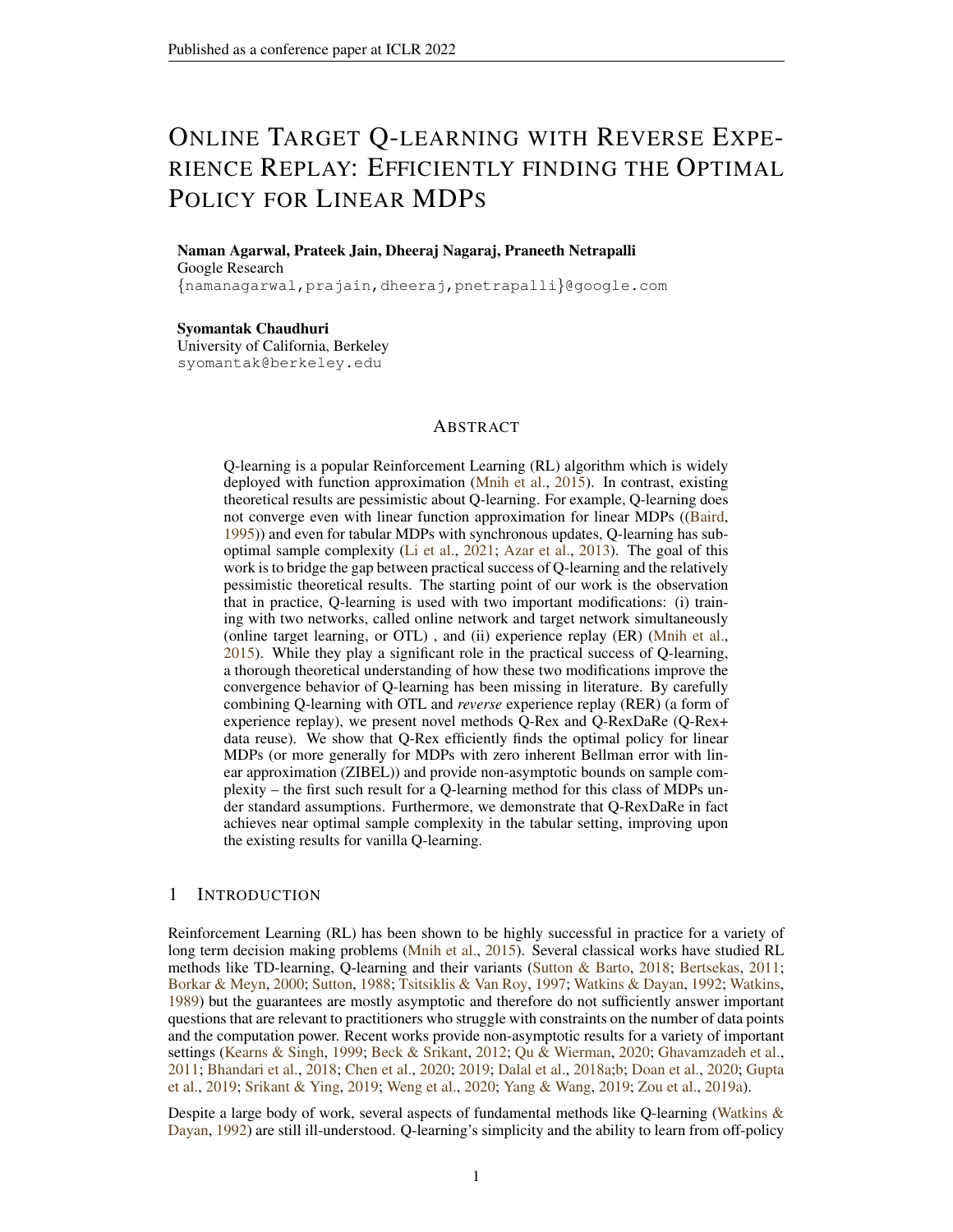

<span id="page-14-1"></span>Figure 2: Mountain Car problem Figure 3: Grid-world problem



<span id="page-14-0"></span>Figure 4: 100 State Random Walk Figure 5: Linear System Problem



<span id="page-14-3"></span>Figure 6: Feature embedding in the modified Baird's counter-example;  $\vec{e_i}$  represents the *i*th canonical basis vector in  $R^7$ . Each transition shown occurs with probability 1.



<span id="page-14-2"></span>



<span id="page-14-5"></span>



<span id="page-14-4"></span>Figure 7: Performance of vanilla Q-learning as compared to OTL+Q-learning, averaged over 10 independent runs

Linear Dynamical System with Linear Rewards We also compare the algorithms on a linear dynamical systems problem. While the problem described next is strictly not a linear MDP, the value functions for certain policies can be written as a linearly in terms of the initial condition; this is made precise next. Consider a linear dynamical system with initial state being  $X_0 \in \mathbb{R}^d$ . The state evolves as  $X_{t+1} = AX_t + \eta_t$ , where  $A \in \mathbb{R}^{d-d}$ . The reward obtained for such transition is given by  $\langle X_t, \theta \rangle$  for a fixed  $\theta \in \mathbb{R}^d$ . The maximum singular value of A is chosen less than 1 to ensure that the system is stable. The infinite horizon  $\gamma$ -discounted expected reward is given by  $\langle X_0, \sum_{i=0}^1 (\gamma A^T)^i \theta \rangle$ . Thus, the expected reward can be written as  $\langle X_0, w \rangle$ , where

$$
w = (I - \gamma A^T)^{-1} \theta.
$$

Since there are no actions in this case, the Q learning algorithms reduce to value function approximation (i.e, TD(0) type algorithms). We take the embedding  $\phi(X_t) = X_t$ , the identity mapping. We considered  $d = 5$ ,  $\gamma = 0.99$ ,  $\eta = 0.01$ , and a randomly generated normal matrix A and  $\theta$ . We Option II for Q-Rex along with  $B = 75$ ,  $u = 25$ , and  $N = 5$  for the experiments. For OTL+ER+Qlearning, we keep the same parameters, but with random order sampling, while ER+Q-learning does not include OTL. The results shown in Figure [5](#page-14-5) are averaged over 100 independent runs of the experiment. Note that the errors considered are using iterate averaging.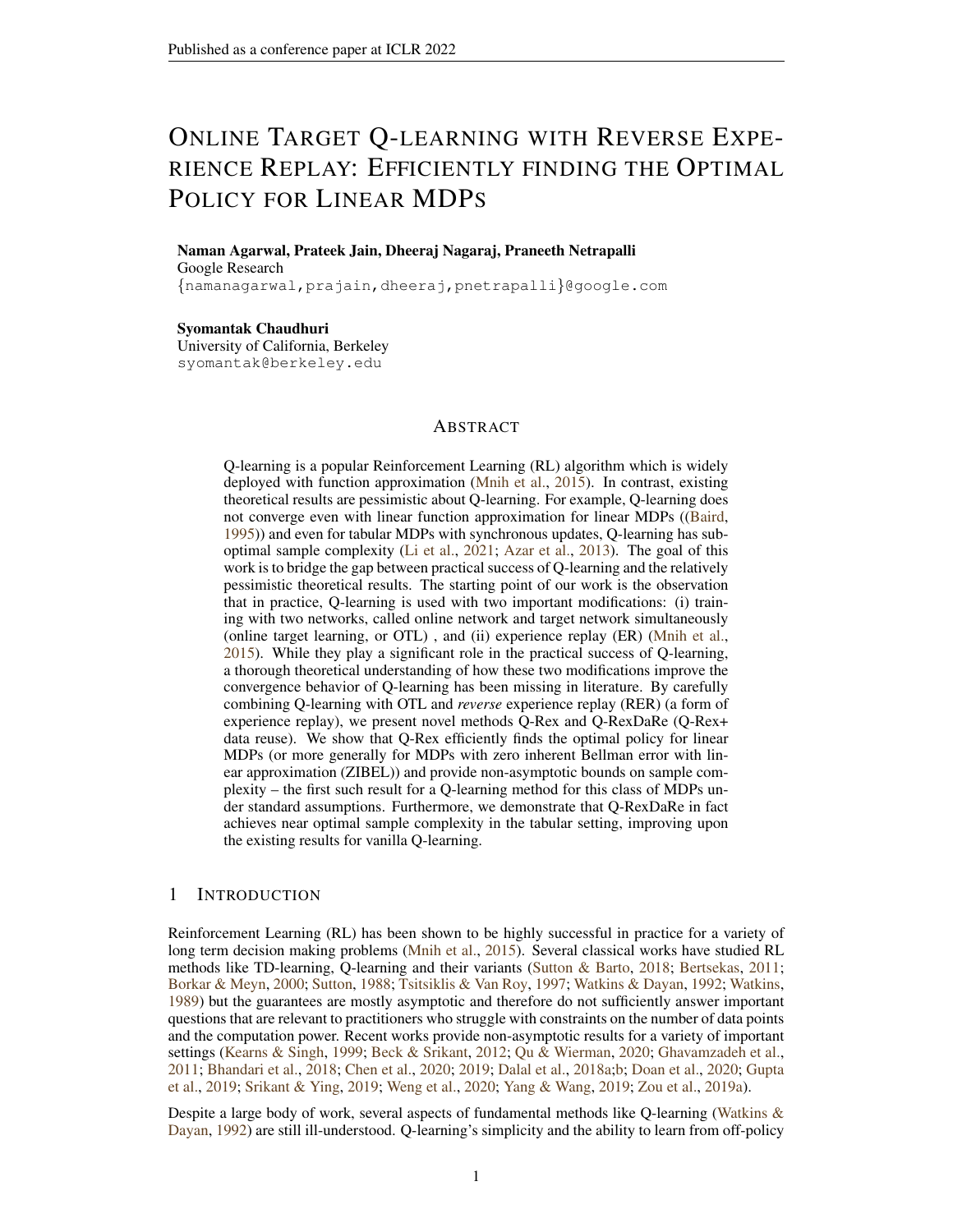As seen from Figure [5,](#page-14-5) Q-Rex outperforms vanilla Q-learning and OTL+ER-based Q-learning as one would expect based on the theory presented in this work. However, it is interesting to note that ER+Q-learning performs slightly better than Q-Rex. One possible reason could be due to the fact that in Q-Rex, the target gets updated at a slower rate at the cost of reducing bias. However, setting a smaller value of  $NB$  might resolve the issue.

#### <span id="page-15-0"></span>B DEFINITIONS AND NOTATIONS

#### B.1 Q-REXDARE

The psuedocode for Q-RexDaRe is given in Algorithm [2.](#page-15-1) Note that we reuse the sample data in every outer-loop iteration instead of drawing fresh samples.

<span id="page-15-1"></span>Algorithm 2 Q-RexDaRe

- 1: **Input:** learning rates  $\eta$ , horizon T, discount factor  $\gamma$ , trajectory  $X_t = \{s_t, a_t, r_t\}$ , number of outer-loops  $K$  buffer size  $B$ , buffer gap  $u$ 2: Total buffer size:  $S \leftarrow B + u$
- 3: Number of buffers loops:  $N \leftarrow T/S$
- 4:  $w_1^{1,1} = 0$  initialization
- 5: for  $k = 1, \ldots, K$  do
- 6: **for**  $j = 1, ..., N$  **do**
- 7: Form buffer Buf  $=\{X_1^{k,j}, \ldots, X_S^{k,j}\}$ , where,

$$
X_i^{k,j} \leftarrow X_{S(j-1)+i}
$$

8: Define for all 
$$
i \in [1, S], \phi_i^{k,j}, \phi(s_i^{k,j}, a_i^{k,j}).
$$

9: **for**  $i = 1, \ldots, B$  **do** 

10: 
$$
w_{i+1}^{k,j} = w_i^{k,j} + \eta \left[ r_{B+1-i}^{k,j} + \gamma \max_{a' \geq A} \langle \phi(s_{B+2-i}^{k,j}, a^0), w_1^{k,1} \rangle - \langle \phi_{B+1-i}^{k,j}, w_i^{k,j} \rangle \right] \phi_{B+1-i}^{k,j}
$$

$$
k, j+1, \ldots, k, j
$$

11:  $w_1^{k,j+1} = w_{B+1}^{k,j}$ <br>
12:  $w_1^{k+1,1} = w_1^{k,N+1}$  $12:$ 

13: **Return**  $w_0^{T+1}$ 

## B.2 EPIQ-REX

The psuedocode for EpiQ-Rex is given in Algorithm [3.](#page-16-0) Note that the buffers here are individual episodes and can vary in size due to inherent randomness. We do not require a gap here since separate episodes are assumed to be independent.

**MDP definition** Here we construct the MDP with a (possibly) random reward  $r$ . We consider non-episodic, i.e. infinite horizon, time homogenous Markov Decision Processes (MDPs) and we denote an MDP by MDP( $S, A, \gamma, P, r$ ) where S denotes the state space, A denotes the action space,  $\gamma$  represents the discount factor,  $P(s^{\hat{0}}|s, a)$  represents the probability of transition to state  $s^{\hat{0}}$  from the state s on action a. We assume for purely technical reasons that S and A are compact subsets of  $\mathbb{R}^n$  for some  $n \in \mathbb{N}$ ). r is a reward process (not to be confused with Markov Reward Processes i.e, MRP) indexed by  $S \times A \times S$ , such that  $r(s, a, s^{\theta}) \in [0, 1]$  almost surely. We will skip the measure theoretic details of the definitions and assume that the sequence of i.i.d. reward processes  $(r_t)_{t\geq0}$  can be jointly defined over a Polish probability space. The function  $R : S \times A \rightarrow [0,1]$ represents the deterministic reward  $R(s, a)$  obtained on taking action a at state s and is defined by  $R(s, a) = \mathbb{E}\left[\mathbb{E}_{s' \ P(js,a)}r(s, a, s^{\theta})\right]$ . Here the expectation is with respect to both the randomness in the reward process and in state  $s^{\theta}$ .

Now, given a trajectory,  $(s_t, a_t)_{t=1}^T$ , which is independent of i.i.d sequence of rewards processes  $(r_t)_{t=1}^T$ . We observe  $(s_t, a_t, r_t(s_t, a_t, s_{t+1}))_{t=1}^T$ , and we will henceforth denote  $r_t(s_t, a_t, s_{t+1})$  by just  $r_t$ .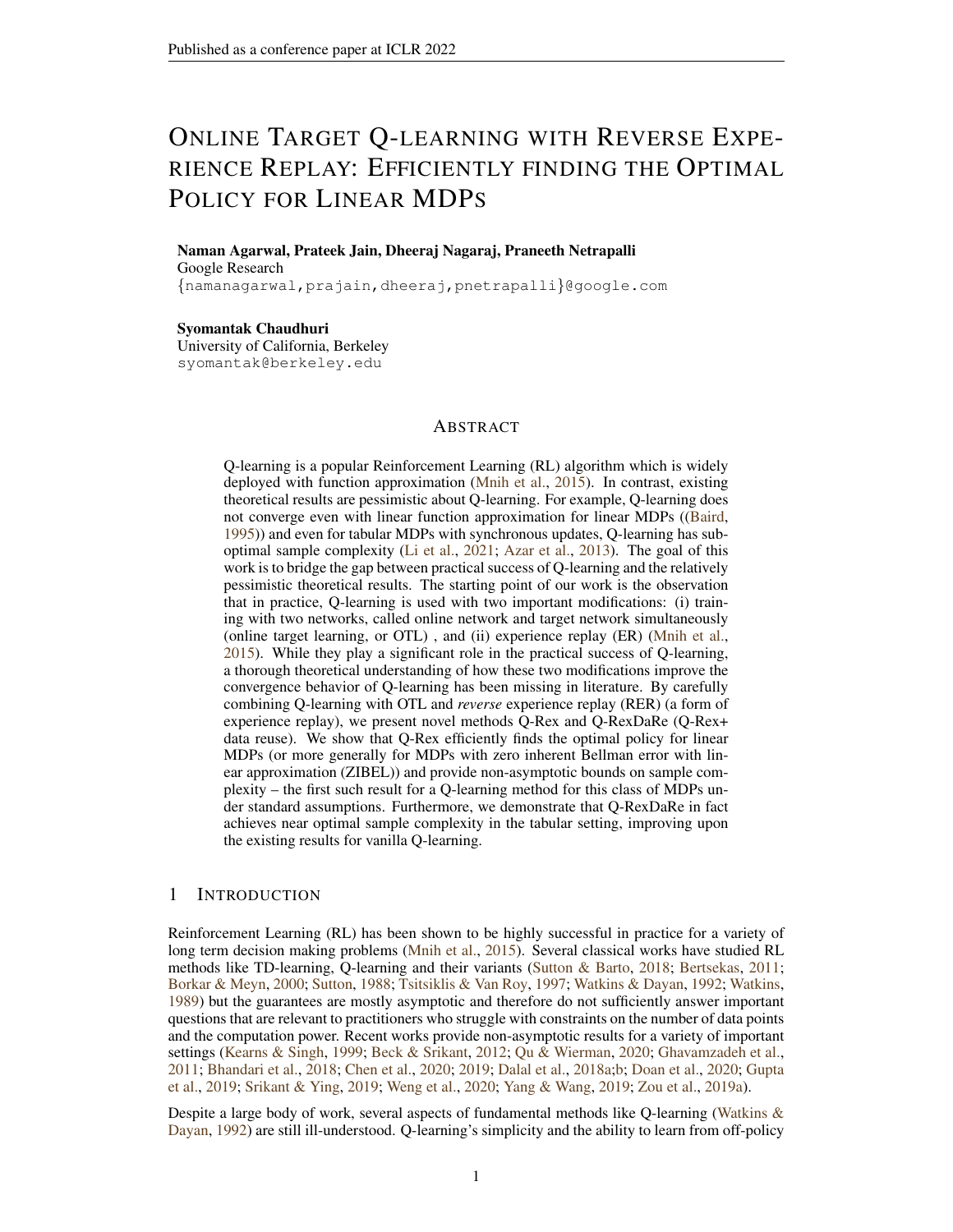#### <span id="page-16-0"></span>Algorithm 3 EpiQ-Rex

1: Input: learning rates  $\eta$ , number of episodes T, discount factor  $\gamma$ , Epsiodes  $E_t$  $\{(\mathbf{s}_1^t, a_1^t, r_1^t), \ldots, (\mathbf{s}_{B_t}^y, a_{B_t}^{t'}, r_{B_t}^t)\}\$ , Number of buffer per outer-loop iteration N. 2: Number of outer loop iterations:  $K \leftarrow T/N$ 3:  $w_1^{1,1} = 0$  initialization 4: for  $k = 1, \ldots, K$  do 5: **for**  $j = 1, ..., N$  **do** 6:  $t \leftarrow (k-1) * N + j$ 7: Collect experience and form buffer Buf =  $\{X_1^t, \ldots, X_{B_t}^t\}$ , where,  $X_i^t = (s_i^t, a_i^t, r_i^t)$ 8: Define for all  $i \in [1, B_t - 1], \phi_i^{k,j}$ ,  $\phi(s_i^{k,j}, a_i^{k,j})$ . 9: **for**  $i = 1, \ldots, B$  **do** 10:  $w_{i+1}^{k,j} = w_i^{k,j} + \eta \left[ r_{B_t}^{k,j} \right]_i + \gamma \max_{a' \geq A} \langle \phi(s_{B_t+1-i}^{k,j}, a^{\theta}), w_1^{k,1} \rangle - \langle \phi_{B_t-i}^{k,j}, w_i^{k,j} \rangle \right] \phi_{B_t-i}^{k,j}$ 11: **Option I:**  $w_1^{k,j+1} = w_{B_t}^{k,j}$ 12: **Option II:** $w_1^{k,j+1} = \frac{1}{B_t - 1} \sum_{i=2}^{B_t} w_i^{k,j}$ 13:  $w_1^{k+1,1} = w_1^{k,N+1}$ 14: **Return**  $w_1^{K,1}$ 

Notation Due to three loop nature of our algorithm it will be convenient to define some simplifying notation. To this end, consider the outer loop with index  $k \in [K]$  and buffer number  $j \in [N]$  inside this outer loop. Further given an  $i \in [S]$  define a time index as  $t_i^{k,j} = NS(k-1) + S(j-1) + i$ . We now denote the  $i$ -th state-action-reward tuple inside this buffer by

$$
(s^{k,j}_i, a^{k,j}_i, r^{k,j}_i) = (s_{t^{k,j}_i}, a_{t^{k,j}_i}, r_{t^{k,j}_i}).
$$

Similarly,  $R_i^{k,j} = R(s_i^{k,j}, a_i^{k,j})$ . For conciseness, we define for all  $i, j, k, \phi_i^{k,j} := \phi(s_i^{k,j}, a_i^{k,j})$ . Since we are processing the data in the reverse order within the buffer, the following notation will be useful for analysis:

$$
s^{k,j}_{\quad \ \ i}:=s^{k,j}_{B+1 \quad \ i}, a^{k,j}_{\quad \ \ i}:=a^{k,j}_{B+1 \quad \ i}, r^{k,j}_{\quad \ \ i}:=r^{k,j}_{B+1 \quad \ i}, R^{k,j}_{\quad \ \ i}:=R^{k,j}_{B+1 \quad \ i} \text{ and } \phi^{k,j}_{\quad \ \ i}:=\phi^{k,j}_{B+1 \quad \ i}.
$$

## <span id="page-16-1"></span>C COUPLED PROCESS

It can be seen that the buffers are approximately i.i.d. whenever we take  $u = O(\tau_{mix} \log \frac{T}{\delta})$  whenever Assumption [3](#page-5-1) is satisfied. For the sake of clarity of analysis, we will consider exactly independent buffers. That is, we assume the algorithms are run with a fictitious trajectory  $(\tilde{s}_t, \tilde{a}_t, \tilde{r}_t)$ , where we assume that the fictitious trajectory is generated such that the first state of every buffer is sampled from the stationary distribution  $\mu$ . We show that we can couple this fictitious process (i.e, define it on a common probability space as the original process  $(s_t, a_t, r_t)$  such that

<span id="page-16-2"></span>
$$
\mathsf{P}\left(\cap_{k=1}^K \cap_{j=1}^N \cap_{i=1}^{B+1} \{(s_i^{k,j}, r_i^{k,j}, a_i^{k,j}) = (\tilde{s}_i^{k,j}, \tilde{r}_i^{k,j}, \tilde{a}_i^{k,j})\}\right) \ge 1 - \delta.
$$
\n(4)

Notice that the equality does not hold within the gaps between the buffer which are of size  $u$  but inside the buffers of size  $B$  only. That is, the sequence of iterates obtained by running the algorithm with the original data  $(s_t, a_t, r_t)$  is the same as the sequence of iterates obtained by running the algorithm with the fictitious coupled data  $(\tilde{s}_t, \tilde{\alpha}_t, \tilde{r}_t)$  with high probability. We state this result formally in Lemma [16](#page-32-0) and prove it in Section [M.1.](#page-32-1) Henceforth, we will assume that we run the algorithm with data  $(\tilde{s}_t, \tilde{a}_t, \tilde{r}_t)$  and refer to Lemma [16](#page-32-0) to carry over the results to the original data set with high probability. We analogously define  $\tilde{\phi}_i^{k,j}$ . We will denote the iterates of the algorithm run with the coupled trajectory as  $\tilde{w}_i^{k,j}$  instead of  $w_i^{k,j}$  and will focus on it entirely. We now provide some definitions based on the above process. These definitions will be used repeatedly in our analysis.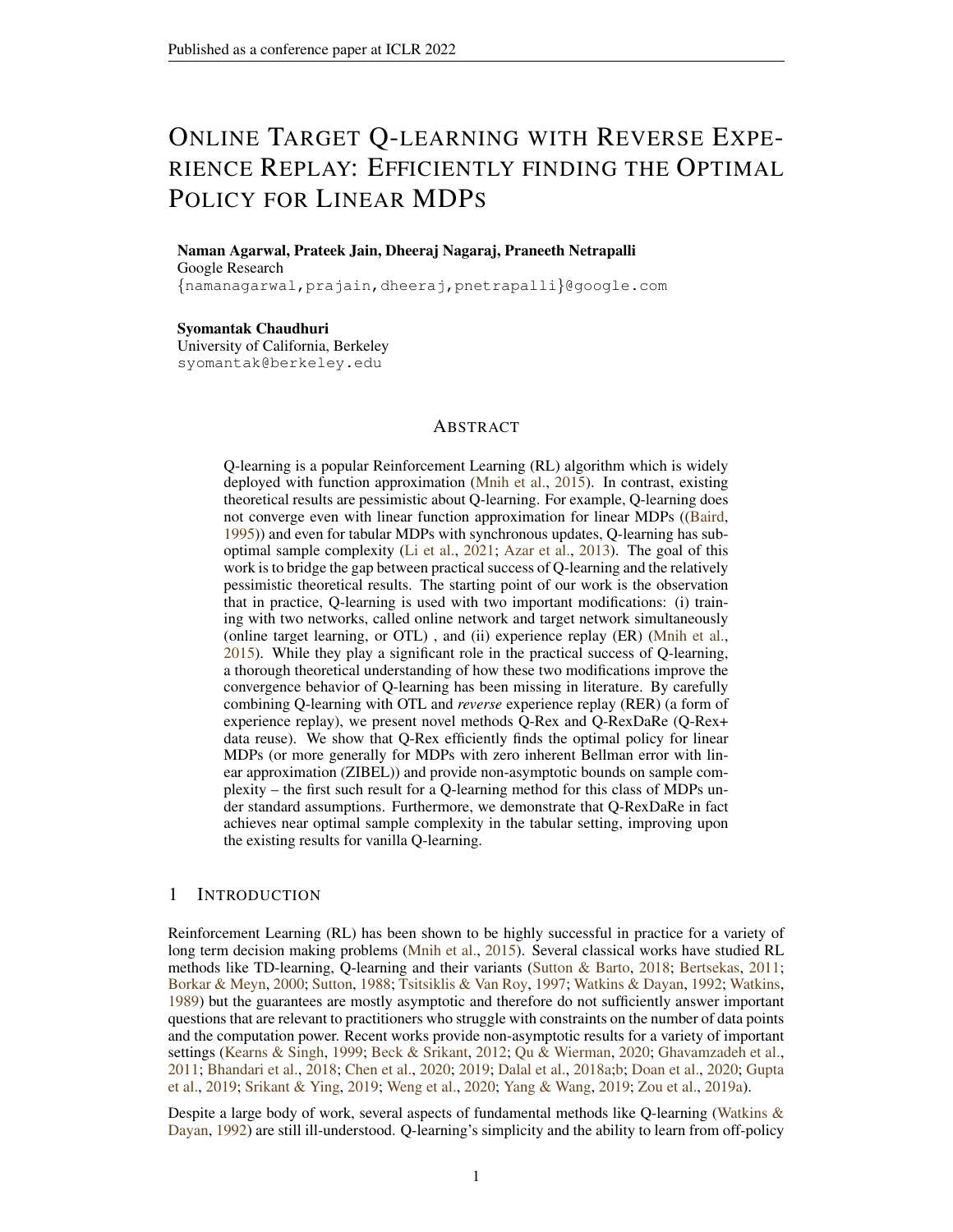## D BASIC STRUCTURAL LEMMAS

We first note some basic structural lemmas regarding ZIBEL MDPs under the assumptions in Section [2.1.](#page-5-2) We refer to Section [M](#page-32-2) for the proofs.

<span id="page-17-3"></span>Lemma 1. *For tabular MDPs satisfying the assumptions in Section [2.1,](#page-5-2) for both Q-Rex and Q-RexDaRe, we have that for every*  $k, j, i$  *we have that*  $\|\tilde{w}_i^{k,j}\|_\phi \leq \frac{1}{1-\gamma}$ 

The lemma above says, in particular, that the Q-value estimate given by our algorithm never exceeds  $\frac{1}{1-\gamma}$  due to 0 initialization. The proof is a straightforward induction argument, which we omit. We will henceforth use Lemma [1](#page-17-3) without explicitly mentioning it.

<span id="page-17-2"></span>**Lemma 2.** *Suppose*  $Q_w(s, a) := \langle w, \phi(s, a) \rangle$  *and let*  $Q(s, a) = \langle w, \phi(s, a) \rangle$  *be the optimal*  $Q$ *function. Then:*

$$
\sup_{(s,a)\geq S} |Q_w(s,a) - Q(s,a)| = ||w - w||_{\phi}
$$

*Moreover, we must have:*  $||x|| \ge ||x||_{\phi} \ge \frac{kx}{\overline{\kappa}}$  *for any*  $x \in \mathbb{R}^d$ .

<span id="page-17-0"></span>**Lemma 3.** For any  $w_0 \in \mathbb{R}^d$ , there exists a unique  $w_1 \in \mathbb{R}^d$  such that

$$
\langle w_1, \phi(s, a) \rangle = R(s, a) + \gamma \mathbb{E}_{s'} \left[ P(s, a) \sup_{a' \geq A} \langle \phi(s^{\theta}, a^{\theta}), w_0 \rangle \right].
$$

*We will denote this mapping*  $w_0 \rightarrow w_1$  *by*  $w_1 = \mathcal{T}(w_0)$ *.* 

<span id="page-17-1"></span>**Lemma 4.**  $\mathcal{T}: \mathbb{R}^d \to \mathbb{R}^d$  *is*  $\gamma$  *contractive in the norm*  $\|\cdot\|_{\phi}$ *. The unique fixed point of*  $\mathcal{T}$  *is*  $w$  *. Moreover, we have:*  $\|w\|_{\phi} \leq \frac{1}{1-\gamma}$  *and*  $\|w\| \leq \frac{1}{1-\gamma}$  $\frac{\kappa}{1-\gamma}$ .

In view of Lemma [4,](#page-17-1) we can begin to look at the following *noiseless Q*-iteration. Let  $\bar{w}^1 = w_1^{1,1} = 0$ and  $\bar{w}^{k+1} = \mathcal{T}(\bar{w}^k)$ . This converges geometrically to w with contraction coefficient  $\gamma$  under the norm  $\|\cdot\|_{\phi}$ . In our case, however, we only have sample access to the operator T. Therefore, our Q-iteration at the end of k-th outer loop can be written as  $\tilde{w}_1^{k+1,1} = \mathcal{T}(\tilde{w}_1^{k,1}) + \tilde{\epsilon}_k$  where  $\tilde{\epsilon}_k$  is the error introduced via sampling which needs to be controlled.

## E BIAS VARIANCE DECOMPOSITION

We begin our analysis by providing a bias-variance decomposition of the error with respect to the noiseless Q-iteration at every loop. We will need the following definitions which we use repeatedly through our analysis.

<span id="page-17-4"></span>Given step size  $\eta$ , outer loop index k and buffer index j, we define the following contraction matrices for  $a, b \in [B]$ .

$$
\tilde{H}_{a,b}^{k,j} := \prod_{i=a}^{b} \left( I - \eta \tilde{\phi}_i^{k,j} [\tilde{\phi}_i^{k,j}]^> \right). \tag{5}
$$

Whenever  $a > b$ , we will define  $\tilde{H}_{a,b}^{k,j} := I$ . In the tabular setting, we define for any  $(s, a) \in S \times A$ by  $\tilde{N}^k(s, a)$  to be the number of samples of  $(s, a)$  seen in the outer loop k (excluding the gaps),i.e.

$$
\tilde{N}^{k}(s, a) = \sum_{j=1}^{N} \sum_{i=1}^{B} \mathbb{1}((\tilde{s}_{i}^{k, j}, \tilde{a}_{i}^{k, j}) = (s, a))
$$

Further we denote by  $\tilde{N}_i^{k,j}(s, a)$ , the number of samples of  $(s, a)$  seen in the outer loop k in the buffers post the buffer j as well as the number of samples of  $(s, a)$  in buffer j before iteration i. Formally,

$$
\tilde{N}_i^{k,j}(s,a) := \sum_{r=1}^{i-1} \mathbb{1}\left( (\tilde{s}_r^{k,j}, \tilde{a}_r^{k,j}) = (s,a) \right) + \sum_{l=j+1}^{N} \sum_{r=1}^{B} \mathbb{1}\left( (\tilde{s}_r^{k,l}, \tilde{a}_r^{k,l}) = (s,a) \right) .
$$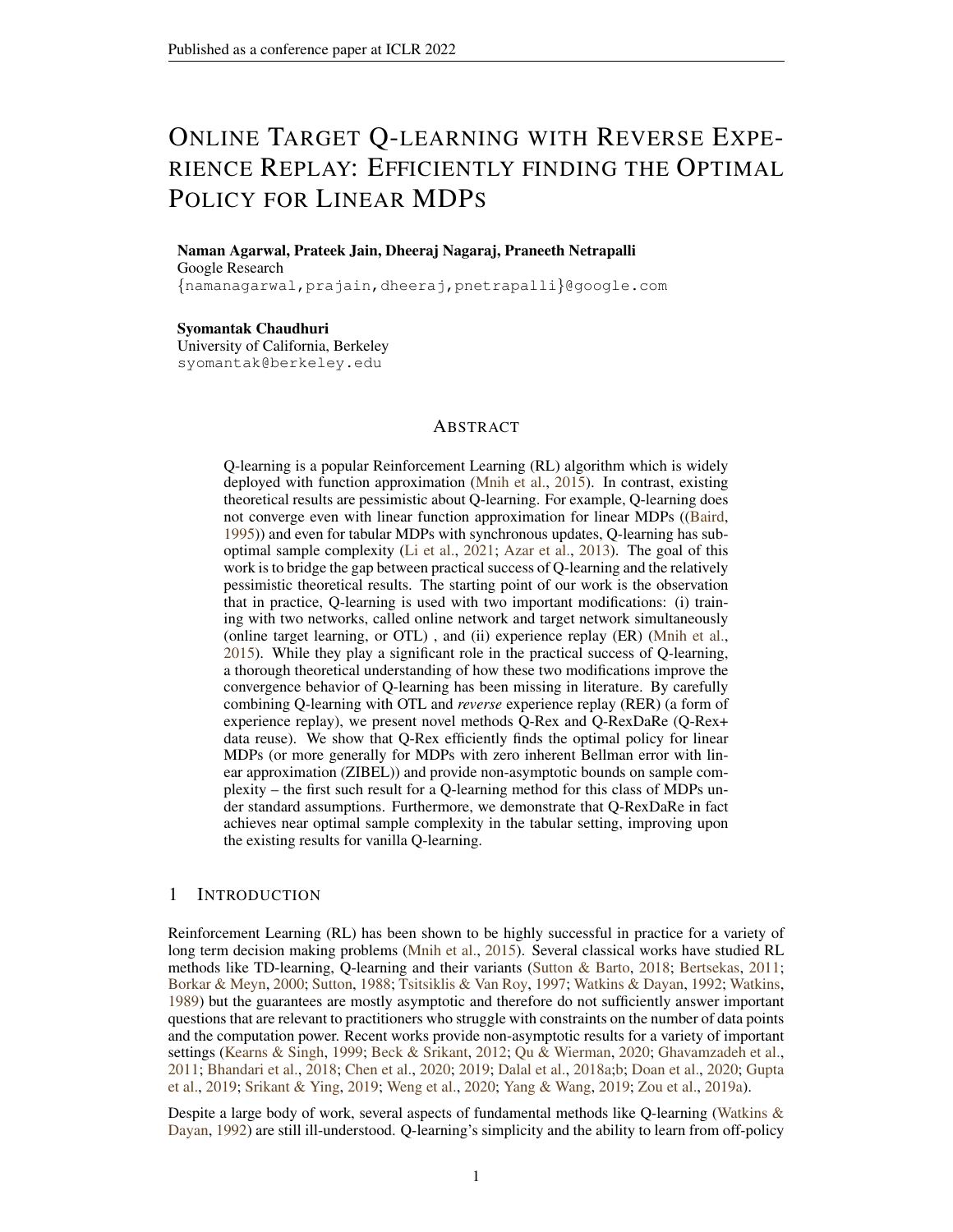We define the *error* term for any w:

$$
\tilde{\epsilon}_i^{k,j}(w) := \left[ \tilde{r}_i^{k,j} - \tilde{R}_i^{k,j} + \gamma \sup_{a' \geq A} \langle w, \phi(\tilde{s}_{i+1}^{k,j}, a^{\theta}) \rangle - \gamma \mathbb{E}_{s'} \left[ P(j \tilde{s}_i^{k,j}, \tilde{a}_i^{k,j}) \sup_{a' \geq A} \langle \phi(s^{\theta}, a^{\theta}), w \rangle \right] .
$$
 (6)

Finally we define the following shorthands for any  $i, j, k$ :

<span id="page-18-5"></span>
$$
\tilde{w}^{k+1,\vphantom{t}}:=\mathcal{T}(\tilde{w}_1^{k,1})\qquad \tilde{\epsilon}_i^{k,j}:=\tilde{\epsilon}_i^{k,j}(\tilde{w}_1^{k,1})\qquad \tilde{L}^{k,j}:=\eta\sum_{i=1}^B\tilde{\epsilon}_i^{k,j}\tilde{H}_{1,i-1}^{k,j}\tilde{\phi}_i^{k,j}\,.
$$

Given the above definition, the following the lemma provides the Bias-Variance decomposition which is the core of our analysis.

<span id="page-18-0"></span>Lemma 5 (Bias-Variance Decomposition). *For every* k*, we have that,*

<span id="page-18-1"></span>
$$
\tilde{\epsilon}_k := \tilde{w}_1^{k+1,1} - \tilde{w}^{k+1,1} = \prod_{j=N}^1 \tilde{H}_{1,B}^{k,j} (\tilde{w}_1^{k,1} - \tilde{w}^{k+1,1}) + \sum_{j=1}^N \prod_{l=N}^{j+1} \tilde{H}_{1,B}^{k,l} \tilde{L}^{k,j}
$$
(7)

Here and later on in the paper, we use the reverse order in the product to highlight the convention that higher indices l in  $\tilde{H}_{1,B}^{k,l}$  appear towards the left side of the product and further define  $\prod_{l=N}^{N+1}\tilde{H}_{1,B}^{k,l}=$ I. We call the first term in Equation  $(7)$  as the bias term and it decays geometrically with N and the second term is called the variance, which has zero mean. We will bound these terms separately. Since tabular setting allows for improved analysis of error, we will provide special cases for the tabular setting with refined bounds. We refer to Section [M.5](#page-33-0) for the proof of Lemma [5.](#page-18-0)

## F BOUNDING THE BIAS TERM

#### F.1 TABULAR CASE

In the tabular case, we have the following expression for bias. We omit the proof since it follows from a simple calculation.

<span id="page-18-2"></span>Lemma 6. *In the tabular setting, we have:*

$$
\langle \phi(s,a), \prod_{j=N}^1 \tilde{H}^{k,j}_{1,B}(\tilde{w}^{k,1}_1 - \tilde{w}^{k+1,1}) \rangle = (1-\eta)^{\tilde{N}^k(s,a)} \langle \tilde{w}^{k,1}_1 - \tilde{w}^{k+1,1}, \phi(s,a) \rangle
$$

For a particular outer loop k, we show that  $\tilde{N}^k(s, a)$  is  $\Omega(\mu_{\min} NB)$  with high probability whenever  $NB$  is large enough. For this we use [\(Paulin,](#page-12-19) [2015,](#page-12-19) Theorem 3.4) similar to the proof of [\(Li et al.,](#page-11-6) [2020b,](#page-11-6) Lemma 8). We give the proof in Section [M.6.](#page-33-1)

<span id="page-18-3"></span>**Lemma 7.** *There exists a constant C such that whenever*  $B \ge \tau_{\text{mix}}$  *and*  $NB \ge C \frac{\tau_{\text{mix}}}{\mu_{\text{min}}} \log(\frac{fS(j/A)}{\delta})$ , *with probability at least*  $1 - \delta$ *, we have that for every*  $(s, a) \in S \times A$ *:* 

$$
\tilde{N}^k(s, a) \ge \frac{1}{2}\mu(s, a)NB \ge \frac{1}{2}\mu_{\min} NB
$$

#### F.2 ZIBEL MDP CASE

<span id="page-18-4"></span>**Lemma 8.** Suppose  $g \in \mathbb{R}^d$  is fixed and  $\eta B < \frac{1}{4}$ . Then, the following hold:

*1.*

$$
\mathbb{E} \|\prod_{j=N}^{1} \tilde{H}_{1,B}^{k,j} g\|^2 \le \exp\left(-\frac{\eta NB}{\kappa}\right) \|g\|^2 \tag{8}
$$

*2. With probability at-least*  $1 - \delta$ *, we have:* 

$$
\mathbb{E} \|\prod_{j=N}^{1} \tilde{H}_{1,B}^{k,j} g\|_{\phi} \le \exp\left(-\frac{\eta NB}{\kappa}\right) \sqrt{\frac{\kappa}{\delta}} \|g\|_{\phi}
$$

We refer to Section [L.1](#page-28-0) for the proof.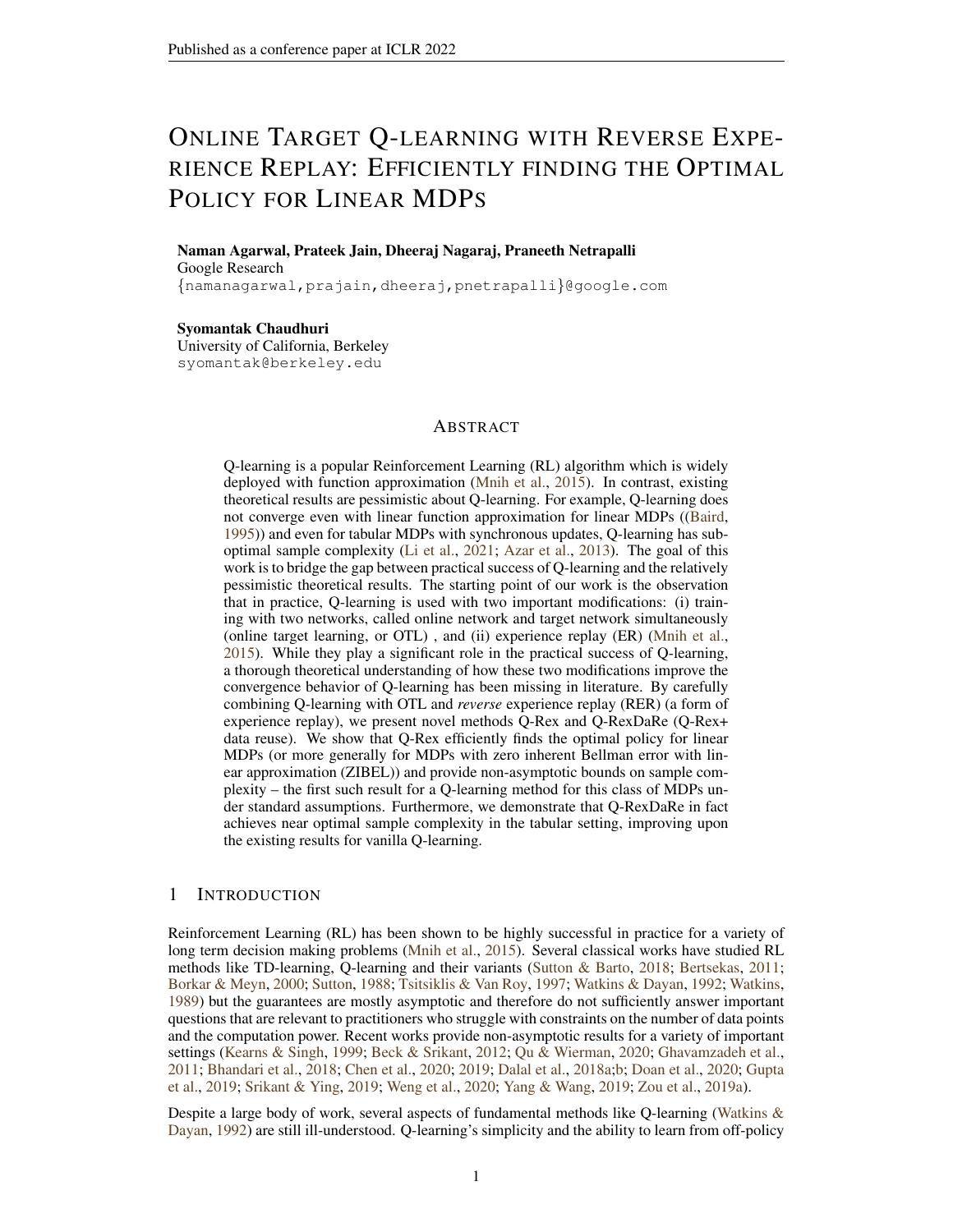# G BOUNDING THE VARIANCE TERM

#### G.1 TABULAR CASE

In the tabular case, it is clear that:

<span id="page-19-2"></span>
$$
\langle \phi(s, a), \sum_{j=1}^{N} \prod_{l=N}^{j+1} \tilde{H}_{1, B}^{k, l} \tilde{L}^{k, j} \rangle = \sum_{j=1}^{N} \sum_{i=1}^{B} (1 - \eta)^{\tilde{N}_{i}^{k, j}(s, a)} \eta \tilde{\epsilon}_{i}^{k, j} \mathbb{1}((\tilde{s}_{i}^{k, j}, \tilde{a}_{i}^{k, j}) = (s, a)) \tag{9}
$$

Now, we note that  $\tilde{N}_i^{k,j}(s, a)$  depends on data in buffers  $l > j$  and when  $i_1 < i$  inside buffer j. Following the discussion in [\(Li et al.,](#page-11-1) [2021\)](#page-11-1), we define the vector  $\text{Var}_P(V_k)$ ,  $\text{Var}_P(V) \in \mathbb{R}^{S-A}$ such that

$$
\text{Var}_P(V_k)(s, a) = \mathbb{E}_{s'} \left[ \sup_{a' \geq A} \langle \phi(s^{\theta}, a^{\theta}), \tilde{w}_1^{k, 1} \rangle - \mathbb{E}_{s'} \right]_{P(js, a)} \sup_{a' \geq A} \langle \phi(s^{\theta}, a^{\theta}), \tilde{w}_1^{k, 1} \rangle \right]^2 \tag{10}
$$

$$
\text{Var}_P(V)(s, a) = \mathbb{E}_{s'} \left[ \sup_{a' \geq A} \langle \phi(s^{\theta}, a^{\theta}), w \rangle - \mathbb{E}_{s'} \left[ \sup_{a' \geq A} \langle \phi(s^{\theta}, a^{\theta}), w \rangle \right]^2 \right] \tag{11}
$$

More generally, we define

$$
\text{Var}_P(V)(s, a; w) = \mathbb{E}_{s'}\left[P(s, a)\left[\sup_{a'\geq A}\langle\phi(s^{\text{0}}, a^{\text{0}}), w\rangle - \mathbb{E}_{s'}\right]P(s, a)\sup_{a'\geq A}\langle\phi(s^{\text{0}}, a^{\text{0}}), w\rangle\right]^2
$$

Similarly, we define  $\tilde{L}^{k,j}(w)$  by replacing  $w_1^{k,1}$  with any fixed, arbitrary w. It is easy to see that:

$$
\mathbb{E}\left[|\tilde{\epsilon}_i^{k,j}(w)|^2 \middle| (\tilde{s}_i^{k,j}, \tilde{a}_i^{k,j}) = (s,a)\right] \le 2(1+\gamma^2 \text{Var}_P(V)(s,a;w))\tag{12}
$$

<span id="page-19-1"></span>**Lemma 9.** In the tabular setting, suppose w is a fixed vector such that  $\langle w, \phi(s, a) \rangle \in [0, \frac{1}{1-\gamma}]$  for *every*  $(s, a) \in S \times A$ *. Fix*  $(s, a) \in S \times A$ *. Then there exists a universal constant* C *such that with probability atleast*  $1 - \delta$ *, we have that:* 

*Then,*

$$
\left|\langle \phi(s,a), \sum_{j=1}^N \prod_{l=N}^{j+1} \tilde{H}^{k,l}_{1,B} \tilde{L}^{k,j}(w) \rangle \right| \leq C \sqrt{\eta \log(2/\delta) (1+\gamma^2 \text{Var}_P(V)(s,a;w))} + C \frac{\eta \log(2/\delta)}{1-\gamma}
$$

## G.2 ZIBEL MDP CASE

We will use an appropriate exponential super-martingale to bound the error term in the ZIBEL MDP case just like in the proof of [\(Jain et al.,](#page-11-5) [2021b,](#page-11-5) Lemma 27). The following thereom summarizes the result and we refer to Section [L.3](#page-29-0) for its proof.

<span id="page-19-0"></span>**Theorem 4.** Suppose  $x, w \in \mathbb{R}^d$  are fixed. Then, there exists a universal constant C such that with *probability at least*  $1 - \delta$ *, we have:* 

<span id="page-19-3"></span>
$$
\left| \langle x, \sum_{j=1}^{N} \prod_{l=N}^{j+1} \tilde{H}^{k,l}_{1,B} \tilde{L}^{k,j}(w) \rangle \right| \leq C \|x\| \left( 1 + \|w\|_{\phi} \right) \sqrt{\eta \log(2/\delta)} \,. \tag{13}
$$

By a direct application of [\(Vershynin,](#page-12-20) [2018,](#page-12-20) Theorem 8.1.6), we derive the following corollary. We remind the reader that  $C_{\Phi}$  is the covering number defined in Definition [3.](#page-5-3)

**Corollary 1.** Suppose  $x, w \in \mathbb{R}^d$  are fixed. Then, there exists a universal constant C such that with *probability at least*  $1 - \delta$ *, we have:* 

$$
\bigg\|\sum_{j=1}^N\prod_{l=N}^{j+1}\tilde{H}^{k,l}_{1,B}\tilde{L}^{k,j}(w)\bigg\|_\phi\leq C(1+\|w\|_\phi)\sqrt{\eta}\left[C_\Phi+\sqrt{\log(\frac{2}{\delta})}\right].
$$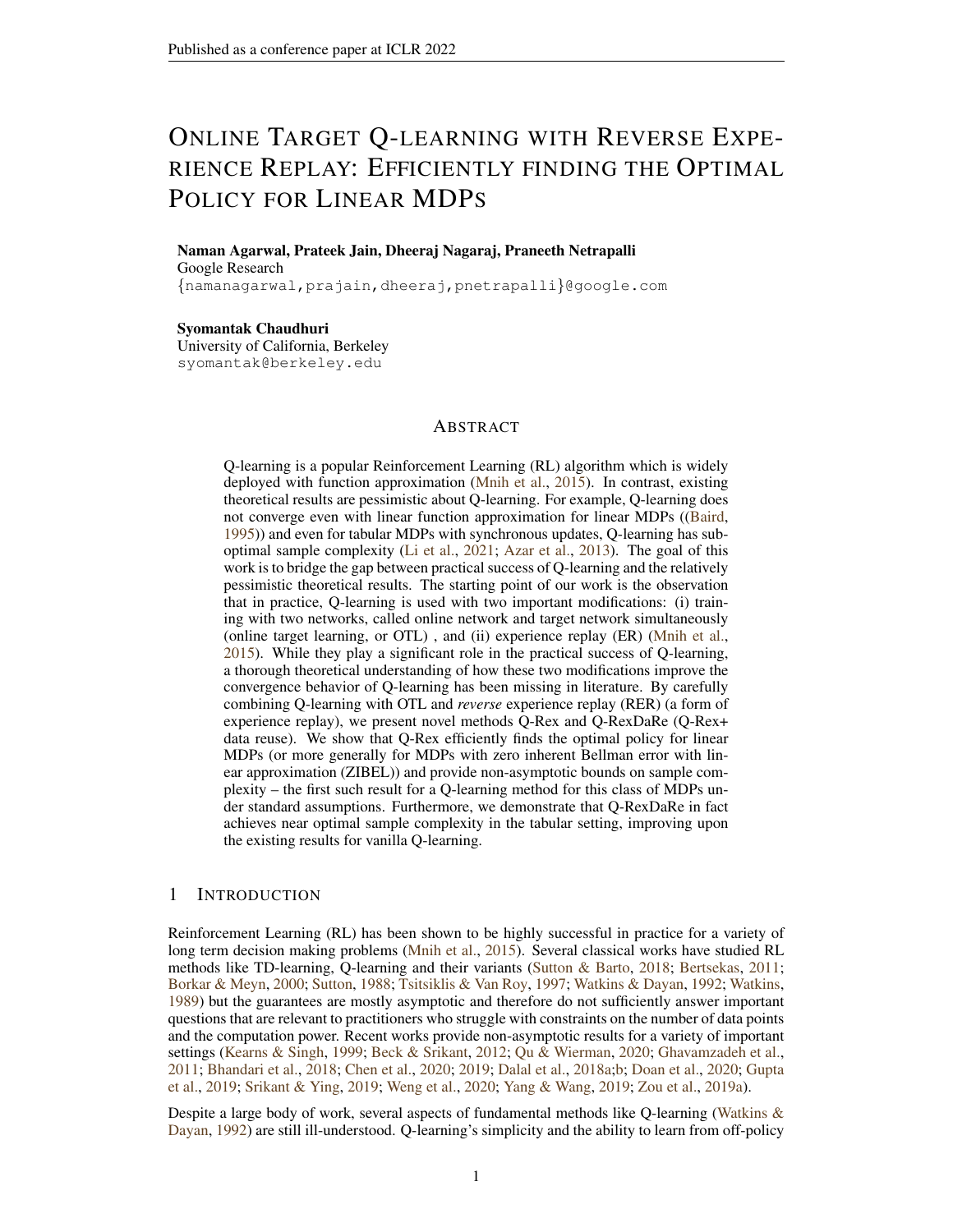In order to apply the theorem above, we will need to control  $||w_1^{k,1}||_{\phi}$  uniformly for all k. The following lemma presents such a bound and we refer to Section [L.4](#page-31-0) for the proof.

<span id="page-20-0"></span>**Lemma 10.** Suppose  $\tilde{w}_1^{k,1}$  are the iterates of Q-Rex with coupled data from a ZIBEL MDP. *There exist universal constants*  $C, C_1, C_2$  *such that whenever*  $NB > C_1 \frac{\kappa}{\eta} \log \left( \frac{K \kappa}{\delta(1-\gamma)} \right)$ ,  $\eta <$  $C_2 \frac{(1-\gamma)^2}{C^2 + \log(K)}$  $\frac{(1-\gamma)^2}{C_{\phi}^2 + \log(K/\delta)}$  and  $\eta B < \frac{1}{4}$ , with probability at-least  $1-\delta$ , the following hold:

- *1. For every*  $1 \leq k \leq K$ ,  $\|\tilde{w}_1^{k,1}\|_{\phi} \leq \frac{4}{1-\gamma}$
- 2. For every  $1 \leq k \leq K$ ,  $\|\tilde{\epsilon}_k\|_{\phi} \leq \sqrt{\frac{25K\kappa}{\delta(1-\gamma)^2}} \exp(-\frac{\eta NB}{\kappa}) + \frac{C^D \overline{\eta}}{(1-\gamma)^2}$  $\frac{C^D \overline{\eta}}{(1-\gamma)} \left[ C_{\Phi} + \sqrt{\log(\frac{2K}{\delta})} \right]$

## H PROOF OF THEOREM [1](#page-7-2)

*Proof.* Consider the Q learning iteration:

$$
\tilde{w}_1^{k+1,1} = \mathcal{T}(\tilde{w}_1^{k,1}) + \tilde{\epsilon}_k.
$$

Using Lemma [4,](#page-17-1) we conclude:  $\tilde{w}_1^{k+1,1} - w = \mathcal{T}(\tilde{w}_1^{k,1}) - \mathcal{T}(w_1) + \epsilon_k$  and thence:  $\|\tilde{w}_1^{k+1,1} - w\|_{\phi} \leq \gamma \|\tilde{w}_1^{k,1} - w\|_{\phi} + \sup_{l} \|\epsilon_l\|_{\phi}.$ 

Unrolling the recursion above, we conclude:

$$
\|\tilde{w}_1^{K+1,1} - w\|_{\phi} \le \gamma^{K} \|w\|_{\phi} + \frac{\sup_{l} k \|\epsilon_l\|_{\phi}}{1 - \gamma}
$$

Now, we invoke item 2 of Lemma [10](#page-20-0) along with the constraints on  $N, B, K, \eta$  and Lemma [2](#page-17-2) to conclude the result.

 $\Box$ 

# I PROOF OF THEOREM [2](#page-7-1)

In this section we analyze the output of Q-Rex in the tabular setting and obtain convergence guarantees. To connect with the standard theory for tabular MDP Q-learning in [\(Li et al.,](#page-11-1) [2021\)](#page-11-1), let us use the standard Q-function notation where we assume for all k,  $\tilde{Q}_1^{k,1} \in \mathbb{R}^S$  A and we have that  $\tilde{Q}_1^{k,1}(s,a) = \langle \tilde{w}_1^{k,1}, \phi(s,a) \rangle$ . Since  $\phi(s,a)$  are the standard basis vectors, we must have  $\tilde{Q}_1^{k,1} = \tilde{w}_1^{k,1}$ . In the tabular setting, we see by using Lemmas [5,](#page-18-0) [6,](#page-18-2) [7,](#page-18-3) and [9](#page-19-1) that for any  $\delta > 0$ , there exists a universal constant C, whenever  $NB \geq C \frac{\tau_{\text{mix}}}{\mu_{\text{min}}} \log(\frac{jSJ/A/K}{\delta})$ , with probability at-least  $1 - \delta$ , for every  $k \in [K]$  and every  $(s, a) \in S \times \mathcal{A}$ :

$$
\tilde{Q}_1^{k+1,1} = \mathcal{T}\left[\tilde{Q}_1^{k,1}\right] + \tilde{\epsilon}_k, \qquad (14)
$$

<span id="page-20-1"></span> $V$ icuai

<span id="page-20-2"></span>where  $\tilde{\epsilon}_k \in \mathbb{R}^{S-A}$  is such that for all  $(s, a)$ ,

$$
|\tilde{\epsilon}_k(s,a)| \le C \sqrt{\eta \log \left(\frac{KjSj|Aj}{\delta}\right) \left(1 + \gamma^2 \text{Var}_P(V)(s,a;\tilde{Q}_1^{k,1})\right)} + C \frac{\eta \log(\frac{KjSj|Aj}{\delta})}{1 - \gamma} + (1 - \eta)^{\frac{\mu_{\min} NB}{2}} \left\| \tilde{Q}_1^{k,1} - \mathcal{T} \left[\tilde{Q}_1^{k,1}\right] \right\|_{\gamma}.
$$
\n(15)

Now that we have set-up the notation, we will roughly follow the analysis methods used in [\(Li et al.,](#page-11-1) [2021\)](#page-11-1). Since we start our algorithm with  $\tilde{Q}_1^{1,1} = 0$ , and  $r_t \in [0,1]$  almost surely, we can easily show that  $\tilde{Q}_1^{k,1}(s, a) \in [0, \frac{1}{1-\gamma}]$  for every  $k, s, a$ . Therefore, we upper bound  $\Big\|$  $\tilde{Q}_1^{k,1}\hspace{-0.5mm}-\hspace{-0.5mm}\mathcal{T}\left[\tilde{Q}_1^{k,1}\right]\hspace{-0.5mm}\bigg\|_{\hspace{-0.8mm}\mathcal{T}}$  $\leq \frac{1}{1-\gamma}$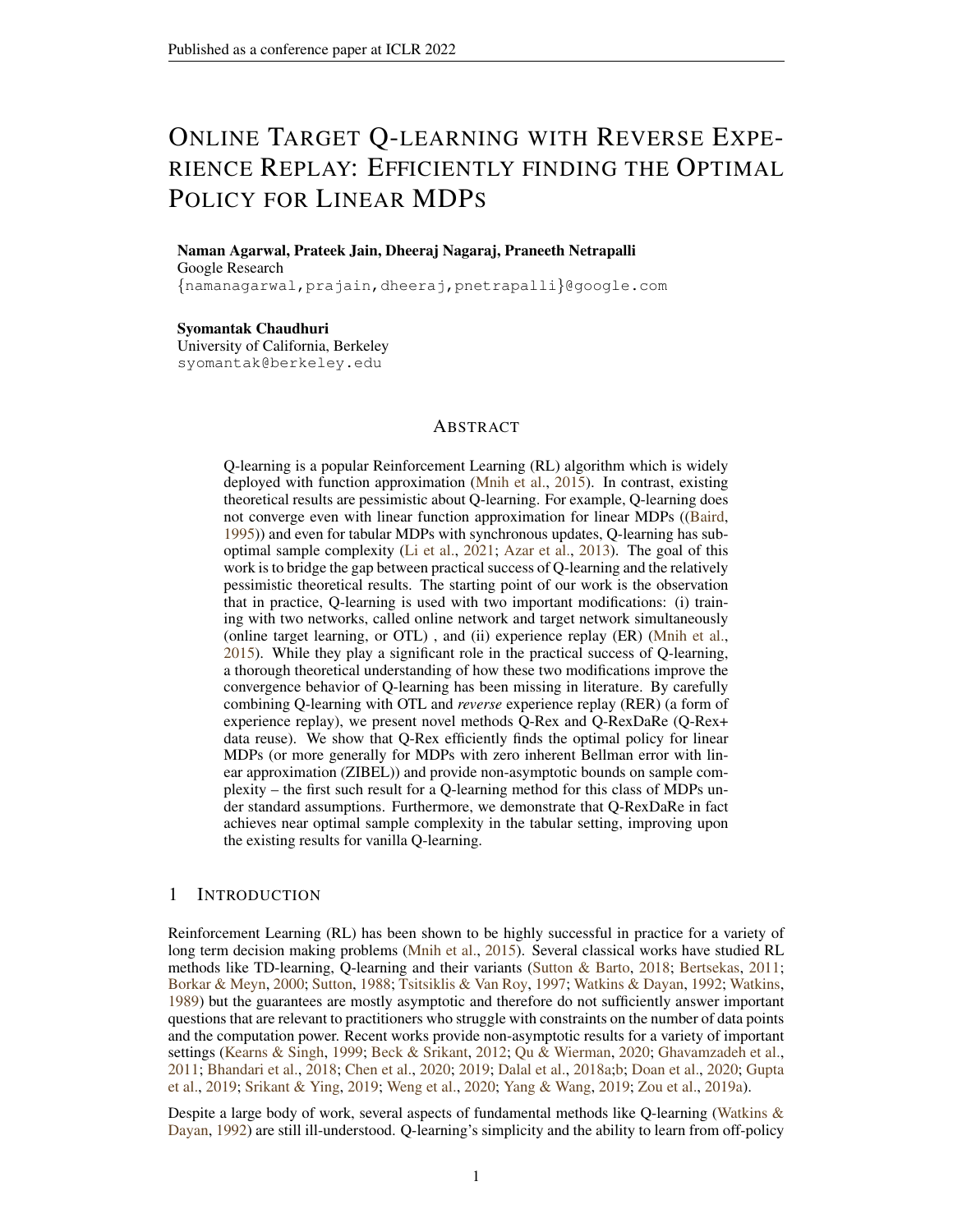in Equation [\(15\)](#page-20-1) to conclude that with probability at-least  $1 - \delta$ , for every  $k \in [K]$  and every  $(s, a) \in \mathcal{S} \times \mathcal{A}$ :

$$
|\tilde{\epsilon}_k(s,a)| \le C\sqrt{\eta \log(\frac{K/Sj|A_j}{\delta})\gamma^2 \left[\text{Var}_P(V_k)(s,a)\right]} + \alpha_{\eta}
$$
\n(16)

Where 
$$
\alpha_{\eta} := C \frac{\eta \log \left( \frac{K/Sj/Aj}{\delta} \right)}{1 - \gamma} + C \sqrt{\eta \log \left( \frac{K/Sj/Aj}{\delta} \right)} + \frac{\exp \left( \frac{\eta \mu_{\min} NB}{2} \right)}{1 - \gamma}
$$

Now we define  $\Delta_k = \tilde{Q}_1^{k,1} - Q$  and  $\pi_k : S \to A$  to be the deterministic policy given by  $Q_1^{k,1}$  i.e,  $\pi_k(s) := \arg \sup_{a \ge A} \tilde{Q}_1^{k,1}(s,a)$  and  $\pi$  to be optimal policy given by  $\pi(s) :=$ arg sup<sub>a2A</sub> Q (s, a). We use the convention that we pick a single maximizing action using some rule whenever there are multiple. Similarly, we let  $P^{\pi_k}$ , to be the Markov transition kernel over  $S \times A$  given by  $P^{\pi_k}((s, a), (s^{\theta}, a^{\theta})) = P(s^{\theta}|s, a) \mathbb{1}(a^{\theta} = \pi_k(s^{\theta}))$ . Similarly, we define  $P^{\pi^*}$  with respect to the policy  $\pi$ . It is easy to show that:

<span id="page-21-1"></span>
$$
\mathcal{T}(\tilde{Q}_1^{k,1}) = R + \gamma P^{\pi_k} \tilde{Q}_1^{k,1}.
$$

Similarly,

$$
Q = \mathcal{T}(Q) = R + \gamma P^{\pi^*} Q .
$$

Furthermore given any  $Q \in \mathbb{R}^{S-A}$ , letting  $\pi_Q$  being the greedy policy with respect to the function  $Q$ we have that for any policy  $\pi$ , it can be easily seen from the definitions that following element-wise inequality follows:

<span id="page-21-0"></span>
$$
P^{\pi}Q \le P^{\pi_Q}Q.
$$

We now use Equation  $(14)$  along with the equations above to conclude:

$$
\gamma P^{\pi^*} \Delta_k + \tilde{\epsilon}_k \le \Delta_{k+1} \le \gamma P^{\pi_k} \Delta_k + \tilde{\epsilon}_k. \tag{17}
$$

Here, the inequality is assumed to be point-wise. By properties of Markov transition kernels, we can write:

$$
\sum_{k=1}^{K} \gamma^{K-k} \left( P^{\pi^*} \right)^{K-k} \tilde{\epsilon}_k + \gamma^K \left( P^{\pi^*} \right)^K \Delta_1 \leq \Delta_{K+1}
$$
\n
$$
\leq \sum_{k=1}^{K} \gamma^{K-k} \left( \prod_{l=K}^{k+1} P^{\pi_l} \right) \tilde{\epsilon}_k + \gamma^K \left( \prod_{l=K}^{1} P^{\pi_l} \right) \Delta_1. \quad (18)
$$

Here, we use the convention that  $\prod_{l=K}^{K+1} P^{\pi_l} = I$ . We bound the lower bound and the upper bound given in Equation [\(18\)](#page-21-0) separately in order to bound  $\|\Delta_{K+1}\|_1$ .

We first consider the lower bound. Using [\(Azar et al.,](#page-10-1) [2013,](#page-10-1) Lemma 7), we have:

<span id="page-21-3"></span><span id="page-21-2"></span>
$$
\left\| \left(I - \gamma P^{\pi^*}\right)^{-1} \sqrt{\text{Var}_P(V)} \right\|_{\mathcal{I}} \le \sqrt{\frac{2}{(1-\gamma)^3}}.
$$
 (19)

We also note from [\(Li et al.,](#page-11-1) [2021,](#page-11-1) Equation 64) and basic calculations that:

$$
\|\sqrt{\text{Var}_P(V_k)} - \sqrt{\text{Var}_P(V)}\|_{\mathcal{I}} \le \sqrt{\|\text{Var}_P(V_k) - \text{Var}_P(V)\|_{\mathcal{I}}}
$$
  

$$
\le \sqrt{\frac{4}{1-\gamma} \|\Delta_k\|_{\mathcal{I}}}.
$$
 (20)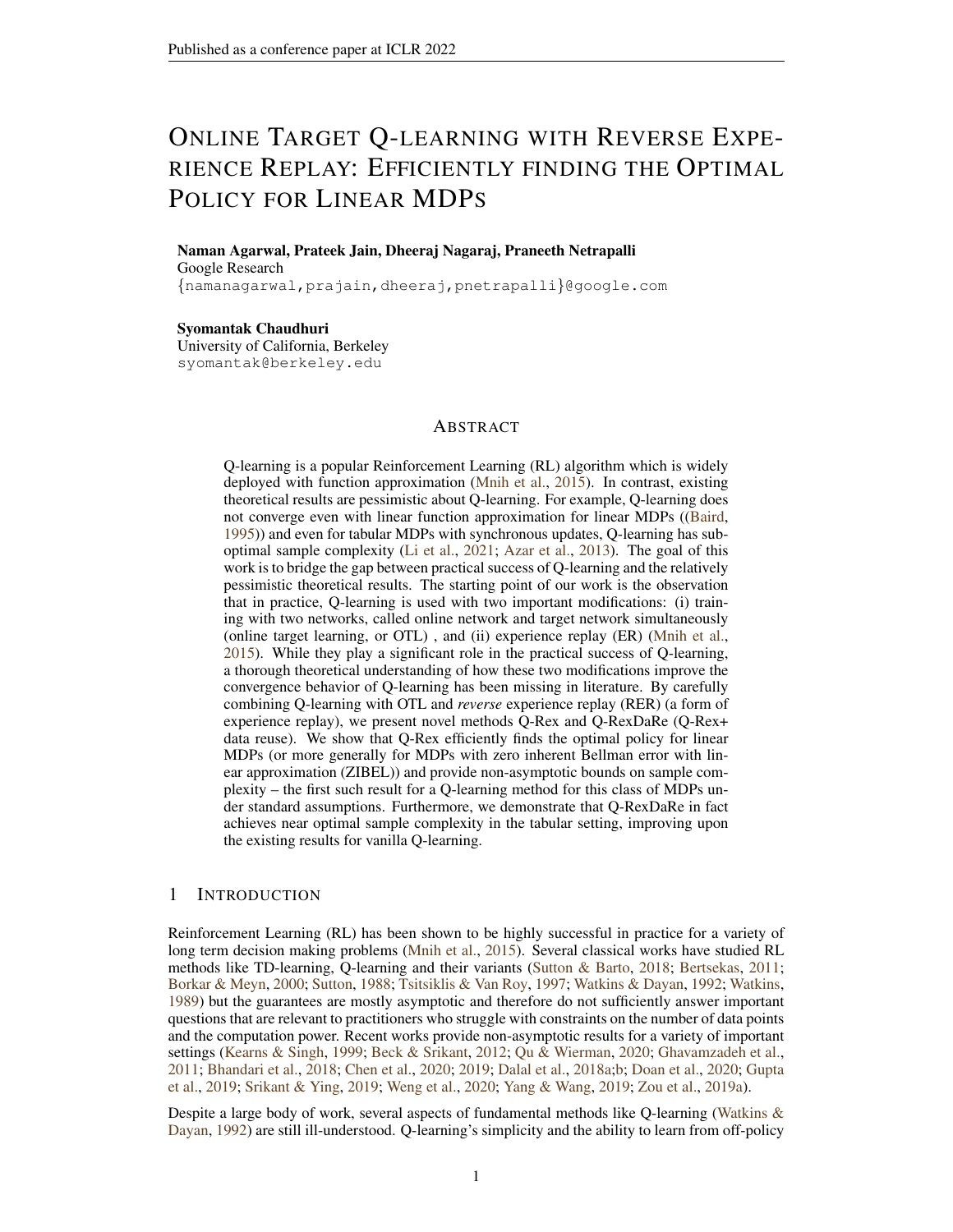Using Equations [\(15\)](#page-20-1) [\(16\)](#page-21-1), we conclude that there exist universal constants  $C, C<sub>1</sub>$  such that with probability at least  $1 - \delta$  (interpreting the inequalities as element-wise):

$$
\Delta_{K+1} \ge -\frac{\alpha_{\eta} + \gamma^{K}}{1 - \gamma} - C\sqrt{\eta \gamma^{2} \log\left(\frac{K}{\delta}\right)} \sum_{k=1}^{K} \gamma^{K-k} \left(P^{\pi^{*}}\right)^{K-k} \sqrt{\text{Var}_{P}(V_{k})}
$$
\n
$$
\ge -\frac{\alpha_{\eta} + \gamma^{K}}{1 - \gamma} - C\sqrt{\eta \gamma^{2} \log\left(\frac{K}{\delta}\right)} \sum_{k=1}^{K} \gamma^{K-k} \left(P^{\pi^{*}}\right)^{K-k} \sqrt{\text{Var}_{P}(V)} - C_{1} \sqrt{\frac{1}{1 - \gamma}} \sqrt{\eta \gamma^{2} \log\left(\frac{K}{\delta}\right)} \sum_{k=1}^{K} \gamma^{K-k} \sqrt{\|\Delta_{k}\|_{\mathcal{T}}}
$$
\n
$$
\ge -\frac{\alpha_{\eta} + \gamma^{K}}{1 - \gamma} - C\sqrt{\eta \gamma^{2} \log\left(\frac{K}{\delta}\right)} \sum_{k=1}^{K} \gamma^{K-k} \sqrt{\|\Delta_{k}\|_{\mathcal{T}}}
$$
\n
$$
-C_{1} \sqrt{\frac{1}{1 - \gamma}} \sqrt{\eta \gamma^{2} \log\left(\frac{K}{\delta}\right)} \sum_{k=1}^{K} \gamma^{K-k} \sqrt{\|\Delta_{k}\|_{\mathcal{T}}}
$$
\n
$$
\ge -\frac{\alpha_{\eta} + \gamma^{K}}{1 - \gamma} - C\sqrt{\frac{\eta \gamma^{2}}{(1 - \gamma)^{3}} \log\left(\frac{K}{\delta}\right)} \sum_{k=1}^{K} \gamma^{K-k} \sqrt{\|\Delta_{k}\|_{\mathcal{T}}}
$$
\n
$$
-C_{1} \sqrt{\frac{1}{1 - \gamma}} \sqrt{\eta \gamma^{2} \log\left(\frac{K}{\delta}\right)} \sum_{k=1}^{K} \gamma^{K-k} \sqrt{\|\Delta_{k}\|_{\mathcal{T}}}. \tag{21}
$$

<span id="page-22-1"></span>In the above chain, the first inequality follows from Equations [\(16\)](#page-21-1) [\(18\)](#page-21-0), the second inequality from Equation [\(20\)](#page-21-2) and the fourth inequality from Equation [\(19\)](#page-21-3). For the upper bound consider the following set of equations interpreting them element-wise which hold for a universal constant C and with probability at least  $1 - \delta$ .

$$
\Delta_{K+1} \leq \sum_{k=1}^{K} \gamma^{K-k} \left( \prod_{l=K}^{k+1} P^{\pi_l} \right) \tilde{\epsilon}_{k} + \gamma^{K} \left( \prod_{l=K}^{1} P^{\pi_l} \right) \Delta_{1}
$$
\n
$$
\leq \frac{\alpha_{\eta} + \gamma^{K}}{1 - \gamma} + C \sqrt{\eta \gamma^{2} \log \left( \frac{K|S||A|}{\delta} \right)} \sum_{k=1}^{K} \gamma^{K-k} \left( \prod_{l=K}^{k+1} P^{\pi_l} \right) \sqrt{\text{Var}_{P}(V_k)}
$$
\n
$$
\leq \frac{\alpha_{\eta} + \gamma^{K}}{1 - \gamma} + C \sqrt{\eta \gamma^{2} \log \left( \frac{K|S||A|}{\delta} \right)} \sum_{k=1}^{K} \gamma^{K-k} \sqrt{\left( \prod_{l=K}^{k+1} P^{\pi_l} \right) \text{Var}_{P}(V_k)}
$$
\n
$$
= \frac{\alpha_{\eta} + \gamma^{K}}{1 - \gamma} + C \sqrt{\eta \gamma^{2} \log \left( \frac{K|S||A|}{\delta} \right)} \sum_{k=1}^{K} \gamma^{K-k} \frac{k}{2} \sqrt{\left( \prod_{l=K}^{k+1} P^{\pi_l} \right) \text{Var}_{P}(V_k)}
$$
\n
$$
\leq \frac{\alpha_{\eta} + \gamma^{K}}{1 - \gamma} + C \sqrt{\eta \gamma^{2} \log \left( \frac{K|S||A|}{\delta} \right)} \sqrt{\sum_{k=1}^{K} \gamma^{K-k}} \sqrt{\sum_{k=1}^{K} \gamma^{K-k} \left( \prod_{l=K}^{k+1} P^{\pi_l} \right) \text{Var}_{P}(V_k)}
$$
\n
$$
\leq \frac{\alpha_{\eta} + \gamma^{K}}{1 - \gamma} + C \sqrt{\frac{\eta \gamma^{2}}{1 - \gamma} \log \left( \frac{K|S||A|}{\delta} \right)} \sqrt{\sum_{k=1}^{K} \gamma^{K-k} \left( \prod_{l=K}^{k+1} P^{\pi_l} \right) \text{Var}_{P}(V_k)}
$$
\n
$$
\leq \frac{\alpha_{\eta} + \gamma^{K}}{1 - \gamma} + C \sqrt{\frac{\eta \gamma^{2}}{1 - \gamma} \log \left( \frac{K|S||A
$$

<span id="page-22-0"></span>In the above chain, the first inequality follows from Equation [\(18\)](#page-21-0), the second inequality follows from Equation [\(16\)](#page-21-1), the third inequality follows from Jensen's inequality and noting that  $P^{\pi}$  is a Markov operator, the fourth inequality via Cauchy-Schwartz and the last inequality by noting that that  $\|\mathsf{Var}_P (V_k)\|_{1} \leq 1/(1 - \gamma)^2$ .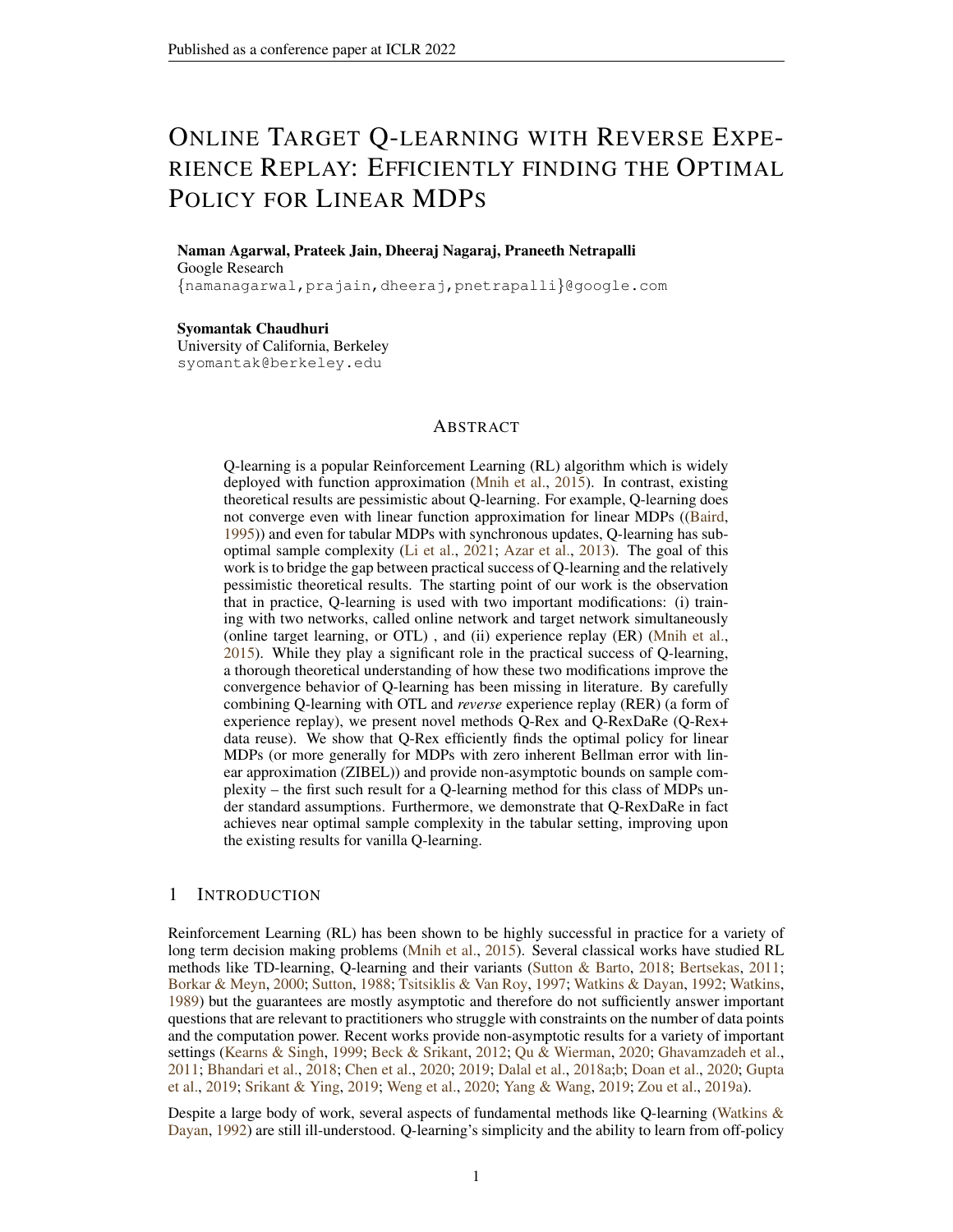It can now be verified that [\(Li et al.,](#page-11-1) [2021,](#page-11-1) Lemma 5) applies in our setting to conclude that:

$$
\sum_{k=K/2+1}^K \gamma^{K-k} \left( \prod_{l=K}^{k+1} P^{\pi_l} \right) \text{Var}_P(V_k) \leq \frac{4}{\gamma^2 (1-\gamma)^2} \left( 1 + 2 \max_{K/2+1-k} \| \Delta_k \|_1 \right).
$$

<span id="page-23-0"></span>Using the equation above, along with Equations [\(22\)](#page-22-0) and [\(21\)](#page-22-1), we conclude there exists a universal constant C such that with probability at least  $1 - \delta$ , we have:

$$
\|\Delta_{K+1}\|_{1} \leq \frac{\alpha_{\eta} + \gamma^{K}}{1 - \gamma} + C\sqrt{\frac{\eta}{(1 - \gamma)^{3}}\log\left(\frac{KjSj/Aj}{\delta}\right)}\sqrt{1 + \max_{K/2+1-k} \| \Delta_{k} \|_{1} + \frac{\gamma^{K/2}}{(1 - \gamma)}} (23)
$$

We note that this works with every K replaced with l for any  $l \leq K$ , importantly under the same event (with probability at least  $1 - \delta$ ) described above for which Equation [\(23\)](#page-23-0) holds. Define  $L = \frac{K}{2^s}$  for some  $s = \lceil \log_2(1 + C \log(\frac{1}{1-\gamma})) \rceil$ . Under the conditions of the Theorem, i.e,  $K > C_2 \frac{1}{(1-\gamma)} \left( \log(\frac{1}{1-\gamma}) \right)^2$ , we have  $\frac{\gamma^{1/2}}{1-\gamma} < 1$ . Therefore we conclude from the discussion above that for every  $K \geq l \geq L$ , we must have:

$$
\|\Delta_{l+1}\|_{1} \leq \frac{\alpha_{\eta} + \gamma^{L}}{1 - \gamma} + C\sqrt{\frac{\eta}{(1 - \gamma)^{3}} \log\left(\frac{KjSj/Aj}{\delta}\right)} \sqrt{1 + \max_{l/2+1 \leq k \leq l} \|\Delta_{k}\|_{1}}
$$
  

$$
\leq \frac{\alpha_{\eta} + \gamma^{L}}{1 - \gamma} + C\sqrt{\frac{\eta \log\left(\frac{KjSj/Aj}{\delta}\right)}{(1 - \gamma)^{3}}} + C\sqrt{\frac{\eta \log\left(\frac{KjSj/Aj}{\delta}\right)}{(1 - \gamma)^{3}}} \sqrt{\max_{l/2+1 \leq k \leq l} \|\Delta_{k}\|_{1}}
$$
(24)

To analyze this recursion, we have the following lemma which establishes hyper-contractivity, whose proof we defer to Section [M.8.](#page-35-0)

<span id="page-23-1"></span>**Lemma 11.** *Suppose*  $\alpha, \beta \ge 0$ . *Consider the function*  $f : \mathbb{R}^+ \to \mathbb{R}^+$  *given by*  $f(u) = \alpha + \beta\sqrt{u}$ . **Then,** f has the unique fixed point:  $u := \left( \frac{\beta + \sqrt{\beta^2 + 4\alpha}}{2} \right)$ 2  $\int_{0}^{2}$ *. For*  $t \in \mathbb{N}$ *, denoting*  $f^{(t)}$  *to be the t fold composition of f with itself, we have for any*  $u \in \mathbb{R}^+$ *:* 

$$
|f^{(t)}(u) - u| \leq \beta^{(2 - \frac{1}{2^{t-1}})} |u - u|^{1/2 \over 2^t}.
$$

Now consider for  $0 \le a < s$ ,

<span id="page-23-2"></span>
$$
u_a := \sup_{\frac{K}{2^{s-a}} \atop l \le K} \|\Delta_{l+1}\|_{\mathcal{I}}
$$

In lemma [11,](#page-23-1) define f with  $\alpha = \frac{\alpha_{\eta} + \gamma^L}{1 - \gamma} + C$  $\sqrt{\eta \log \left( \frac{KjSjJAj}{\delta} \right)}$  $\frac{\delta}{(1-\gamma)^3}$  and  $\beta = C$  $\sqrt{\eta \log \left( \frac{KjSjJAj}{\delta} \right)}$  $\frac{\delta}{(1-\gamma)^3}$ . The fixed point  $u$  is such that:

$$
u \leq C \left[ \frac{\eta \log\left(\frac{K/Sj/Aj}{\delta}\right)}{(1-\gamma)^3} + \frac{\alpha_\eta + \gamma^L}{1-\gamma} + \sqrt{\frac{\eta \log\left(\frac{K/Sj/Aj}{\delta}\right)}{(1-\gamma)^3}} \right] \tag{25}
$$

Clearly, by Equation [\(24\)](#page-23-2), we have:  $u_a \le f(u_{a-1})$  and  $\|\Delta_{K+1}\| \le f(u_{s-1})$ . By monotonicity of  $f(\cdot)$  and the fact that  $u_0 \leq \frac{1}{1-\gamma}$  (Lemma [1\)](#page-17-3):

$$
u_{s-1} \le f^{(s-1)}(u_0) \le f^{(s-1)}\left(\frac{1}{1-\gamma}\right).
$$

Therefore,

$$
\|\Delta_{K+1}\|_{\mathcal{I}} \le f(u_{s-1}) \le f^{(s)}\left(\frac{1}{1-\gamma}\right)
$$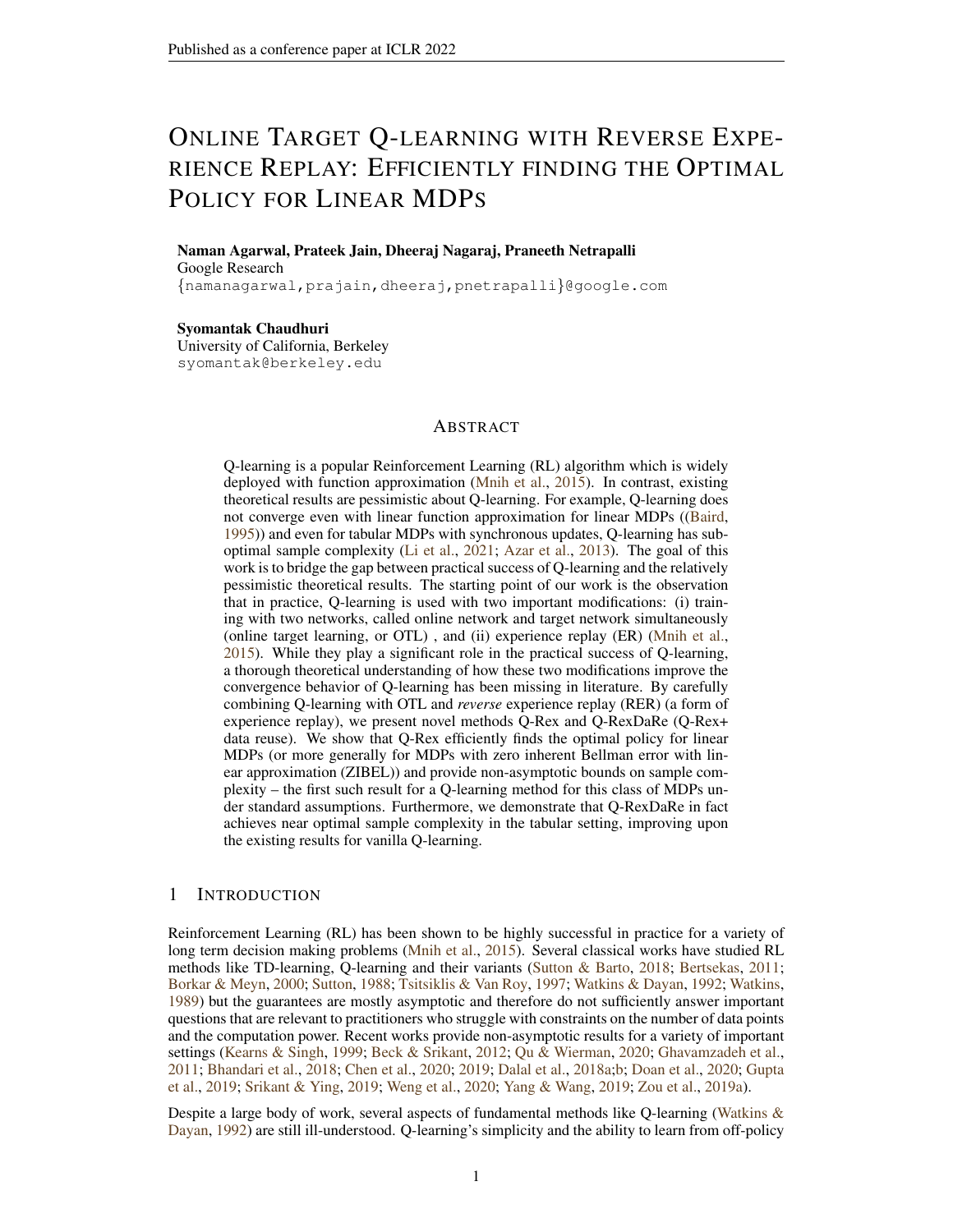Applying Lemma [11,](#page-23-1) we conclude:

<span id="page-24-0"></span>
$$
\|\Delta_{K+1}\|_{1} \leq u + \beta^{\left(2\frac{1}{2^{s-1}}\right)}\left|\frac{1}{1-\gamma} - u\right|^{2^s} \tag{26}
$$

Note that under the constraints on the parameter  $\eta$  and K as stated in the Theorem, we must have  $u \leq \frac{1}{(1-\gamma)^3}$ . By our choice of s, we must have:  $\left|\frac{1}{(1-\gamma)}-u\right|\frac{1}{2^s} \leq C^{\theta}$ . Using this in Equation [26](#page-24-0) and the fact that  $\beta^{(2-\frac{1}{2^{s-1}})} \leq \beta + \beta^2$ , we conclude that with probability at-least  $1-\delta$ , we must have:

$$
\|\Delta_{K+1}\| \le C \left[ \frac{\eta \log\left(\frac{Kj}{\delta}\right)}{(1-\gamma)^3} + \frac{\alpha_\eta + \gamma^L}{1-\gamma} + \sqrt{\frac{\eta \log\left(\frac{Kj}{\delta}\right)}{(1-\gamma)^3}} \right]
$$

This proves the first part of the theorem. For the second part, we directly substitute the values provided to verify that we indeed obtain  $\epsilon$  error.

#### J PROOF OF THEOREM [3](#page-8-1)

s

We will now show uniform convergence type result under Assumption [5.](#page-8-2) For  $(s, a) \in S \times A$  and  $s^{\theta} \in \text{supp}(P(\cdot|s, a))$ . We define the random variables for all k:

$$
\hat{P}_k(s^{\theta}|s,a) = \eta \sum_{j=1}^N \sum_{i=1}^B (1-\eta)^{\tilde{N}_i^{k,j}(s,a)} \mathbb{1}(\tilde{s}_{i+1}^{k,j} = s^{\theta}, \tilde{s}_i^{k,j} = s, \tilde{a}_i^{k,j} = a)
$$
  

$$
\bar{P}_k(s^{\theta}|s,a) := \eta \sum_{j=1}^N \sum_{i=1}^B (1-\eta)^{\tilde{N}_i^{k,j}(s,a)} P(s^{\theta}|s,a) \mathbb{1}(\tilde{s}_i^{k,j} = s, \tilde{a}_i^{k,j} = a).
$$

<span id="page-24-1"></span>**Lemma 12.** *Suppose Assumption [5](#page-8-2) holds. Then, with probability at-least*  $1 - \delta$ *, we must have for any fixed* (s, a)*:*

$$
\sum_{\text{logp}(P(\text{ }j_{S,a}))} |\hat{P}_k(s^\text{ } | s, a) - \bar{P}_k(s^\text{ } | s, a)| \leq C \sqrt{\eta \bar{d} \log(4/\delta)} + C \eta \bar{d} \log(4/\delta)
$$

We refer to Section [L.5](#page-31-1) for the proof. We now proceed with the proof of Theorem [3.](#page-8-1) Recall the noiseless iteration  $\bar{w}^k$  defined in the discussion following the statement of Lemma [4.](#page-17-1) We define  $\bar{D}_k := w_0^{k,0} - \bar{w}^k$ . Observe that we cannot apply Lemma [9](#page-19-1) as in the proof of Theorem [2](#page-7-1) where we used  $w = w_0^{k,0}$  in order to bound  $||\epsilon_k||_1$ . This is because of data re-use which causes  $w_0^{k,0}$  to depend on the 'variance' term.

However, note that  $\bar{w}^k$  is a deterministic sequence and we can apply Lemma [9](#page-19-1) and then use the fact that  $\bar{w}^k \approx w_0^{k,0}$  to show a similar concentration inequality. To this end, we prove the following lemma:

<span id="page-24-2"></span>Lemma 13. *In the tabular setting, we have almost surely:*

$$
\left| \left\langle \phi(s,a), \sum_{j=1}^{N} \prod_{l=N}^{j+1} \tilde{H}^{k,l}_{1,B} \tilde{L}^{k,j}(w) - \sum_{j=1}^{N} \prod_{l=N}^{j+1} \tilde{H}^{k,l}_{1,B} \tilde{L}^{k,j}(v) \right\rangle \right|
$$
  
\n
$$
\leq \gamma \|w-v\|_{\phi} \sum_{s' \geq \text{supp}(P(j,s,a))} |\hat{P}_k(s^{\theta}|s,a) - \bar{P}_k(s^{\theta}|s,a)| \tag{27}
$$

The proof follows from elementary arguments via. the mean value theorem and triangle inequality. We refer to Section [M.7](#page-34-0) for the proof. We are now ready to give the proof of Theorem [3.](#page-8-1)

*Proof of Theorem [3.](#page-8-1)* We proceed with a similar setup as the proof of Theorem [2.](#page-7-1) Notice that due to data reuse, the noise  $\epsilon_k$  in outer loop k is given by  $\epsilon_1(\tilde w_1^{k,1})$ 

$$
Q_1^{k+1,1} = \mathcal{T}\left[Q_1^{k,1}\right] + \epsilon_1(\tilde{Q}_1^{k,1}).
$$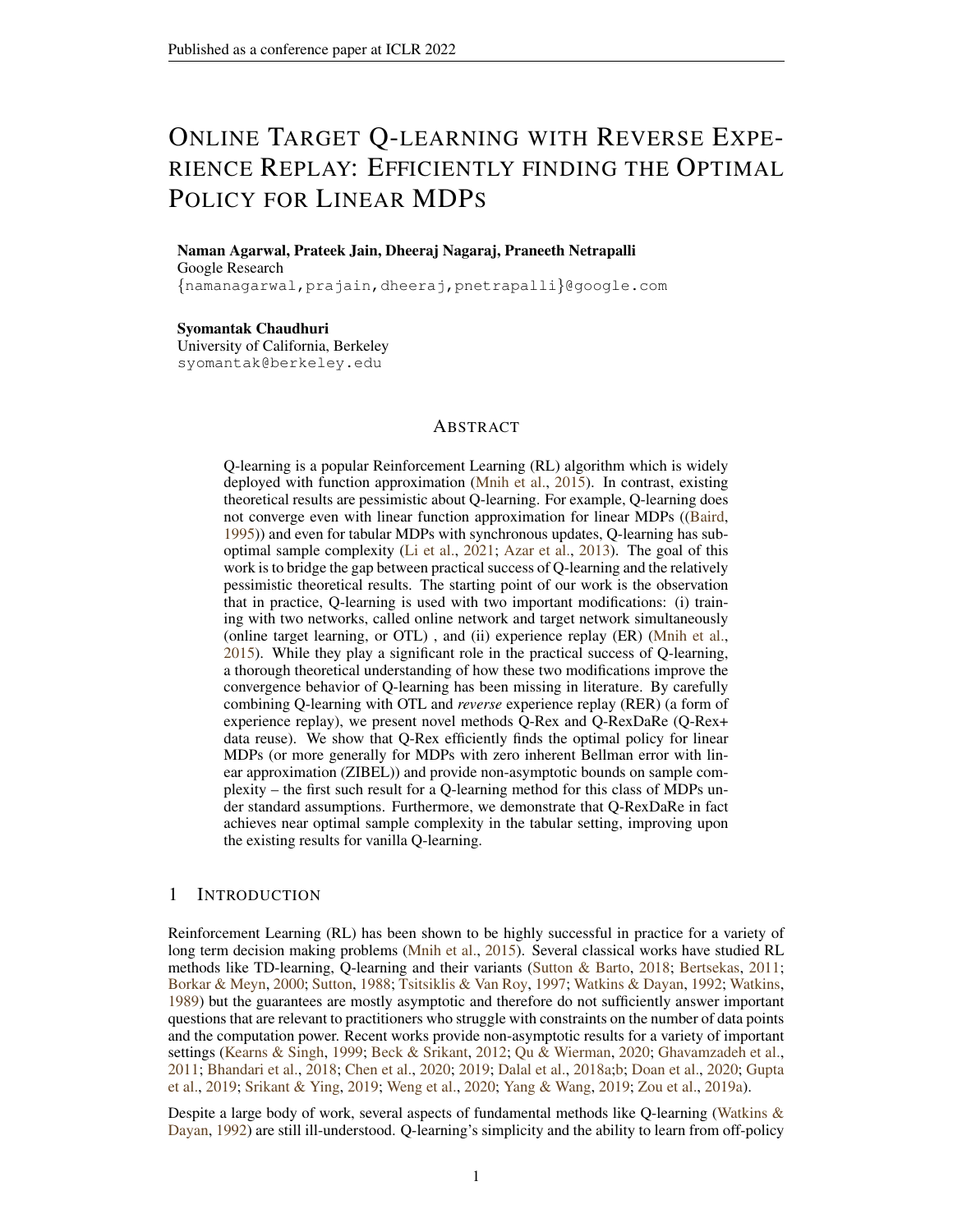We also define the noiseless Q iteration such that  $\bar{Q}_1^{1,1} = \tilde{Q}_1^{1,1}$  and  $\bar{Q}_1^{k+1,1} = \mathcal{T}(\bar{Q}_1^{k,1})$ . Let  $\bar{\Delta}_k :=$  $\tilde{Q}_1^{k,1} - \bar{Q}_1^{k,1}.$ 

Now, by Lemma [5,](#page-18-0) we can write down

$$
\epsilon_{1}(\tilde{Q}_{1}^{k,1})(s,a) = (1 - \eta)^{\tilde{N}^{1}(s,a)}(\tilde{Q}_{1}^{k,1} - \tilde{Q}^{k}, ) + \langle \phi(s,a), \sum_{j=1}^{N} \prod_{l=N}^{j+1} \tilde{H}_{1,B}^{1,l} \tilde{L}^{1,j}(\tilde{Q}_{1}^{k,1}) \rangle
$$
  
\n
$$
= (1 - \eta)^{\tilde{N}^{1}(s,a)}(\tilde{Q}_{1}^{k,1} - \tilde{Q}^{k}, ) + \langle \phi(s,a), \sum_{j=1}^{N} \prod_{l=N}^{j+1} \tilde{H}_{1,B}^{1,l} \left( \tilde{L}^{1,j}(\tilde{Q}_{1}^{k,1}) - \tilde{L}^{1,j}(\bar{Q}_{1}^{k,1}) \right) \rangle
$$
  
\n
$$
+ \langle \phi(s,a), \sum_{j=1}^{N} \prod_{l=N}^{j+1} \tilde{H}_{1,B}^{1,l} \tilde{L}^{1,j}(\bar{Q}_{1}^{k,1}) \rangle
$$
(28)

We bound each of the terms above separately. By union bound, the following statements all hold simulataneously with probability at-least 1 – δ. By Theorem [7,](#page-18-3) whenever  $NB > C \frac{\tau_{\text{mix}}}{\mu_{\text{min}}} \log(\frac{|\mathcal{S}|jA}{\delta})$ , we must have  $\tilde{N}^{(1)}(s, a) \geq \frac{\mu_{\min}}{2} NB$ . A simple observation using recursion shows that  $\tilde{Q}_1^{k,1}(s,a), \bar{Q}_1^{k,1}(s,a) \in [0, \frac{1}{1-\gamma}]$ . Using Lemmas [12](#page-24-1) and [13](#page-24-2) we conclude that we must have:

<span id="page-25-0"></span>
$$
\sup_{(s,a)\,2S} \left| \langle \phi(s,a), \sum_{j=1}^N \prod_{l=N}^{j+1} \tilde{H}_{1,B}^{1,l} \left( \tilde{L}^{1,j} (\tilde{Q}_1^{k,1}) - \tilde{L}^{1,j} (\bar{Q}_1^{k,1}) \right) \rangle \right|
$$
  
 
$$
\leq C \|\bar{\Delta}_k\|_{\mathcal{I}} \left[ \sqrt{\eta \bar{d} \log \left( \frac{|S| |A|}{\delta} \right)} + \eta \bar{d} \log \left( \frac{|S| |A|}{\delta} \right) \right]
$$
(29)

Now observe that  $\bar{Q}_{1}^{k,1}$  is a deterministic sequence. Therefore, using Lemma [9](#page-19-1) uniformly for every  $k \leq K$  and  $(s, a) \in S \times \mathcal{A}$ :

$$
\left| \langle \phi(s,a), \sum_{j=1}^N \prod_{l=N}^{j+1} \tilde{H}_{1,B}^{1,l} \tilde{L}^{1,j} (\bar{Q}_1^{k,1}) \rangle \right| \le C \sqrt{\eta \log\left( \frac{j S j j A j K}{\delta} \right)} (1 + \text{Var}_P(\bar{V}_k)(s,a)) + C \frac{\eta \log\left( \frac{j S j j A j K}{\delta} \right)}{1 - \gamma}
$$
\n(30)

Where,  $\mathsf{Var}_P(\bar{V}_k) := \mathsf{Var}_P(V)(s,a;\bar{Q}^{k,1}_1).$ 

We now combine all the above with Equation [\(28\)](#page-25-0) to show that with probability at least  $(1 - \delta)$ , we must have uniformly for every  $k \leq K$  and  $(s, a) \in S \times A$ :

$$
|\tilde{\epsilon}_{1}(\tilde{Q}_{1}^{k,1})(s,a)| \leq \frac{1}{1-\gamma} \exp\left(-\frac{\eta\mu_{\min}NB}{2}\right) + C\|\bar{\Delta}_{k}\|_{\mathcal{I}} \left[\sqrt{\eta\bar{d}\log\left(\frac{|\mathcal{S}|j\Delta j}{\delta}\right)} + \eta\bar{d}\log\left(\frac{|\mathcal{S}|j\Delta j}{\delta}\right)\right] + C\sqrt{\eta\log\left(\frac{|\mathcal{S}|j\Delta jK}{\delta}\right)(1 + \text{Var}_{P}(\bar{V}_{k})(s,a))} + C\frac{\eta\log\left(\frac{|\mathcal{S}|j\Delta jK}{\delta}\right)}{1-\gamma}
$$
(31)

We will now present a crude bound on  $\|\bar{\Delta}_k\|_{\mathcal{I}}$  to reduce the analysis of Q-RexDaRe to the analysis of Q-Rex.

<span id="page-25-2"></span>**Claim 1.** Whenever  $\eta \leq C_1 \frac{(1-\gamma)^2}{\sqrt{|S|}}$  $\frac{1}{d} \frac{\partial f}{\partial g} \left( \frac{f(S)J(A)}{\delta} \right)$ , with probability at-least  $1 - \delta$ , we must have for every  $k \leq K$  *uniformly:* 

<span id="page-25-1"></span>
$$
\|\bar{\Delta}_k\|_{\mathcal{I}} \ \leq C\frac{\exp\left(\frac{\eta\mu_{\min}NB}{2}\right)}{(1-\gamma)^2} + C\sqrt{\frac{\eta}{(1-\gamma)^4}\log\left(\frac{jSjjAJK}{\delta}\right)}
$$

*Applying this directly to Equation* [\(31\)](#page-25-1)*, we conclude that with probability at least*  $(1 - \delta)$ *, we must have uniformly for every*  $k \leq K$  *and*  $(s, a) \in S \times A$ *:*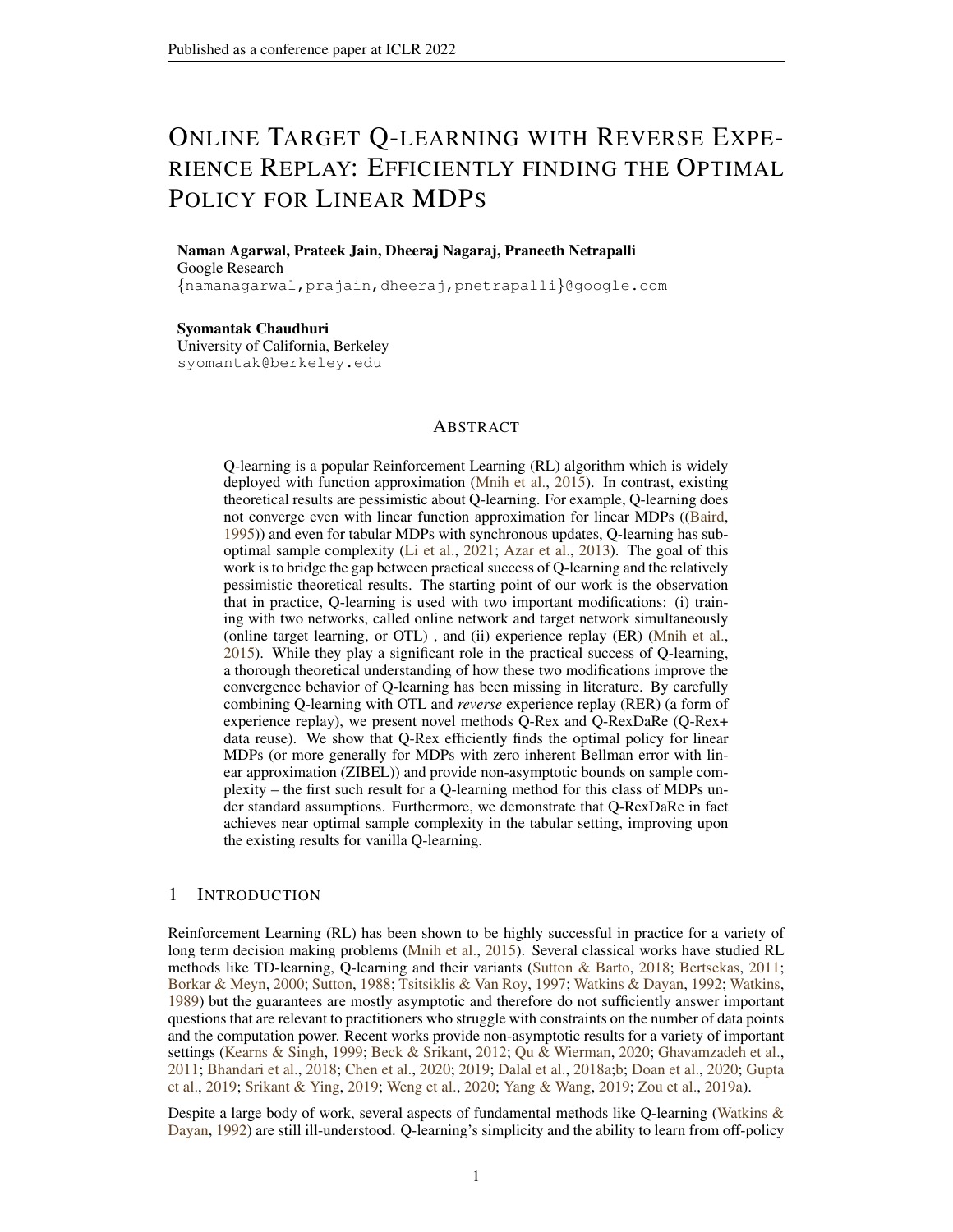$$
|\tilde{\epsilon}_{1}(\tilde{Q}_{1}^{k,1})(s,a)| \leq \frac{C}{(1-\gamma)} \exp\left(-\frac{\eta\mu_{\min}NB}{2}\right) + C \frac{\eta \log\left(\frac{|S|jA|K}{\delta}\right)}{(1-\gamma)^{2}} \sqrt{\bar{d}} + C\sqrt{\eta \log\left(\frac{|S|jA|K}{\delta}\right)(1+\text{Var}_{P}(\bar{V}_{k})(s,a))} + C \frac{\eta \log\left(\frac{|S|jA|K}{\delta}\right)}{1-\gamma}
$$
(32)

*Proof of Claim [1.](#page-25-2)* First note that  $\mathcal T$  is  $\gamma$  contractive under the sup norm. Therefore,

$$
\|\bar{\Delta}_{k+1}\|_{\mathcal{I}} = \left\|\mathcal{T}(\tilde{w}_1^{k,1}) - \mathcal{T}(\bar{w}_1^{k,1}) + \tilde{\epsilon}_k\right\|_{\mathcal{I}}
$$
  
\n
$$
\leq \left\|\mathcal{T}(\tilde{w}_1^{k,1}) - \mathcal{T}(\bar{w}_1^{k,1})\right\|_{\mathcal{I}} + \|\tilde{\epsilon}_k\|_{\mathcal{I}}
$$
  
\n
$$
\leq \gamma \|\bar{\Delta}_k\|_{\mathcal{I}} + \|\tilde{\epsilon}_k\|_{\mathcal{I}}
$$
\n(33)

In Equation [\(31\)](#page-25-1), note that  $\text{Var}_P(\bar{V}_k)(s, a) \leq \frac{1}{(1-\gamma)^2}$ . Therefore, under the conditions of this Claim, we can take  $C_1$  small enough so that uniformly for every  $(s, a)$  and  $k \leq K$  with probability at-least  $(1 - \delta)$ , Equation [\(31\)](#page-25-1) becomes:

$$
\|\tilde{\epsilon}_k(\tilde{Q}_1^{k,1})\|_{\mathcal{I}} \le \frac{\exp\left(-\frac{\eta\mu_{\min}NB}{2}\right)}{1-\gamma} + \|\bar{\Delta}_k\|_{\mathcal{I}} \left(\frac{1-\gamma}{2}\right) + C\sqrt{\frac{\eta}{(1-\gamma)^2}\log\left(\frac{jSj/A/K}{\delta}\right)}
$$

Combining the display above and the fact that  $\tilde{\epsilon}_k = \tilde{\epsilon}_1(\tilde{Q}_1^{k,1})$  in Equation [\(33\)](#page-26-0), we conclude that with probability at-least  $1 - \delta$ , for every  $k \leq K$  uniformly:

$$
\|\bar{\Delta}_{k+1}\|_{\mathcal{I}} \le \frac{1+\gamma}{2} \|\bar{\Delta}_{k}\|_{\mathcal{I}} + \frac{\exp\left(\frac{\eta\mu_{\min}NB}{2}\right)}{1-\gamma} + C\sqrt{\frac{\eta}{(1-\gamma)^2}\log\left(\frac{JSj/A/K}{\delta}\right)}\tag{34}
$$

Unrolling the recursion above and using the fact that  $\|\bar{\Delta}_1\|_1 = 0$ , we conclude the statement of the claim.

$$
\qquad \qquad \Box
$$

<span id="page-26-0"></span>.

We also note that the deterministic iterations  $\bar{Q}_1^{k,1}$  converges exponentially in sup norm to  $Q$  due to  $\gamma$  contractivity of  $\mathcal T$ . That is:

<span id="page-26-1"></span>
$$
\|\bar{Q}_1^{k,1} - Q\|_1 \le \frac{\gamma^k}{(1-\gamma)}
$$
\n(35)

We are now ready to connect up with the proof of Theorem [2](#page-7-1) with minor modifications. We follow the same analysis as the proof of Theorem [2](#page-7-1) but with  $\text{Var}_P(\tilde{V}_k)$  replaced with  $\text{Var}_P(\bar{V}_k)$ . Similar to the proof of Theorem [2,](#page-7-1) we can control  $\textsf{Var}_P(\bar{V}_k)$  with respect to  $\textsf{Var}_P(V^-)$  and  $\|\bar{Q}_1^{k,1} - Q^-\|$   $\pi$ along with Equation [\(35\)](#page-26-1). We also replace  $\alpha_n$  with

$$
\alpha_\eta^{\rm dr}:=\frac{C}{(1-\gamma)}\exp\left(-\tfrac{\eta\mu_{\min}NB}{2}\right)+C\frac{\eta\log\left(\tfrac{[\mathcal{S}]]\mathcal{A}/K}{\delta}\right)}{(1-\gamma)^2}\sqrt{\bar{d}}+C\frac{\eta\log\left(\tfrac{[\mathcal{S}]]\mathcal{A}/K}{\delta}\right)}{1-\gamma}
$$

Therefore, we conclude a version of Equation [\(23\)](#page-23-0):

$$
\|\Delta_{K+1}\|_{1} \le \frac{\alpha_{\eta}^{\mathsf{dr}} + \gamma^{K}}{1 - \gamma} + C\sqrt{\frac{\eta}{(1 - \gamma)^{3}}\log\left(\frac{K}{\delta}\right)}\sqrt{1 + \frac{\gamma^{K/2}}{(1 - \gamma)}}\tag{36}
$$

Where  $\Delta_k := Q_1^{k,1} - Q\,$  . Using the bounds on the parameters given in the statement of the Theorem, we conclude the result.

 $\Box$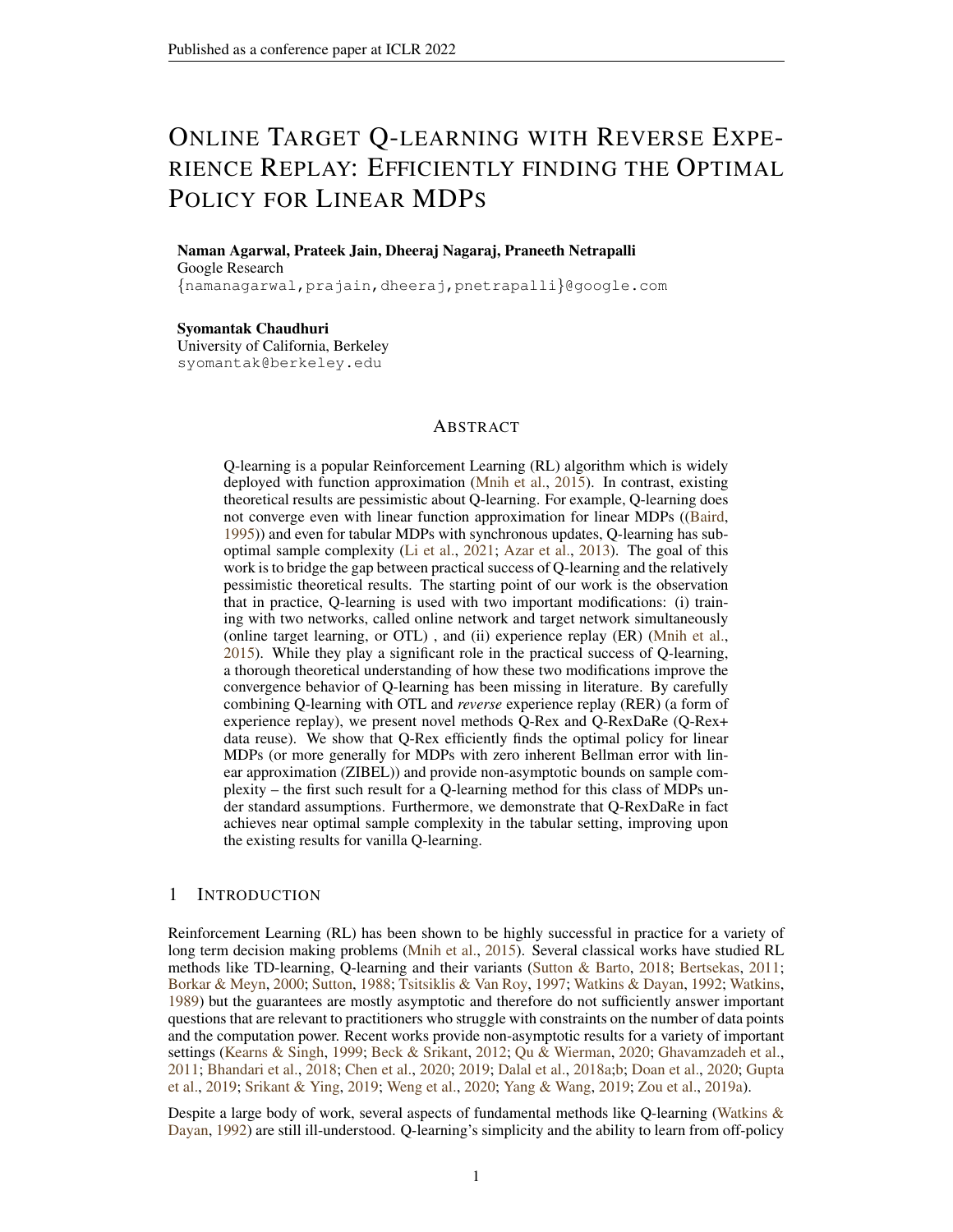## <span id="page-27-0"></span>K MINIMAX LOWERBOUNDS FOR TABULAR MDPS

Suppose  $\Theta$  denotes the class of all tuples  $(M, \pi)$  where M is a tabular MDP and  $\pi$  is an exploratory policy such that under the policy  $\pi$ , the MDP achieves a stationary distribution  $\mu$  with minimum probability at-least  $\mu_{\min}$  (see section [2.1\)](#page-5-2). The rewards are almost surely in the set [0,1]. We receive the stationary sequence  $(s_t, a_t, r_t)_{t=1}^T$  from MDP M under policy  $\pi$ , which we denote as  $(s_t, a_t, r_t)_{t=1}^T \sim (M, \pi)$ . Let F be the class of all estimators f which estimate Q for the MDP M with  $f((s_t, a_t, r_t)_{t=1}^T)$ . We write the minimax risk as:

$$
\mathcal{L}(\Theta, T) := \inf_{f \supseteq \mathcal{F}} \sup_{(\mathcal{M}, \pi) \supseteq \Theta} \mathbb{E}_{(s_t, a_t, r_t)_{t=1}^T \quad (\mathcal{M}, \pi)} \| f((s_t, a_t, r_t)_{t=1}^T) - Q \|_{\mathcal{H}}
$$

<span id="page-27-1"></span>**Theorem 5.** *There exists a constant* C *such that, for every*  $\mu_{min} \in (0, 1/4)$ ,  $\gamma \in (0, 1/2)$  *and*  $T \geq C \frac{1}{\mu_{\min}(1-\gamma)}$ , we must have:

$$
\mathcal{L}(\theta, T) \ge C \sqrt{\frac{1}{T(1 - \gamma)^3 \mu_{\min}}}
$$

.

Therefore, we need  $T \geq \frac{1}{\epsilon^2 \mu_{\min}(1-\gamma)^3}$  in order to achieve  $\epsilon$  error for the  $Q$  values.

*Proof.* We will use Le-Cam's two point method to prove the result. Consider a class of MDPs denoted by MDP(q, p) (p,  $q \in [0, 1]$ ) with state space  $S = \{0, 1\}$ , only one possible action, reward function  $R : S \to \mathbb{R}$ ,  $R(s) = s$ , and discount factor  $\gamma \in [0, 1)$ . The transition probability for the MDP is given by  $P(0|0) = 1 - q$ ,  $P(1|0) = q$ ,  $P(0|1) = p$  and  $P(1|1) = 1 - p$ .

Under these conditions, the stationary distribution is given by  $\mu(0) = \frac{p}{p+q}$  and  $\mu(1) = \frac{q}{p+q}$  and the value function can be written as

$$
V(1) = \frac{1}{1 - \gamma(1 - p) - \gamma ph(q)},
$$
  

$$
V(0) = \frac{h(q)}{1 - \gamma(1 - p) - \gamma ph(q)}
$$

where  $h(q) := \frac{\gamma q}{1 - \gamma (1 - q)}$ . Since there is only one action in each state, the value function coincides with the Q function.

For showing the lower bound, consider two MDPs with parameters  $(p_1, q)$  and  $(p_2, q)$  with  $q <$  $\min\{p_1, p_2\}$  and  $p_1, p_2 < 0.5$ . The stationary trajectories of length T under the two MDPs, denoted by the random variables  $X_{1}^{(i)}$  $\sum_{1:T}^{(i)}$  for  $i = 1, 2$ , satisfies

$$
\mathsf{KL}(X_{1:T}^{(2)}||X_{1:T}^{(1)}) \leq \frac{2q(p_1 - p_2)^2}{(p_1 + q)(p_2 + q)^2 \ln 2} + T \frac{2q(p_1 - p_2)^2}{(p_2 + q)p_1 \ln 2},
$$

using  $KL(Ber(a)||Ber(b)) \leq \frac{2(a-b)^2}{b \ln 2}$  whenever  $b \leq 1/2$ . Observe that  $\mu_{\min}^{(2)} = \mu^{(2)}(1) = \frac{q}{p_2+q}$  and  $\mu_{\min}^{(1)} = \mu^{(1)}(1) = \frac{q}{p_1+q}$ . Combining this with the KL divergence bound above, we conclude that  $KL(X_{1:T}^{(2)})$  $\frac{1}{1:T}$   $||X_{1:T}^{(1)}||$  $\binom{11}{1:T}$  <  $\frac{1}{8}$  if we set Now let  $p_1 = \frac{1-\gamma}{2}$ ,  $p_2 - p_1 = c \sqrt{\frac{p_1}{T \mu_{\min}^{(1)}}}$  for small enough constant c and  $T \& \frac{p(p+q)}{q}$  $\frac{q+q}{q}$ . (notice that the equation gives  $p_2 < 0.5$  when T satisfies the condition above and  $p_1 < 0.25$ ). By Pinsker's inequality, we must have TV $(X_{1:T}^{(2)}$  $X_{1:T}^{(1)}, X_{1:T}^{(1)} \leq \frac{1}{2}.$ 

Elementary calculations show that  $|V^{(1)}(1) - V^{(2)}(1)| \& \frac{|p_1 - p_2|}{(1 - \gamma)^2} = \frac{C}{(1 - \gamma)^2} \sqrt{\frac{p_1}{T\mu_{\min}^{(1)}}}$  since  $q < p_1$  $\frac{1-\gamma}{2}$ . Therefore:

$$
|V^{(1)}(1) - V^{(2)}(1)| \& \sqrt{\frac{1}{T(1-\gamma)^3 \mu_{\min}^{(1)}}}
$$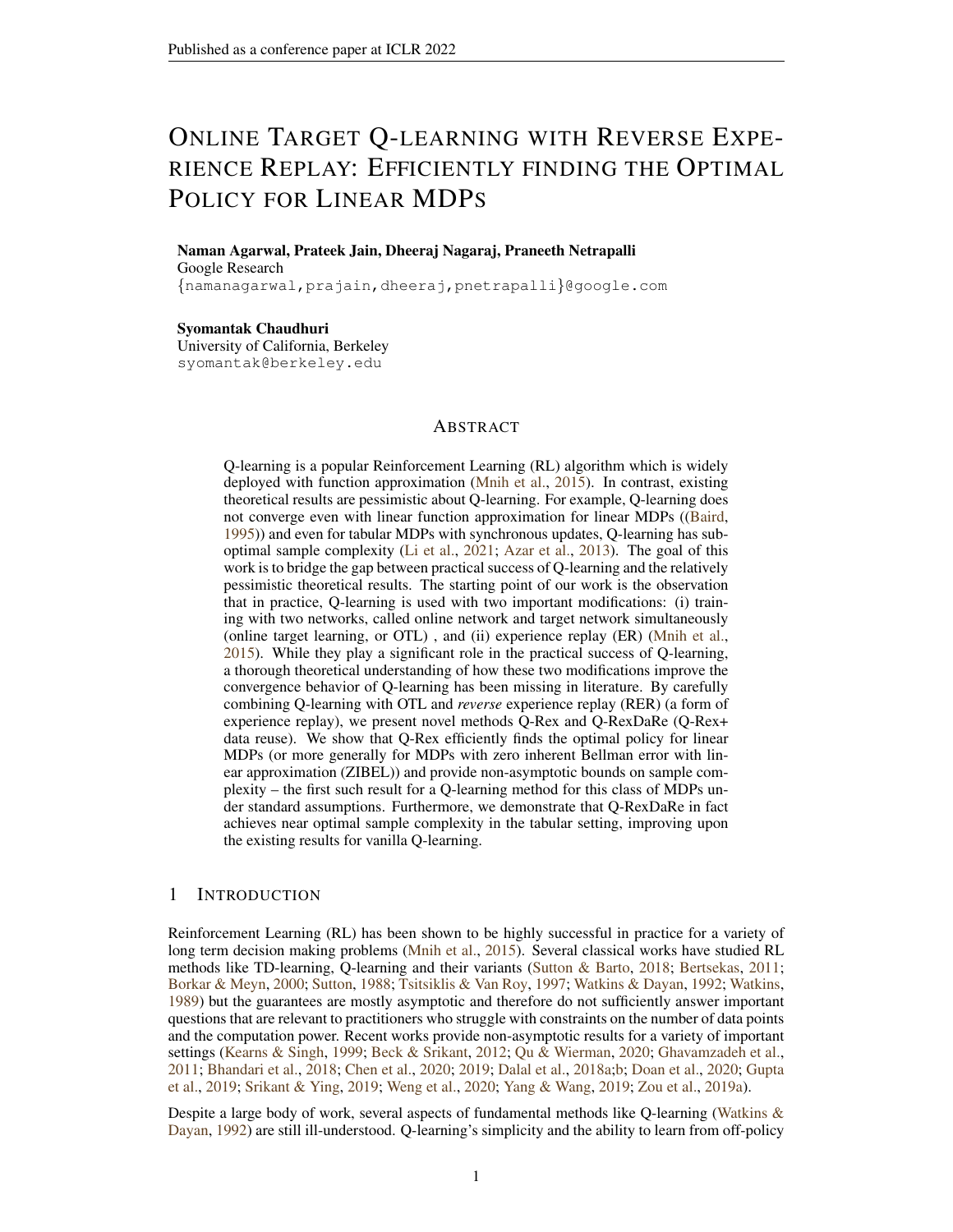Consider the semi-metric  $\rho(x, y) =$  $\frac{1}{1 - \gamma(1-x) - \gamma x h(q)} - \frac{1}{1 - \gamma(1-y) - \gamma y h(q)}$  for  $x, y \in (0,1)$ . Let  $P_i$  be the distribution of  $X_{1:T}^{(i)}$  $\mathbf{1}_{1:T}^{(i)}$ , and let the distribution be parameterised by  $\theta(\mathsf{P}_i) = V^{(i)}(1)$  for  $i = 1, 2$ . Let  $\hat{\theta}$  be any estimator based on the observations. By [\(Wainwright,](#page-12-21) [2019c,](#page-12-21) Chapter 15),

<span id="page-28-1"></span>
$$
\min_{\hat{\theta}} \max_{P2 \text{ fP}_1, P_2 g} \mathbb{E}_P \left[ |\hat{\theta} - \theta(P)| \right] \ge C \sqrt{\frac{1}{T (1 - \gamma)^3 \mu_{\text{min}}^{(1)}}} (1 - \text{TV}(X_{1:T}^{(2)}, X_{1:T}^{(1)}))
$$
\n
$$
\ge C_1 \sqrt{\frac{1}{T (1 - \gamma)^3 \mu_{\text{min}}^{(1)}}}
$$
\n(37)

⇒ for less than  $\epsilon$  error, T has to be at-least  $\frac{1}{\mu_{\min}^{(1)} \epsilon^2 (1-\gamma)^3}$ .

 $q = \frac{\mu_{\min}(1-\gamma)}{1-2\mu}$  $\frac{\mu_{\min}(1-\gamma)}{1-2\mu_{\min}}$ ,  $T \propto \frac{1}{(1-\gamma)\mu_{\min}}$ , we can ensure that  $\mu_{\min}^{(1)} = 2\mu_{\min}$  and  $\mu_{\min}^{(2)} \ge \mu_{\min}$ , which ensures that MDP( $p_1, q$ ) and MDP( $p_2, q$ ) are both elements of  $\Theta$ . Therefore, the two point risk in the LHS of Equation [\(37\)](#page-28-1) lower bounds  $\mathcal{L}(\Theta, T)$ , which allows us to conclude the result by substituting  $\mu_{\min}^{(1)} = \mu_{\min}.$  $\Box$ 

#### L PROOFS OF CONCENTRATION INEQUALITIES

#### <span id="page-28-0"></span>L.1 PROOF OF LEMMA [8](#page-18-4)

First, we leverage the techniques established in [\(Jain et al.,](#page-11-5) [2021b,](#page-11-5) Lemma 28) to show Lemma [14.](#page-28-2) The proof follows by a simple re-writing of the proof of the aforementioned lemma which uses a linear approximation (in  $\eta$ ) to  $\tilde{H}_{1,B}^{k,j}$ . We omit the proof for the sake of clarity.

<span id="page-28-2"></span>**Lemma 14.** Suppose  $\eta B < \frac{1}{3}$ . Then, the following PSD inequalities hold almost surely:

$$
I - 2\eta \left( 1 + \frac{\eta B}{1 - 2\eta B} \right) \sum_{i=1}^{B} \tilde{\phi}_i^{k,j} \left( \tilde{\phi}_i^{k,j} \right)^{>} \preceq \left( \tilde{H}_{1,B}^{k,j} \right)^{>} \tilde{H}_{1,B}^{k,j} \preceq I - 2\eta \left( 1 - \frac{\eta B}{1 - 2\eta B} \right) \sum_{i=1}^{B} \tilde{\phi}_i^{k,j} \left( \tilde{\phi}_i^{k,j} \right)^{>}
$$
\n
$$
(38)
$$

*Proof of Lemma [8.](#page-18-4)* We begin by proving the first part. Using Assumption [1](#page-5-4) and the fact that the decoupled trajectory  $(\tilde{s}, \tilde{a})_t$  is assumed to be mixed at the start of every buffer, we begin by first noting from Lemma [14](#page-28-2) that:

<span id="page-28-4"></span>
$$
0 \le \mathbb{E}(\tilde{H}_{1,B}^{k,j}) \tilde{H}_{1,B}^{k,j} \le I - \eta B \mathbb{E}_{(s,a)} \mu \phi(s,a) (\phi(s,a))^\mathsf{T} \le (1 - \frac{\eta B}{\kappa}) I. \tag{39}
$$

Now, observe that:

$$
\|\prod_{j=N}^{1} \tilde{H}_{1,B}^{k,j} g\|^2 = g^{\geq} \prod_{j=1}^{N-1} (\tilde{H}_{1,B}^{k,j})^{\geq} \left[ (\tilde{H}_{1,B}^{k,N})^{\geq} \tilde{H}_{1,B}^{k,N} \right] \prod_{j=N-1}^{1} \tilde{H}_{1,B}^{k,j} g \tag{40}
$$

Now note that  $\tilde{H}^{k,N}_{1,B}$  is independent of  $\tilde{H}^{k,j}_{1,B}$  for  $j \leq N-1$ . Therefore, taking conditional expectation conditioned on  $H_{1,B}^{k,j}$  for  $j \leq N-1$  in Equation [\(40\)](#page-28-3) and using Equation [\(39\)](#page-28-4), we conclude:

$$
\mathbb{E} \|\prod_{j=N}^{1} \tilde{H}_{1,B}^{k,j} g\|^2 \leq (1 - \frac{\eta B}{\kappa}) \mathbb{E} \|\prod_{j=N}^{1} \tilde{H}_{1,B}^{k,j} g\|^2
$$

Applying the equation above inductively, we conclude the result.

We now prove Part 2. We apply Markov's inequality to Part 1 along with Lemma [2](#page-17-2) to show that with probability at least  $1 - \delta$ :

$$
\|\prod_{j=N}^1 \tilde{H}_{1,B}^{k,j} g\|_{\phi} \leq \|\prod_{j=N}^1 \tilde{H}_{1,B}^{k,j} g\| \leq \frac{\exp\left(\frac{\eta NB}{\kappa}\right)}{\rho \frac{\pi}{\delta}} \|g\| \leq \exp\left(-\frac{\eta NB}{\kappa}\right) \sqrt{\frac{\kappa}{\delta}} \|g\|_{\phi}.
$$

<span id="page-28-3"></span> $\Box$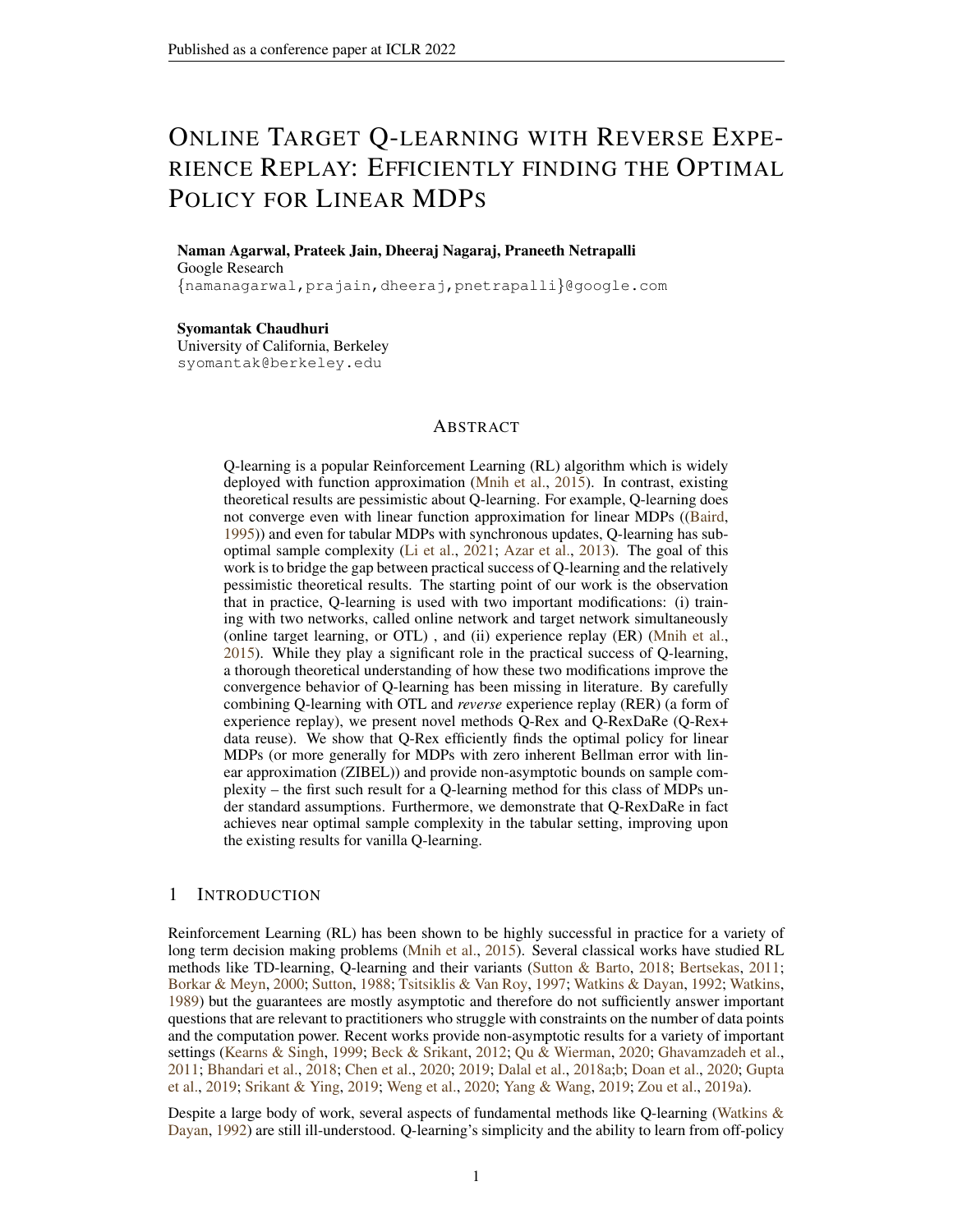#### L.2 PROOF OF LEMMA [9](#page-19-1)

*Proof.* We intend to apply Freedman's inequality [\(Freedman,](#page-11-15) [1975\)](#page-11-15) like in [\(Li et al.,](#page-11-1) [2021,](#page-11-1) Theorem 4), but in an asynchronous fashion and with Markovian data. Here, reverse experience replay endows our problem with the right filtration structure. Using Equation [\(9\)](#page-19-2), we can write

<span id="page-29-2"></span>
$$
\langle \phi(s, a), \sum_{j=1}^{N} \prod_{l=N}^{j+1} \tilde{H}_{1, B}^{k, l} \tilde{L}^{k, j}(w) \rangle = \eta \sum_{j=1}^{N} \sum_{i=1}^{B} X_{i}^{k, j} \tag{41}
$$

Where  $X_i^{k,j} := (1 - \eta)^{\tilde{N}_i^{k,j}(s,a)} \tilde{\epsilon}_i^{k,j} \mathbb{1}((\tilde{s}_i^{k,j}, \tilde{a}_i^{k,j}) = (s,a)).$  This allows us to define the sequence of sigma algebras  $\mathcal{F}_i^{k,j} = \sigma((\tilde{s}_m^{k,l}, \tilde{a}_m^{k,l}) : (l > j \text{ and } m \in [B]) \text{ or } (l = j \text{ and } m \leq i))$  - that is, it is the sigma algebra of all states and rewards which appeared before and including  $(\tilde{s}_i^{k,j}, \tilde{a}_i^{k,j})$ inside the buffer j and all the states in buffers  $l > j$ . Notice that  $\tilde{N}_i^{k,j}(s, a)$  is measurable with respect to the sigma algebra  $\mathcal{F}_i^{k,j}$ . Using the fact that the buffers are independent, we conclude that:  $\mathbb{E}\left[X_i^{k,j}|\mathcal{F}_i^{k,j}\right] = 0$  and

$$
\mathbb{E}\left[|X_i^{k,j}|^2|\mathcal{F}_i^{k,j}\right] \le 2\left[1+\gamma^2 \text{Var}_P(V)(s,a;w)\right] \mathbb{1}\big((\tilde{s}_i^{k,j},\tilde{a}_i^{k,j}) = (s,a)\big)(1-\eta)^{2\tilde{N}_i^{k,j}(s,a)}.
$$

It is also clear from our assumptions that  $|X_i^{j,k}| \leq \frac{2}{1-\gamma}$  almost surely. Consider the almost sure inequality for the sum of conditional variances:

$$
W^{k} = \sum_{j=1}^{N} \sum_{i=1}^{B} \mathbb{E}\left[ |X_{i}^{k,j}|^{2} | \mathcal{F}_{i}^{k,j} \right]
$$
  
\n
$$
\leq 2 \left[ 1 + \gamma^{2} \text{Var}_{P}(V)(s, a; w) \right] \sum_{j=1}^{K} \sum_{i=1}^{B} \mathbb{1}\big( (\tilde{s}_{i}^{k,j}, \tilde{a}_{i}^{k,j}) = (s, a) \big) (1 - \eta)^{2\tilde{N}_{i}^{k,j}(s,a)}
$$
  
\n
$$
= 2 \left[ 1 + \gamma^{2} \text{Var}_{P}(V)(s, a; w) \right] \sum_{t=0}^{\tilde{N}^{k}(s,a)} (1 - \eta)^{2t} \leq 2 \left( \frac{1 + \gamma^{2} \text{Var}_{P}(V)(s, a; w)}{\eta} \right) (42)
$$

We now apply [\(Li et al.,](#page-11-1) [2021,](#page-11-1) Equation (144), Theorem 4) with  $R = \frac{1}{1-\gamma}$  and  $\sigma^2 =$  $2\left(\frac{1+\gamma^2Var_P(V)(s,a;w)}{\eta}\right)$  to conclude the result.  $\Box$ 

## <span id="page-29-0"></span>L.3 PROOF OF THEOREM [4](#page-19-0)

*Proof.* For the sake of convenience, in this proof we will take  $\sigma^2 := 4(1 + ||w||_{\phi}^2)$ . Suppose  $\lambda \in \mathbb{R}$ . For  $1 \leq m \leq N$  consider:

$$
X_m := \eta \lambda^2 \sigma^2 \bigg\langle x, \prod_{l=N}^{N} \tilde{H}_{1,B}^{k,l} \left( \prod_{l=N}^{N} \tilde{H}_{1,B}^{k,l} \right)^2 x \bigg\rangle + \lambda \bigg\langle x, \sum_{j=N-m+1}^{N} \left( \prod_{l=N}^{j+1} \tilde{H}_{1,B}^{k,l} \right) \tilde{L}^{k,j}(w) \bigg\rangle
$$
  

$$
X_0 := ||x||^2 \eta \lambda^2 \sigma^2
$$

Here we use the convention that  $\prod_{l=N}^{j+1} \tilde{H}_{1,B}^{k,l} = I$  whenever  $j+1 > N$ . We claim that the sequence  $\exp(X_m)$  forms a super martingale under an appropriate filtration. In this proof only, consider the sigma algebra  $\mathcal{F}_m$  to be the sigma algebra of all the state action reward tuples in buffers  $N, \ldots, N$  $m + 1$  and let  $\mathcal{F}_0$  be the trivial sigma algebra. Notice that  $\exp(X_m)$  is  $\mathcal{F}_m$  measurable.

<span id="page-29-1"></span>**Lemma 15.** *Fix*  $N \ge m \ge 1$ . Suppose  $Y \in \mathbb{R}^d$  is a  $\mathcal{F}_{m-1}$  *measurable random vector. Then,* 

$$
\mathbb{E}\left[\exp\left(\eta\lambda^2\sigma^2\langle Y,\tilde{H}^{k,N-m+1}_{1,B}\left(\tilde{H}^{k,N-m+1}_{1,B}\right)^>Y\rangle+\lambda\langle Y,\tilde{L}^{k,N-m+1}(w)\rangle\right)\bigg|\mathcal{F}_{m-1}\right]\leq \exp\left(\eta\lambda^2\sigma^2\|Y\|^2\right)
$$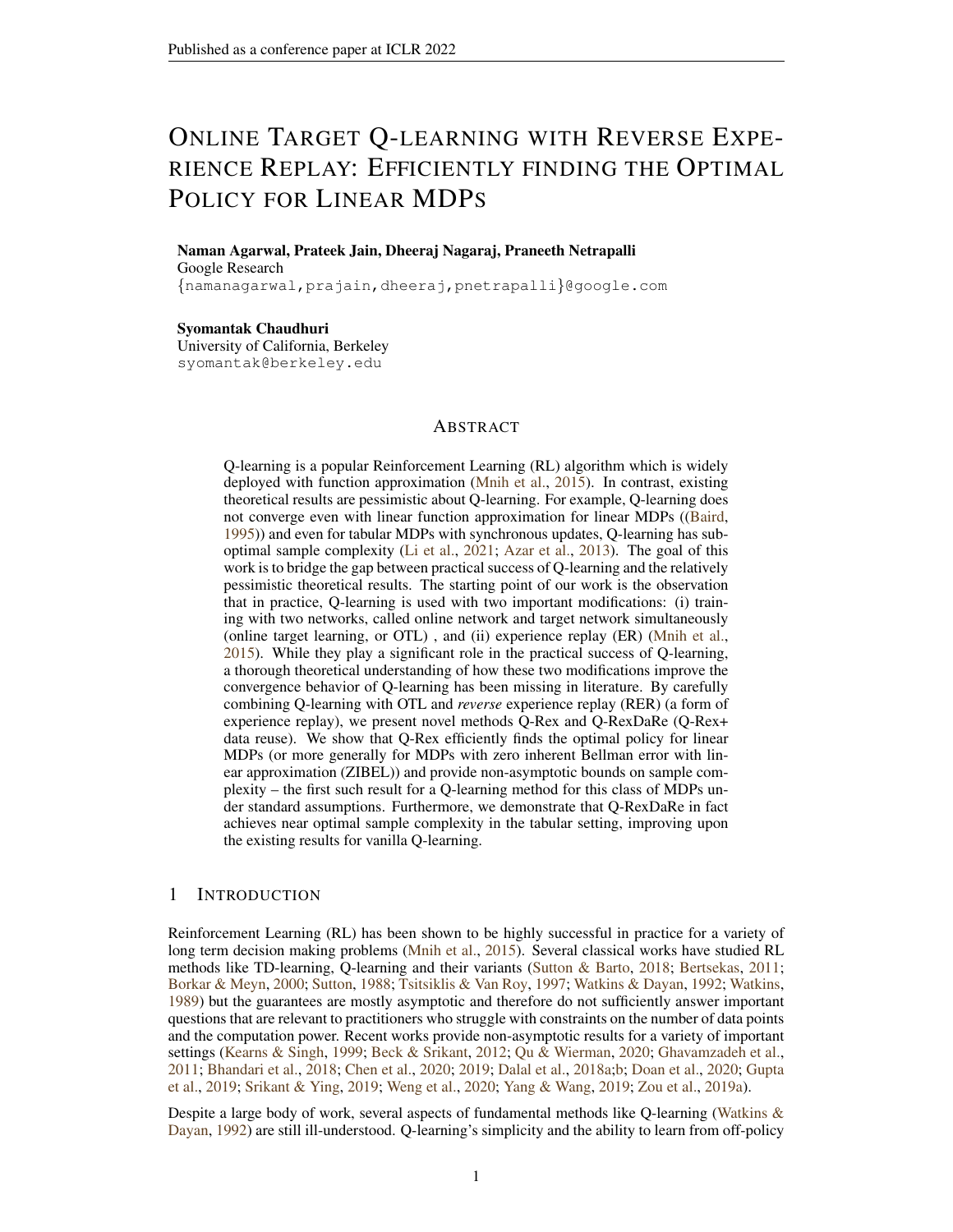In particular, taking  $Y=\left(\prod_{l=N}^N \substack{m+2 \ \tilde H^{k,l}_{1,B}}\right)^>x$  , we conclude that  $\exp(X_m)$  is a super martingale *with respect to the filtration*  $\mathcal{F}_m$ 

*Proof of Lemma [15.](#page-29-1)* In the proof of this lemma, we will drop the superscripts  $k, m$  for the sake of convenience and due to conditioning on  $\mathcal{F}_{m-1}$ , we will treat Y as a constant. Now we define the natural filtration on the buffer under consideration  $(\mathcal{G}_i)_{i=1}^B$  where  $\mathcal{G}_i$  is the sigma algebra of the all state-action tuples from  $(s_1, a_1), \ldots, (s_i, a_i)$  and rewards  $(r_h)_{1-h < i}$ .

Note that by the definition of  $\tilde{L}(w)$ , we write:  $\tilde{L}(w) = \sum_{i=1}^{B} \eta \tilde{\epsilon}_i(w) \tilde{H}_{1,i-1} \tilde{\phi}_i$ . With this in mind, for  $h \in [B]$  define  $\tilde{L}_h(w) = \sum_{i=1}^h \eta \tilde{\epsilon}_i(w) \tilde{H}_{1,i-1} \tilde{\phi}_i$ . Now,  $\tilde{L}(w) = \eta \tilde{\epsilon}_B(w) \tilde{H}_{1,B-1} \tilde{\phi}_B + \tilde{L}_{B-1}(w)$ 

Now, notice that the random variables  $\langle Y, \tilde{L}_{B-1} \rangle, \langle Y, \tilde{H}_{1,B-1} \tilde{\phi}_B \rangle$  and  $\langle Y, \tilde{H}_{1,B}^{k,m} \left( \tilde{H}_{1,B}^{k,m} \right)^{> Y} \rangle$  are  $\mathcal{G}_B$  measureable. Furthermore, we must have:  $E[\tilde{\epsilon}_B(w)|\mathcal{G}_B] = 0$  and  $|\tilde{\epsilon}_B(w)| \leq 2(1 + \|w\|_{\phi}) \leq$  $\sqrt{2}\sigma$ . Therefore, applying conditional Hoeffding's lemma, we have:

$$
\mathbb{E}\left[\exp\left(\eta\lambda^{2}\sigma^{2}\langle Y,\tilde{H}_{1,B}\left(\tilde{H}_{1,B}\right)^{>}Y\rangle+\lambda\langle Y,\tilde{L}(w)\rangle\right)\bigg|\mathcal{G}_{B}\right]
$$
\n
$$
=\exp\left(\eta\lambda^{2}\sigma^{2}\langle Y,\tilde{H}_{1,B}\left(\tilde{H}_{1,B}\right)^{>}Y\rangle+\lambda\langle Y,\tilde{L}_{B-1}(w)\rangle\right)\mathbb{E}\left[\exp\left(\lambda\eta\tilde{\epsilon}_{B}(w)\langle Y,\tilde{H}_{1,B-1}\tilde{\phi}_{B}\rangle\right)\bigg|\mathcal{G}_{B}\right]
$$
\n
$$
\leq \exp\left(\eta\lambda^{2}\sigma^{2}\langle Y,\tilde{H}_{1,B}\left(\tilde{H}_{1,B}\right)^{>}Y\rangle+\lambda\langle Y,\tilde{L}_{B-1}(w)\rangle\right)\exp\left(\lambda^{2}\eta^{2}\sigma^{2}|\langle Y,\tilde{H}_{1,B-1}\tilde{\phi}_{B}\rangle|^{2}\right)
$$
\n(43)

In the third step we have used the conditional version of Hoeffding's lemma. Now, consider  $Z :=$  $(\tilde{H}_{1,B-1})^{\geq} Y$ . Clearly,

$$
\langle Y, \tilde{H}_{1,B} \left( \tilde{H}_{1,B} \right)^{>} Y \rangle + \eta |\langle Y, \tilde{H}_{1,B} \rangle|^{2} = Z^{>} \tilde{H}_{B,B} \tilde{H}_{B,B} Z + \eta Z^{>} \tilde{\phi}_{B} (\tilde{\phi}_{B})^{>} Z
$$
  

$$
= Z^{>} \left[ I - \eta \tilde{\phi}_{B} (\tilde{\phi}_{B})^{>} + ||\tilde{\phi}_{B}||^{2} \eta^{2} \tilde{\phi}_{B} (\tilde{\phi}_{B})^{>} \right] Z
$$
  

$$
\leq ||Z||^{2}
$$

Here we have used the fact that  $\eta < 1$  and  $\|\tilde{\phi}_B\| < 1$ . Using the bounds above in Equation [\(43\)](#page-30-0), we conclude:

<span id="page-30-0"></span>
$$
\mathbb{E}\left[\exp\left(\eta\lambda^{2}\sigma^{2}\langle Y,\tilde{H}_{1,B}\left(\tilde{H}_{1,B}\right)^{>Y}\rangle+\lambda\langle Y,\tilde{L}_{B}(w)\rangle\right)\bigg|\mathcal{G}_{B}\right]
$$
\n
$$
\leq \exp\left(\eta\lambda^{2}\sigma^{2}\langle Y,\tilde{H}_{1,B-1}\left(\tilde{H}_{1,B-1}\right)^{>Y}\rangle+\lambda\langle Y,\tilde{L}_{B-1}(w)\rangle\right) \tag{44}
$$

Using Equation [\(44\)](#page-30-1) recursively, we conclude the first statement of the lemma. The last part of the lemma follows easily from the definition of  $X_m$ .  $\Box$ 

By Lemma [15,](#page-29-1) we conclude that  $exp(X_m)$  is a super martingale with respect to the filtration  $\mathcal{F}_m$ . Therefore, we must have:

$$
\mathsf{E} \exp(X_N) \le \exp(X_0) = \exp(\eta \|x\|^2 \lambda^2 \sigma^2).
$$

It is also clear that  $X_N \geq \lambda \left\langle x, \sum_{j=N}^N \frac{m+1}{m+1} \left( \prod_{l=N}^{j+1} \tilde{H}^{k,l}_{1,B} \right) \tilde{L}^{k,j}(w) \right\rangle$ . Applying Chernoff bound with we conclude that the concentration inequality in Equation [\(13\)](#page-19-3). We can then directly apply [\(Vershynin,](#page-12-20) [2018,](#page-12-20) Theorem 8.1.6) to Equation [\(13\)](#page-19-3) in order to obtain uniform concentration bounds.

<span id="page-30-1"></span> $\Box$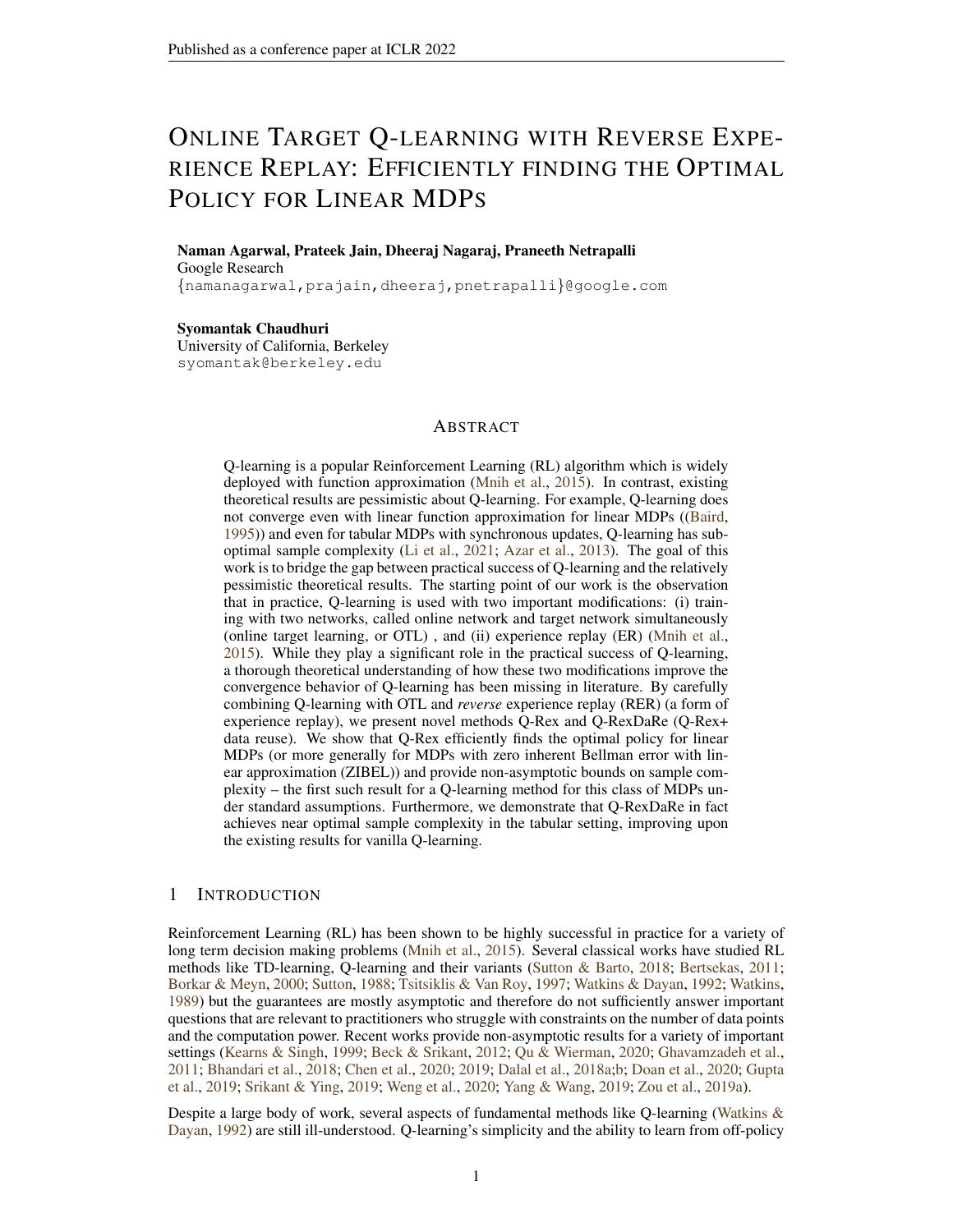#### <span id="page-31-0"></span>L.4 PROOF OF LEMMA [10](#page-20-0)

*Proof of Lemma [10.](#page-20-0)* By definition of  $\tilde{\epsilon}_k$ , we have:  $\tilde{w}_1^{k+1,1} = \mathcal{T}(\tilde{w}_1^{k,1}) + \tilde{\epsilon}_k$ . Therefore, for any  $(s, a) \in S \times A$ , we must have:

$$
\langle \phi(s,a), \tilde{w}_1^{k+1,1} \rangle = R(s,a) + \gamma \mathbb{E}_{s'} \left[ P(j_{s,a}) \sup_{a' \geq A} \langle \phi(s^{\theta}, a^{\theta}), \tilde{w}_1^{k,1} \rangle + \langle \phi(s,a), \tilde{\epsilon}_k \rangle \right].
$$

Using the fact that  $R(s, a) \in [0, 1]$ , we conclude:

<span id="page-31-3"></span>
$$
\|\tilde{w}_1^{k+1,1}\|_{\phi} \le 1 + \gamma \|\tilde{w}_1^{k,1}\|_{\phi} + \|\tilde{\epsilon}_k\|_{\phi}
$$
\n(45)

By independence of outer-loops for the coupled data, we note that  $\tilde{w}_1^{k,1}$  is independent of the data in buffer k. Therefore we can apply Theorem [4](#page-19-0) (and resp. Lemma [8\)](#page-18-4) conditionally with  $w = \tilde{w}_1^{k,1}$ (and resp.  $g = \tilde{w}_1^{k,1} - w$ ), the bias variance decomposition given in Lemma [5](#page-18-0) and the bound on  $\|w\|_{\phi}$  in Lemma [4](#page-17-1) to conclude that with probability at-least 1 −  $\delta$ , for every  $k \leq K$ :

$$
\|\tilde{\epsilon}_k\|_{\phi} \le \sqrt{\frac{K\kappa}{\delta}} \exp\left(-\frac{\eta NB}{\kappa}\right) (\|\tilde{w}_1^{k,1}\|_{\phi} + \frac{1}{1-\gamma}) + C(1 + \|\tilde{w}_1^{k,1}\|_{\phi})\sqrt{\eta} \left[C_{\Phi} + \sqrt{\log(\frac{2K}{\delta})}\right]
$$
\n(46)

We now choose constants  $C_1$  and  $C_2$  in the statement of the Lemma such that Equation [46](#page-31-2) implies:

<span id="page-31-2"></span>
$$
\|\tilde{\epsilon}_k\|_{\phi} \le \frac{1-\gamma}{2} \|\tilde{w}_1^{k,1}\|_{\phi} + 1
$$

Using the equation above in Equation [\(45\)](#page-31-3), we conclude:

$$
\|\tilde{w}_1^{k+1,1}\|_\phi\leq 2+\frac{1+\gamma}{2}\|\tilde{w}_1^{k,1}\|_\phi\,.
$$

Unrolling the recursion above and noting  $w_1^{1,1} = 0$ , we conclude that with probability at-least  $1 - \delta$ , we must have  $\|\tilde{w}_1^{k,1}\|_{\phi} \leq \frac{4}{1-\gamma}$  for every  $k \leq K$ . The bound in item 2 follows by using item 1, Equation [\(46\)](#page-31-2) and the fact that  $\tilde{w}_1^{k,1}$  is independent of the data in buffer k due to our coupling.  $\Box$ 

## <span id="page-31-1"></span>L.5 PROOF OF LEMMA [12](#page-24-1)

*Proof.* For the sake of convenience, we will take  $\bar{d} = |\text{supp}(P(\cdot|s, a))|$  and index supp $(P(\cdot|s, a))$ by  $[\bar{d}]$ . Consider  $Y \in \{-1,1\}^{\bar{d}}$ . We consider the class of random variables indexed by elements of  $\{-1,1\}^{\bar{d}}$ :

$$
\Delta(Y;s,a) = \sum_{s'} Y_{s'} \left[ \hat{P}_k(s^{\theta}|s,a) - \bar{P}(s^{\theta}|s,a) \right]
$$

The proof proceeds in a similar way to the proof of Lemma [9](#page-19-1) via the Freedman inequality. To bring out the similarities we define similar notation. Consider the sequence of sigma algebras  $\mathcal{F}_i^{k,j}$  for  $i \in [B]$  and  $j \in [K]$  as defined in the proof of Lemma [9.](#page-19-1) We now define

$$
X_i^{k,j}(Y) := (1-\eta)^{\tilde{N}_i^{k,j}(s,a)} \sum_{s'} Y_{s'} \left( \mathbb{1}(\tilde{s}_{i+1}^{k,j} = s^{\theta}, \tilde{s}_i^{k,j} = s, \tilde{a}_i^{k,j} = a) - P(s^{\theta}|s,a) \mathbb{1}(\tilde{s}_i^{k,j} = s, \tilde{a}_i^{k,j} = a) \right).
$$

We note that  $E\left[X_i^{k,j}(Y)|\mathcal{F}_i^{k,j}\right] = 0$  and  $|X_i^{k,j}(Y)| \leq 2$  almost surely and a simple calculation reveals that:  $\mathbb{E}\left[ |X_i^{k,j}(Y)|^2 | \mathcal{F}_i^{k,j} \right] \leq (1-\eta)^{2\tilde{N}_i^{k,j}} 1\!\!\!1(\tilde{s}_i^{k,j}=s,\tilde{a}_i^{k,j}=a)$ 

It is also clear that:  $\Delta(Y; s, a) = \eta \sum_{j=1}^{K} \sum_{i=1}^{B} X_i^{k,j}(Y)$ . Apply Freedman's concentration inequality, we conclude for any fixed  $Y \in \{-1,1\}^{\overline{d}}$  and  $(s, a) \in S \times \mathcal{A}$ ,

$$
P(|\Delta(Y;s,a)| > C\sqrt{\eta \log(2/\delta)} + \eta \log(2/\delta)) \le \delta
$$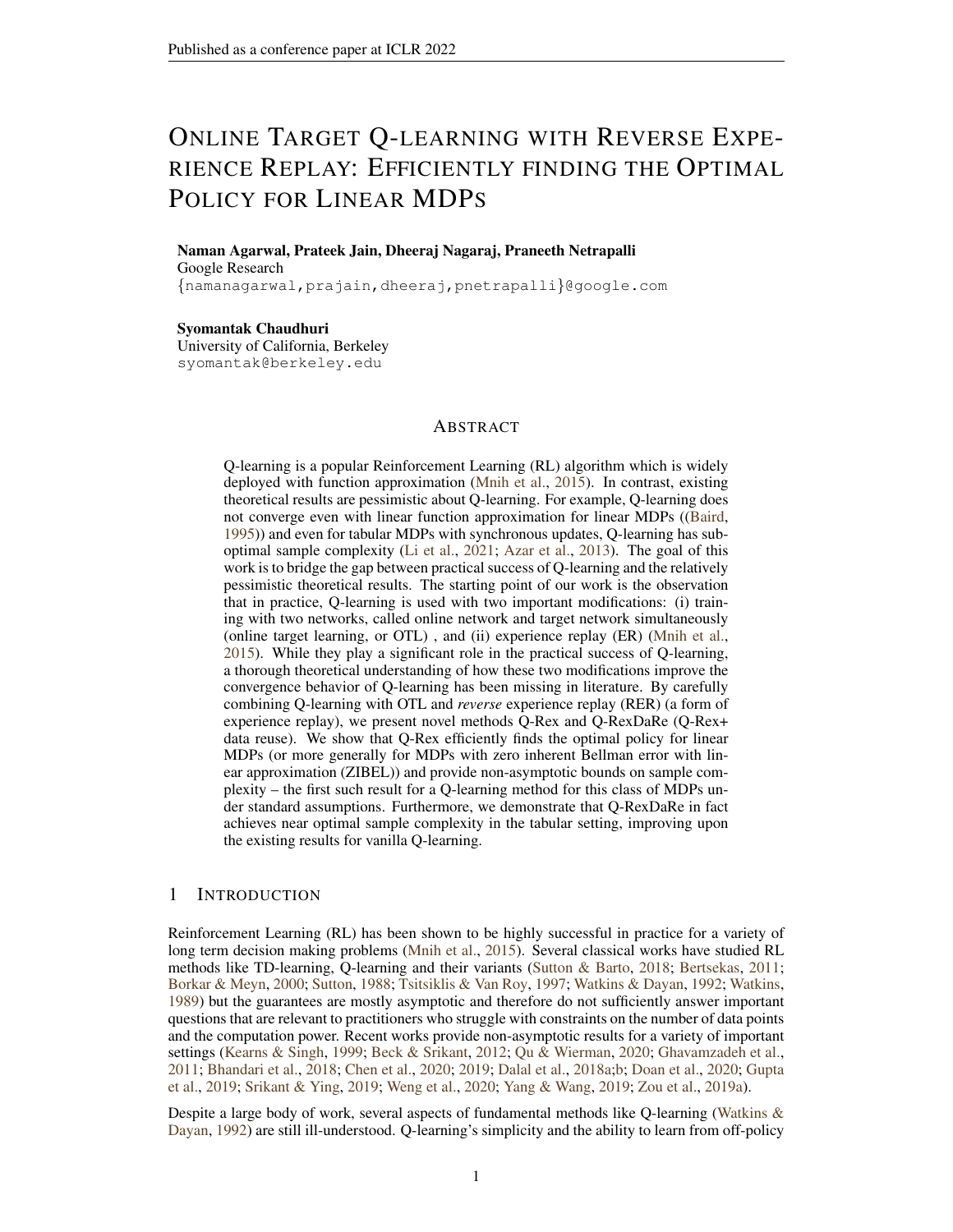Applying a union bound over all  $Y \in -1, 1^d$ , we conclude:

$$
\mathsf{P}(\sup_{Y\supset\mathcal{F}}|\Delta(Y;s,a)|) > C\sqrt{\eta\bar{d}\log(4/\delta)} + \eta\bar{d}\log(4/\delta)) \leq \delta.
$$

We complete the proof by noting that

$$
\sup_{Y \, 2f-1, 1g^{\bar{d}}} |\Delta(Y; s, a)| = \sum_{s' \, 2\text{supp}(P(js, a))} |\hat{P}_k(s^{\theta}|s, a) - \bar{P}_k(s^{\theta}|s, a)|
$$

## <span id="page-32-2"></span>M TECHNICAL LEMMAS

#### <span id="page-32-1"></span>M.1 COUPLING LEMMA

We first introduce some useful notation: Let  $D^{k,j}$  (resp.  $\tilde{D}^{k,j}$ ) be the tuple of random variables  $(s_i^{k,j}, a_i^{k,j}, r_i^{k,j})_{i=1}^{B+1}$  (resp.  $(\tilde{s}_i^{k,j}, \tilde{a}_i^{k,j}, \tilde{r}_i^{k,j})_{i=1}^{B+1}$ ).

<span id="page-32-0"></span>Lemma 16. *Suppose*

$$
u \ge \begin{cases} C\tau_{\text{mix}}\log(\frac{T}{\delta}) & \text{in the tabular setting} \\ C\tau_{\text{mix}}\log(\frac{T}{C_{\text{mix}}\delta}) & \text{in the general setting} \end{cases}
$$
(47)

*Then, we can define the sequences*  $(s_t, a_t, r_t)$  *and*  $(\tilde{s}_t, \tilde{a}_t, \tilde{r}_t)$  *on a common probability space such that:*

- *1. The tuples*  $D^{k,j}$  *and*  $\tilde{D}^{k,j}$  *have the same distribution for every*  $(k, j)$ *,*
- 2. *The sequence*  $\tilde{D}^{k,j}$  for  $k \leq N, j \leq K$  *is i.i.d.*
- *3. Equation* [\(4\)](#page-16-2) *holds*

*Proof.* The proof of this lemma for the tabular case is a rewriting of the the proofs of Lemmas 1,2,3 in [\(Bresler et al.,](#page-10-15) [2020\)](#page-10-15). For the general state space case, we apply appropriate modifications as pioneered in [\(Goldstein,](#page-11-16) [1979\)](#page-11-16).  $\Box$ 

## M.2 PROOF OF LEMMA [2](#page-17-2)

*Proof.* The first part follows from the definitions. For the second part, note that:  $||x|| \ge ||x||_{\phi}$ follows from Cauchy-Schwarz inequality and Assumption [1.](#page-5-4) For the reverse inequality we use Assumption [4](#page-5-0) to show that:

<span id="page-32-3"></span>
$$
||x||_{\phi}^{2} \ge \mathbb{E}_{(s,a)} \ \mu \langle \phi(s,a), x \rangle^{2} \ge \frac{||x||^{2}}{\kappa}
$$

#### M.3 PROOF OF LEMMA [3](#page-17-0)

*Proof.* Existence is guaranteed by Definition [\(2\)](#page-4-2) and uniqueness follows from the assumption that  $\mathsf{span}(\Phi)=\mathsf{R}^d.$  $\Box$ 

#### M.4 PROOF OF LEMMA [4](#page-17-1)

*Proof.* Suppose  $w_0, \tilde{w}_0 \in \mathbb{R}^d$  are arbitrary. Let  $w_1 = \mathcal{T}(w_0)$  and  $\tilde{w}_1 = \mathcal{T}(\tilde{w}_0)$ . For any  $\phi(s, a)$ , we have:

$$
|\langle \phi(s, a), w_1 - \tilde{w}_1 \rangle| = \gamma \left| \mathbb{E}_{s'} \quad P(js, a) \sup_{a' \ge A} \langle \phi(s^{\theta}, a^{\theta}), w_0 \rangle - \mathbb{E}_{s'} \quad P(js, a) \sup_{a' \ge A} \langle \phi(s^{\theta}, a^{\theta}), \tilde{w}_0 \rangle \right| \tag{48}
$$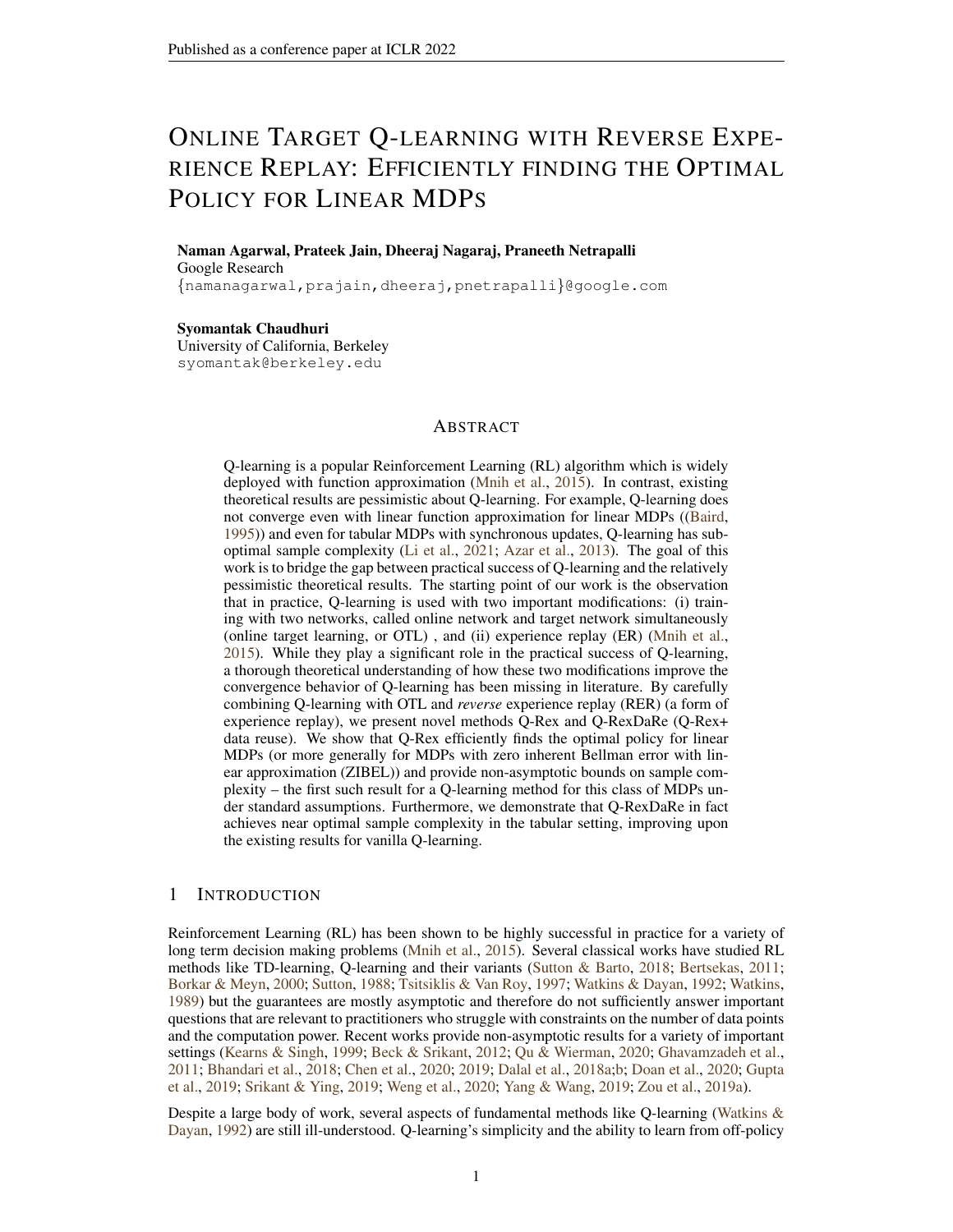By Assumption [2,](#page-5-5) for every fixed  $s^{\theta}$  there exist  $a_{\max}^{\theta}(s^{\theta}), \tilde{a}_{\max}^{\theta}(s^{\theta})$  such that

$$
\sup_{a' \ge A} \langle \phi(s^{\theta}, a^{\theta}(s^{\theta})), w_0 \rangle = \langle \phi(s^{\theta}, \tilde{a}^{\theta}_{\max}(s^{\theta})), w_0 \rangle \text{ and } \sup_{a' \ge A} \langle \phi(s^{\theta}, a^{\theta}), \tilde{w}_0 \rangle = \langle \phi(s^{\theta}, \tilde{a}^{\theta}_{\max}(s^{\theta})), \tilde{w}_0 \rangle.
$$

## Therefore for any  $s^{\theta}$  it holds that,

$$
\langle \phi(s^{\theta}, \tilde{a}_{\max}^{\theta}), w_0 - \tilde{w}_0 \rangle \le \sup_{a' \ge A} \langle \phi(s^{\theta}, a^{\theta}), w_0 \rangle - \sup_{a' \ge A} \langle \phi(s^{\theta}, a^{\theta}), \tilde{w}_0 \rangle \le \langle \phi(s^{\theta}, a_{\max}^{\theta}), w_0 - \tilde{w}_0 \rangle
$$
  
\n
$$
\implies \Big| \sup_{a' \ge A} \langle \phi(s^{\theta}, a^{\theta}), w_0 \rangle - \sup_{a' \ge A} \langle \phi(s^{\theta}, a^{\theta}), \tilde{w}_0 \rangle \Big| \le \|w_0 - \tilde{w}_0\|_{\phi}.
$$

Combining this with Equation [\(48\)](#page-32-3), we conclude the  $\gamma$ -contractivity of T. By contraction mapping theorem,  $\mathcal T$  has a unique fixed point we conclude that it is w by considering  $Q(s, a) :=$  $\langle w, \phi(s, a) \rangle$  and showing that it satisfies the bellman optimality condition in Equation [\(2\)](#page-3-1). For the norm inequality, we note that since  $R(s, a) \in [0, 1]$  by assumption and  $w = \mathcal{T}(w)$ , we have:  $|\langle \phi(s, a), w \rangle| \le 1 + \gamma \|w\|_{\phi}$ . Therefore,  $\|w\| \le \frac{1}{1 - \gamma}$ . The second norm equality follows from Lemma [2.](#page-17-2)  $\Box$ 

#### <span id="page-33-0"></span>M.5 PROOF OF LEMMA [5](#page-18-0)

*Proof.* We write the iteration in the outer-loop  $k$  as:

$$
\tilde{w}_{i+1}^{k,j} = \left[ I - \eta \tilde{\phi}^{k,j} [\tilde{\phi}^{k,j}]^> \right] \tilde{w}_i^{k,j} + \eta \tilde{\phi}^{k,j} \left[ \tilde{r}_{i}^{k,j} + \gamma \sup_{a' \geq A} \langle \tilde{w}_1^{k,1}, \phi(\tilde{s}^{k,j}_{(i-1)}, a^0) \rangle \right]
$$

Using the fact that  $\langle \tilde{w}^{k+1}, \tilde{\phi}^{k,j} \rangle = \tilde{R}^{k,j} + \gamma \mathbb{E}_{s'-P(j\tilde{s}_{-i}^{k,j}, \tilde{\alpha}_{-i}^{k,j})} \sup_{a' \geq A} \langle \phi(s^{\theta}, a^{\theta}), \tilde{w}_1^{k,1} \rangle$ , and recalling the notation in  $(5)$ , $(6)$ , we write:

$$
\tilde{w}^{k,j}_{i+1} - \tilde{w}^{k+1, \quad \ \ } = \left[ I - \eta \tilde{\phi}^{k,j} [\tilde{\phi}^{k,j}]^> \right] \left( \tilde{w}^{k,j}_i - w^{k+1, \, \, } \right) + \eta \tilde{\phi}^{k,j}_{{\phantom{i}i}\atop i} \epsilon^{k,j}_{{\phantom{i}i}\atop i}
$$

Therefore,

$$
\tilde{w}_{1}^{k,j+1}-\tilde{w}^{k+1,~}=\tilde{H}_{1,B}^{k,j}(\tilde{w}_{1}^{k,j}-\tilde{w}^{k+1,~})+\tilde{L}^{k,j}
$$

Unfurling further, and using the fact that  $\tilde{w}_1^{k,N+1} = \tilde{w}_1^{k+1,1}$ , we conclude the statement of the lemma.

 $\Box$ 

.

#### <span id="page-33-1"></span>M.6 PROOF OF LEMMA [7](#page-18-3)

We let  $\tilde{N}^{k,j}(s,a) := \sum_{i=1}^B \mathbb{1}((\tilde{s}_i^{k,j},\tilde{a}_i^{k,j}) = (s,a)).$  We want to show that the quantity  $\sum_{j=1}^N \tilde{N}^{k,j}(s,a)$  concentrates around its expectation. Note that  $\tilde{N}^{k,j}(s,a) = B\mu(s,a)$  and that  $\tilde{N}^{k,j}(s, a)$  are i.i.d. for  $j \in [N]$ . From the proof of [\(Paulin,](#page-12-19) [2015,](#page-12-19) Theorem 3.4) and the fact that  $\gamma_{\text{ps}} \ge \frac{1}{2\tau_{\text{mix}}},$  we conclude:

$$
\mathbb{E} \exp(\lambda(\sum_{j=1}^{N} \tilde{N}^{k,j}(s, a) - B\mu(s, a))) = \prod_{j=1}^{N} \mathbb{E} \exp(\lambda(\tilde{N}^{k,j}(s, a) - B\mu(s, a)))
$$

$$
\leq \exp\left(\frac{8N(B + 2\tau_{\text{mix}})\mu(s, a)\tau_{\text{mix}}\lambda^2}{1 - 20\lambda\tau_{\text{mix}}}\right) \tag{49}
$$

Following the Chernoff bound in the proof of [\(Paulin,](#page-12-19) [2015,](#page-12-19) Theorem 3.4), we conclude:

$$
\mathbb{P}(|\tilde{N}^k(s,a) - NB\mu(s,a)| > t) \le 2 \exp\left(-\frac{t^2}{16\tau_{\text{mix}}(B + 2\tau_{\text{mix}})K\mu(s,a) + 40t\tau_{\text{mix}}}\right) \tag{50}
$$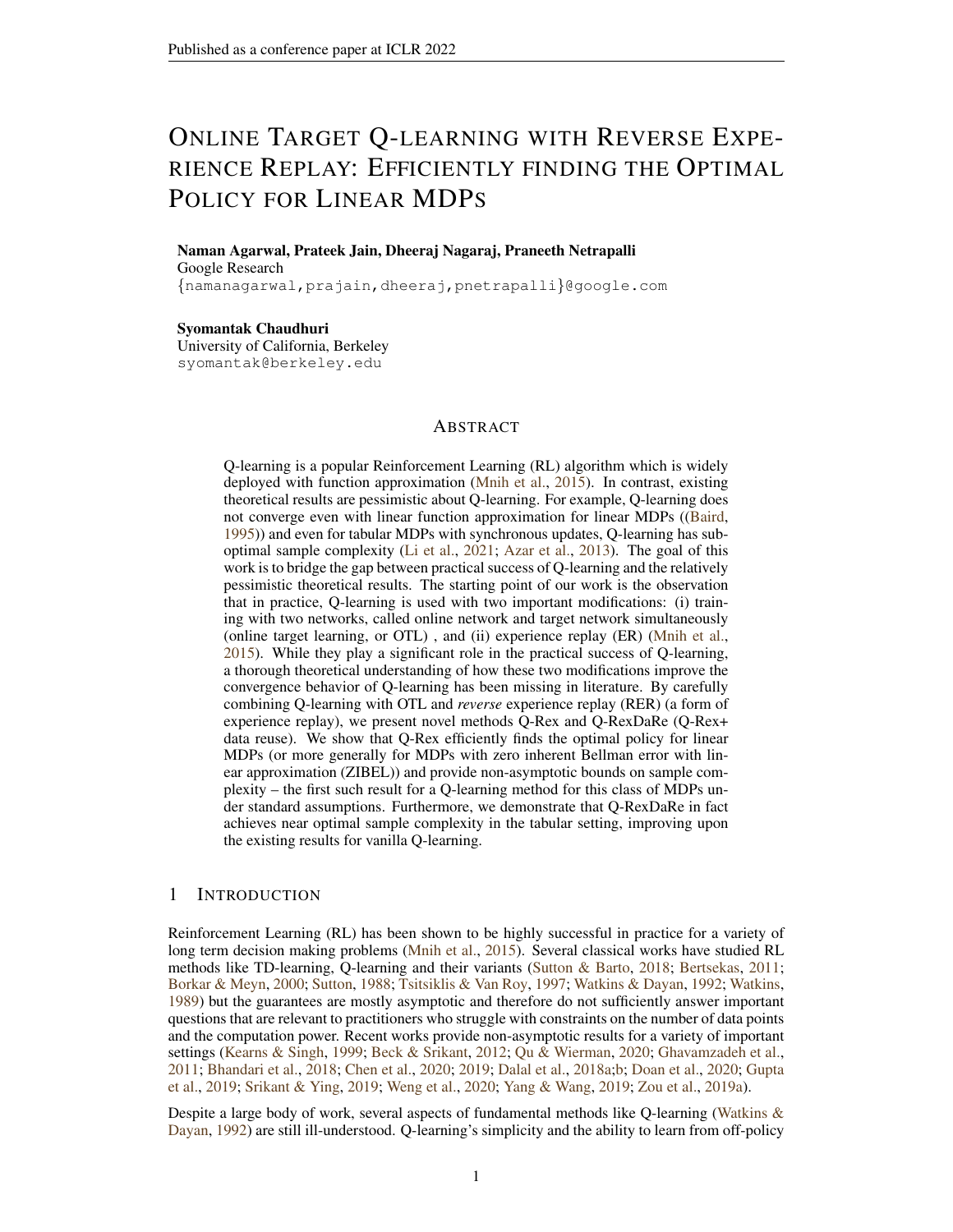Taking  $t = \frac{1}{2} NB\mu(s, a)$ , whenever  $B \ge \tau_{\text{mix}}$  (by assumption), we must have:

$$
\mathsf{P}\left(\tilde{N}^k(s, a) \le \frac{1}{2}NB\mu(s, a)\right) \le 2\exp\left(-C\frac{KB\mu(s, a)}{\tau_{\text{mix}}}\right)
$$

for some constant C. Further, via a union bound over all state action pairs  $(s, a)$ , we conclude the statement of the lemma.

#### <span id="page-34-0"></span>M.7 PROOF OF LEMMA [13](#page-24-2)

We first prove a simple consequence of multivariate calculus.

<span id="page-34-2"></span>**Lemma 17.** Let  $f : \mathbb{R}^n \to \mathbb{R}$  be defined by  $f(x) = \sup_i x_i$ . Then, for every  $x, y \in \mathbb{R}^n$ , there exists  $\zeta \in \mathbb{R}^d$  such that  $\|\zeta\|_1 = 1$ ,  $\zeta_i \ge 0$  and:

$$
f(x) - f(y) = \langle \zeta, x - y \rangle
$$

*Proof.* We consider the log-sum-exp function. Given  $L \in \mathbb{R}^+$ , define  $f_L(x) :=$  $\frac{1}{L} \log \left( \sum_{i=1}^n \exp(Lx_i) \right)$ . An elementary calculation shows that:

$$
\frac{\log(n)}{L} + \sup_i x_i \ge f_L(x) \ge \sup_i x_i
$$

Therefore, for any fixed  $x$ ,

$$
\lim_{L \, / \, 7} f_L(x) = f(x) \, .
$$

<span id="page-34-1"></span>Now,  $\nabla f_L(x) = (p_1, \ldots, p_n)$  where  $p_i = \frac{\exp(Lx_i)}{\sum_{j=1}^n \exp(Lx_j)}$ . Clearly,  $\langle \nabla f_L(x), e_i \rangle \geq 0$  and  $\|\nabla f_L(x)\|_1 = 1$ . By the mean value theorem there exists  $\beta_L$  such that:

$$
f_L(x) - f_L(y) = \langle \nabla f_L(\beta_L), x - y \rangle.
$$
 (51)

Now, the simplex in  $\mathbb{R}^n$  (denoted by  $\Delta_n$ ) is compact. Therefore, there exists a sub-sequence  $L_k \to \infty$  such that  $\lim_{k \to \infty} \nabla f_{L_k}(\beta_{L_k}) = \zeta \in \Delta_n$ . Taking limit along the sub-sequence  $L_k$ in Equation [\(51\)](#page-34-1), we conclude the result.

<span id="page-34-3"></span>*Proof of Lemma [13.](#page-24-2)* In the tabular setting, we have the following expression using Equation [\(41\)](#page-29-2):

$$
\text{L.H.S.} = \left| \eta \gamma \sum_{j=1}^{K} \sum_{i=1}^{B} (1 - \eta)^{\tilde{N}_{i}^{k,j}(s,a)} \mathbb{1} \left[ (\tilde{s}_{i}^{k,j}, \tilde{a}_{i}^{k,j}) = (s,a) \right] \left[ \tilde{\epsilon}_{i}^{k,j}(w) - \tilde{\epsilon}_{i}^{k,j}(v) \right] \right| \tag{52}
$$

Where

$$
\tilde{\epsilon}_i^{k,j}(w) := \left[ \sup_{a' \geq A} \langle w, \phi(\tilde{s}_{i+1}^{k,j}, a^\emptyset) \rangle - \mathbb{E}_{s'} \left[ P(\tilde{s}_i^{k,j}, \tilde{a}_i^{k,j}) \sup_{a' \geq A} \langle \phi(s^\emptyset, a^\emptyset), w \rangle \right] \right]
$$

Now, by an application of Lemma [17,](#page-34-2) we show that for some  $\eta(\cdot|s^{\theta}, w, v) \in \Delta(\mathcal{A})$ , depending only on  $(s^{\theta}, w, v)$ , we have:

$$
\sup_{a' \ge A} \langle w, \phi(s^{\theta}, a^{\theta}), w \rangle - \sup_{a' \ge A} \langle w, \phi(s^{\theta}, a^{\theta}), v \rangle = \sum_{a' \ge A} \zeta(a^{\theta} | s^{\theta}, w, v) \langle \phi(s^{\theta}, a^{\theta}), w - v \rangle
$$

Now, using the definition of  $\hat{P}_k(\cdot|s, a)$  and  $\bar{P}(\cdot|s, a)$  in the discussion preceding Lemma [12,](#page-24-1) we can simplify Equation [\(52\)](#page-34-3) to:

$$
\text{L.H.S.} = \gamma \bigg| \sum_{\substack{s' \ge \text{supp}(P(\ j_s, a))\\a' \ge A}} \left( \hat{P}_k(s^{\theta}|s, a) - \bar{P}_k(s^{\theta}|s, a) \right) \zeta(a^{\theta}|s^{\theta}, w, v) \langle \phi(s^{\theta}, a^{\theta}), w - v \rangle \bigg| \tag{53}
$$

We conclude the statement of the lemma by an application of the Holder inequality.  $\Box$